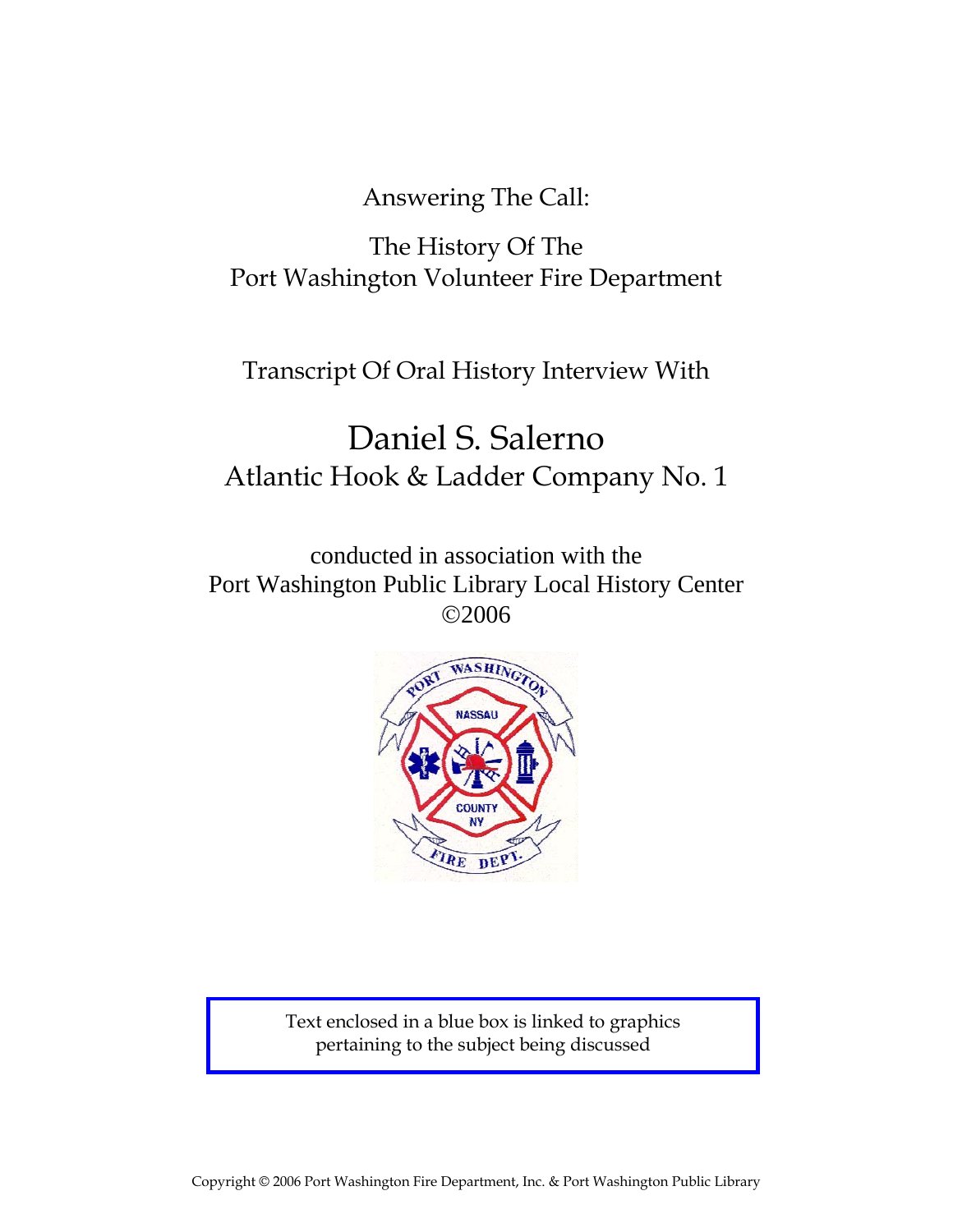Interview with Daniel S. Salerno by Margaret Dildilian pk October 21, 2004

Q: Today is October the 21st, 2004. This is an interview with Daniel S. Salerno. My name is Margaret Dildilian. The interview is taking place at the Port Washington Public Library. Please pronounce your name.

Daniel S. Salerno: My name is Daniel Scott Salerno.

- Q: Which fire company are you affiliated with?
- DSS: I'm a member of Atlantic Hook and Ladder Company Number One, Port Washington Fire Department.
- Q: Do you have a nickname?
- DSS: Yeah, a lot of people call me "Danny Boy."
- Q: Is there a history to that?
- DSS: No, it's just probably because I'm the youngest one in my family--youngest son in the family. And my brother, they call "Johnny Boy," and so I'm "Danny Boy."
- Q: Does it have an Irish connection?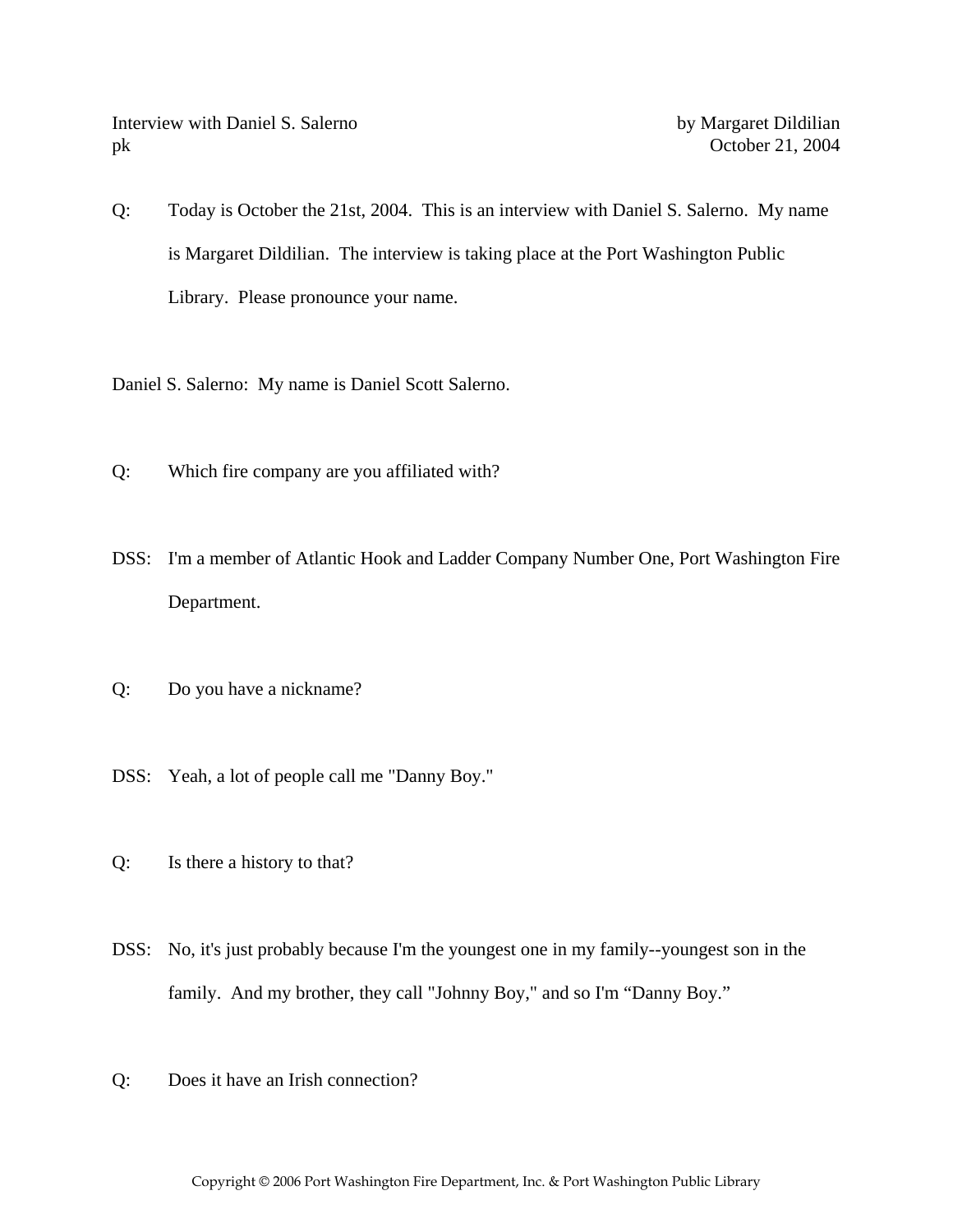- DSS: No (laughs). Not at all. Italian family.
- Q: An Italian family. And, give me a little of the history of who's in the Fire Department in your family?
- DSS: Well, my grandfather [Jesse Salerno] started, I believe, and I'm not sure who before him. But my grandfather was a member for many years. Ran all the way up the ranks to Chief--Chief of the Fire Department. He passed away when I was around fourteen years old--somewhere in there.
- Q: Do you remember anything about him?
- DSS: Oh, I remember everything about him. I was his favorite grandchild. You know, whatever I wanted"Danny Boy" got, basically was Grandpa's--his nickname was "Curly." He was a very well known and respected man. And people didn't mess with him too much, you know (laughs). He was a brutal guy, I guess, you know.
- Q: What was his first name?
- DSS: Jesse Salerno. Jesse James.
- Q: And why was he called "Curly?"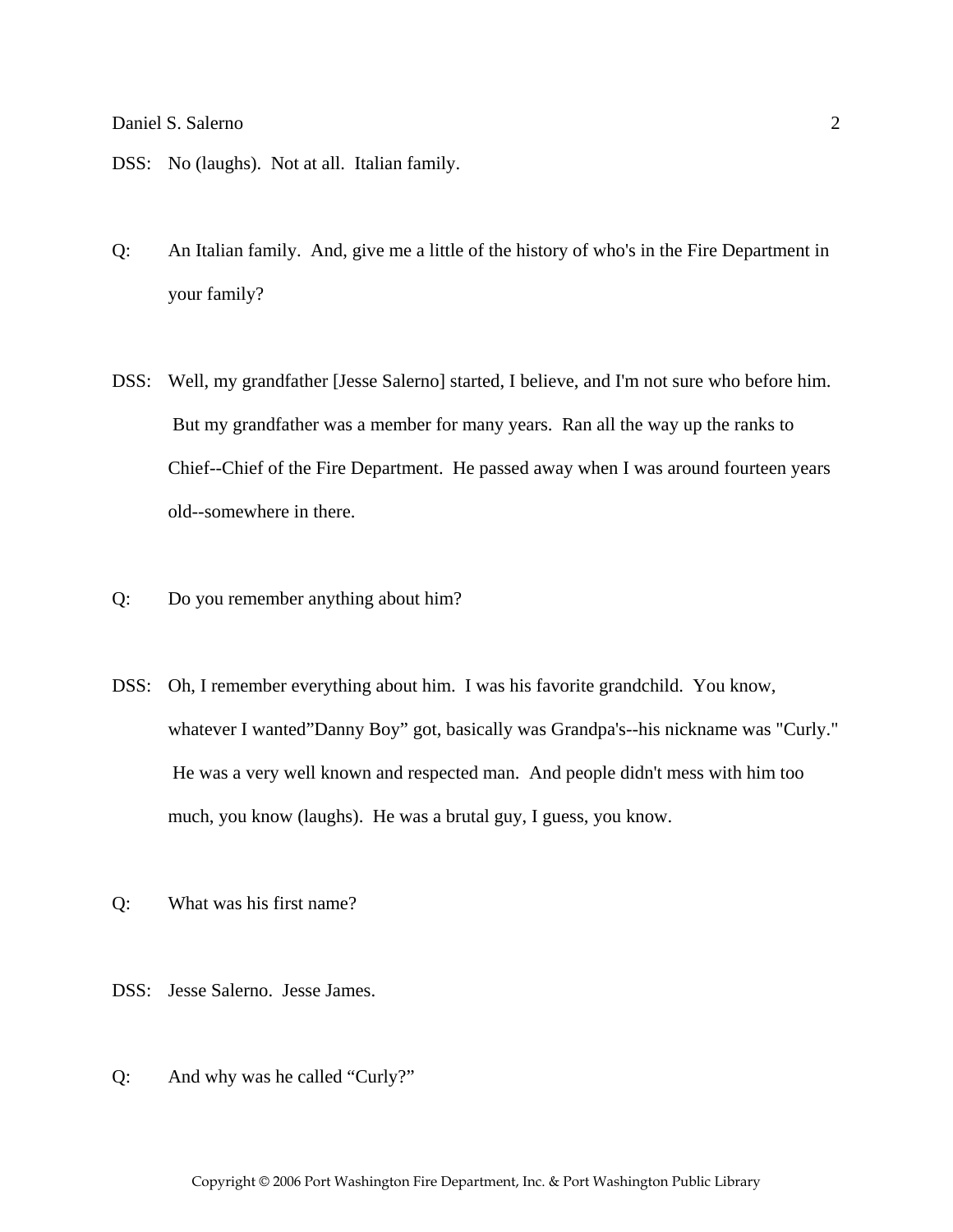- DSS: Good question. I really haven't really looked into it. You know, I don't know if he had curly hair when he was a lot younger. I never even thought--I know everybody used to call him "Curly;" that's what I always called him, too.
- Q: And if you were his favorite, did he take you to fires with him?
- DSS: Well, he used to take me to school. He was a union rep for the local union around here. Operators Union, I believe it was. So he always had a big Cadillac, and, you know, he drove it around and he would bring me back and forth to school, or wherever I wanted to go. Spoil me, I guess you.
- Q: When was he Chief, do you know?
- DSS: I don't know the years. I'm not really sure offhand. In the '60s, I believe.
- Q: And your father?
- DSS: Yeah, my father, John Salerno, they call him "Bubba." He was nicknamed "Bubba." I'm sure a lot of people know him, also. He's a well known guy. And again, he went up the ranks and became Chief and did everything he had to do in the fire service.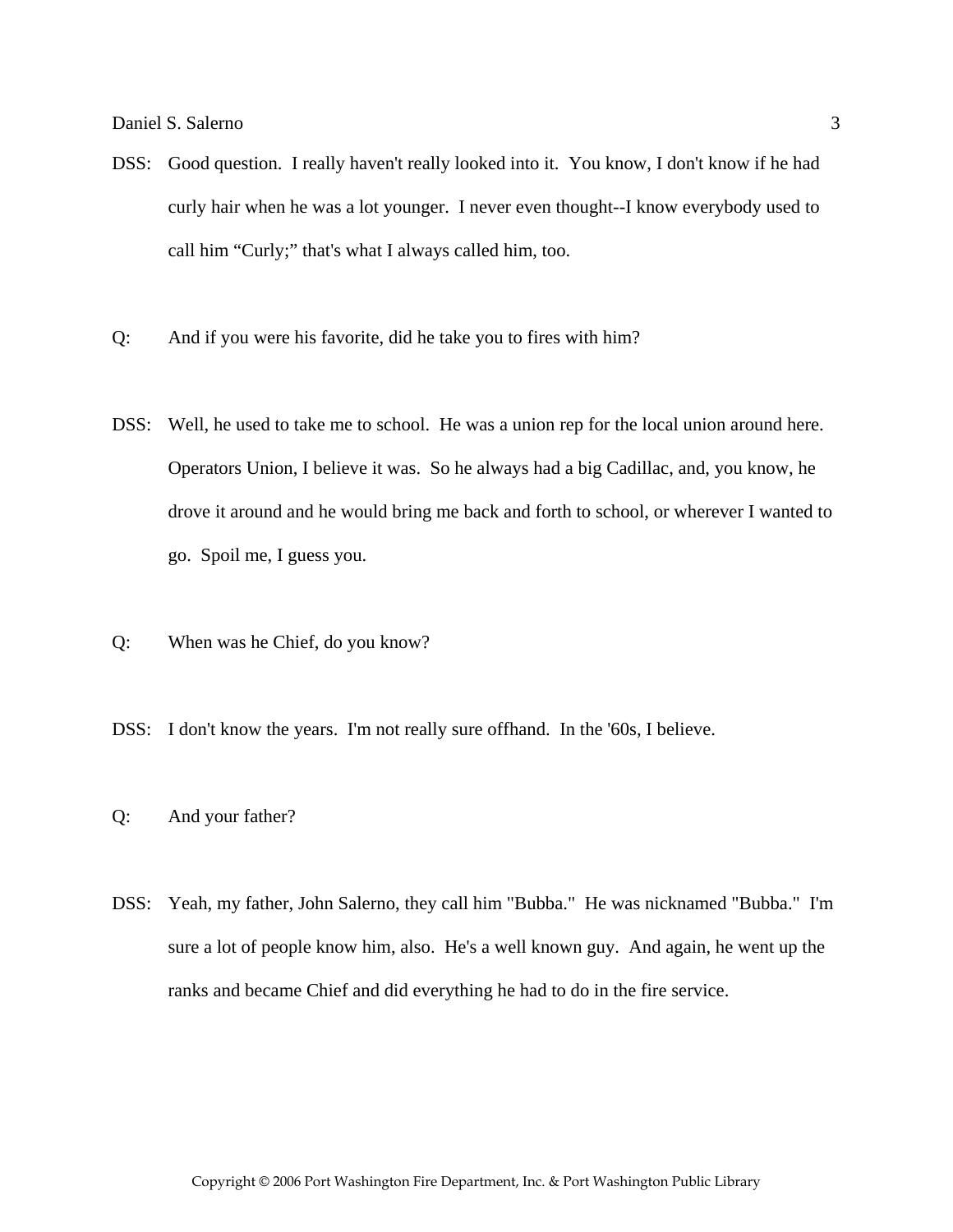- Q: And how was your relationship with both of them, regarding the Fire Department? What did you--what lessons did they leave you?
- DSS: Well, you--ever since I grew up, you know, the Fire Department's been my life. You know, every bit of it. You know, well, I remember it as a little kid, just on Sundays going to the firehouse and being at the firehouse. And I lived right next door to the firehouse for most of my life on Avenue A. That's my house right there. And actually, that--the land that firehouse was built on was donated by my grandfather and his family to the fire service. Yeah, well, actually, I don't know if it was really donated or they sold it for a minimal cost. I'm not positive about that.
- Q: And where was this located?
- DSS: On Avenue A, the Atlantic's Annex, they call it--the Avenue A firehouse. But ...
- Q: What memories do you have of that?
- DSS: Memories of that? Just being able to play there all the time, as a kid. Living right next door; my grandfather lived in the back of the firehouse and we lived on the side of the firehouse. And in the back of the firehouse is a big parking area. So, as a kid growing up, we were--the neighborhood kids would get in the back. We played dodge ball and all kinds of fun stuff.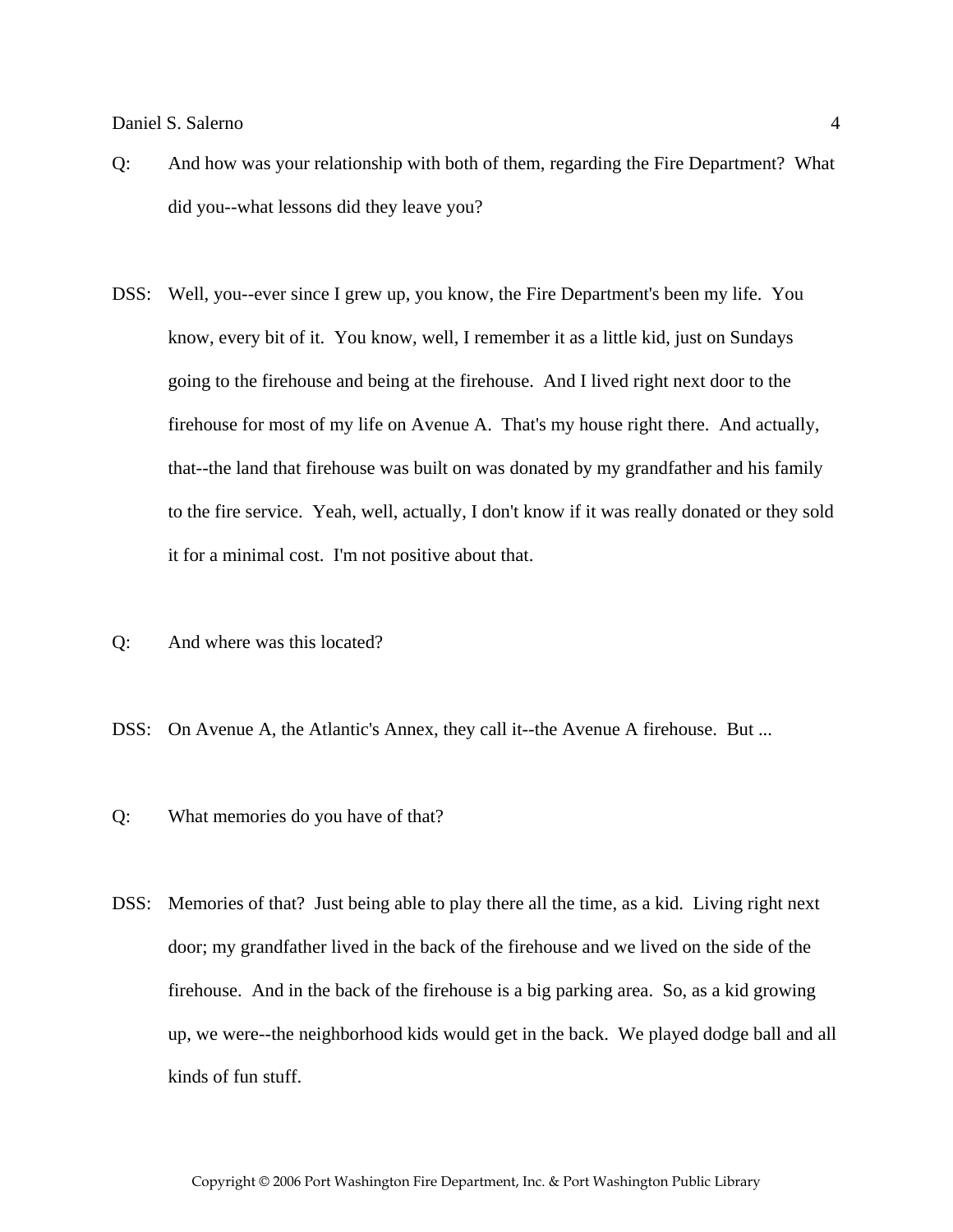#### Q: Did you play firefighters?

- DSS: Yeah, actually. Growing up, as probably we'll get into the-big into the Fire Department Drill Team activities. And my grandfather was on the drill team; my father was on the drill team. And my brother was on the drill team, and now I've been on the drill team for nineteen years now. And it's been a very big part of my life and something I've grown to enjoy and love. And my wife and my kids love it, and it makes it a lot easier that way, with the time I put into it. But, very--a lot of memories of, as a kid, practicing stuff in the back of the firehouse, and the racing team was…
- Q: Why do you think that the Salerno family is so involved in firefighting? I think your dad, back in '80--1987, said that there was about seventy-five family groups in the Fire Department. Why do you think that is?
- DSS: I guess just, you know, through your family line. You know, like my grandfather did it; my father did it. And you just, you know, you learned from them and you experience what they experience, basically. And, you know, I don't have many bad memories of the Fire Department, you know. I just--everything--I've been brought up with it, and it's like my--you know, the Fire Department's my family. It's another part of my family. That's the way it's been for a long time.
- Q: Who really influenced you the most?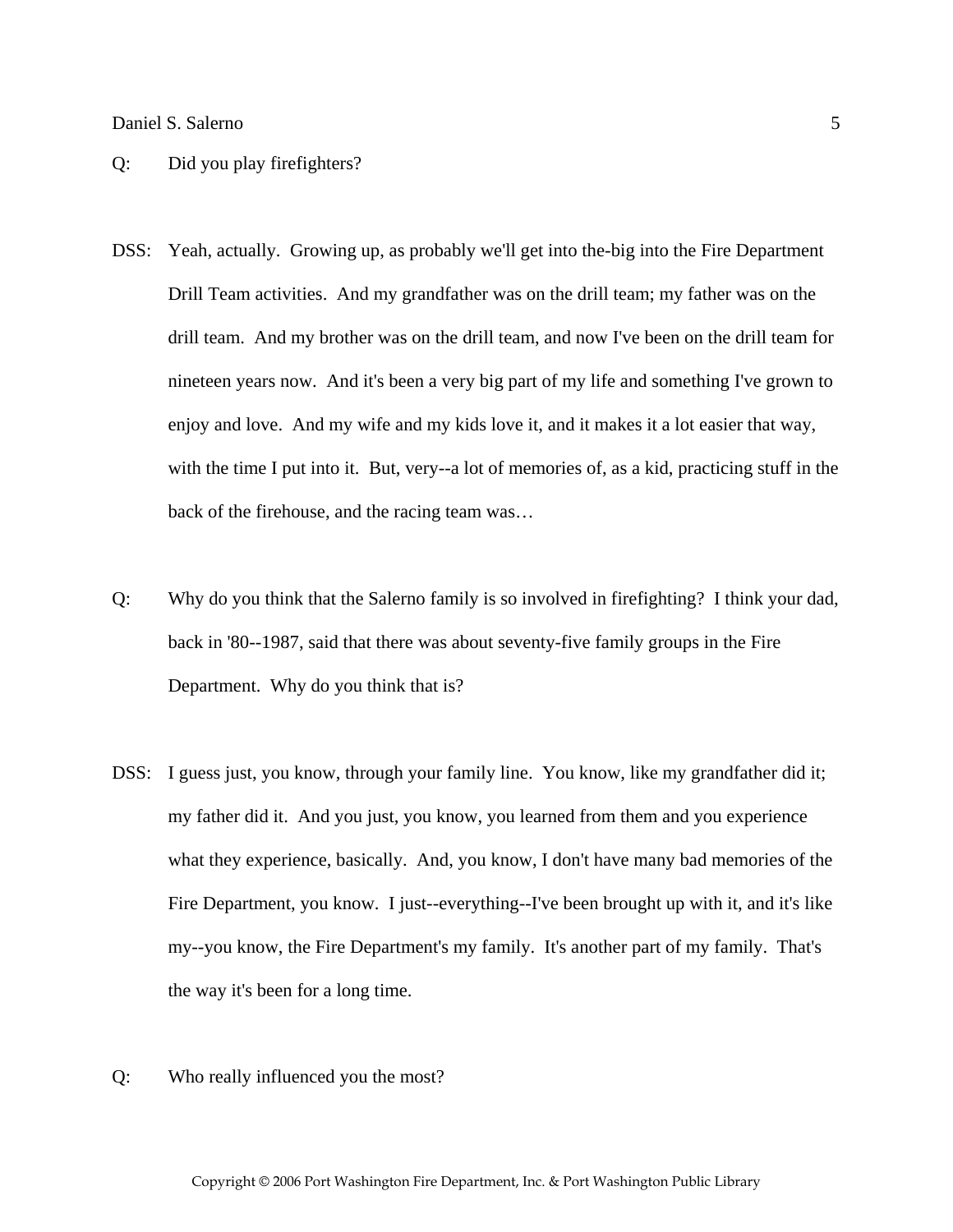- DSS: Probably my father. Definitely my father. And I know my father had--you know, his biggest influence was his father, and I think just the way, you know, hand-me-downs, you know (laughs). You learn from--you learn from your elders.
- Q: And what is the most outstanding thing about your father that you like.
- DSS: Everything. Everything about my father. I always wanted to be like my father, and I think I am a little bit like my father. And I know I have his little bit of attitude, too, but ...
- Q: What kind of attitude is that?
- DSS: Oh, you know, it's just--I don't know. I don't know how to explain it. But a confident attitude. You know, we're very confident people.
- Q: That is important in the Fire Department?
- DSS: I think so. I think so. As a--you know, I went up the ranks of office up to as far as Lieutenant, and then I didn't go past the Lieutenant spot. But, if you want to be an officer and you want to have some kind of respect in the fire service, I think you have to be confident, and it's a dangerous living, you know. If people think you're afraid of doing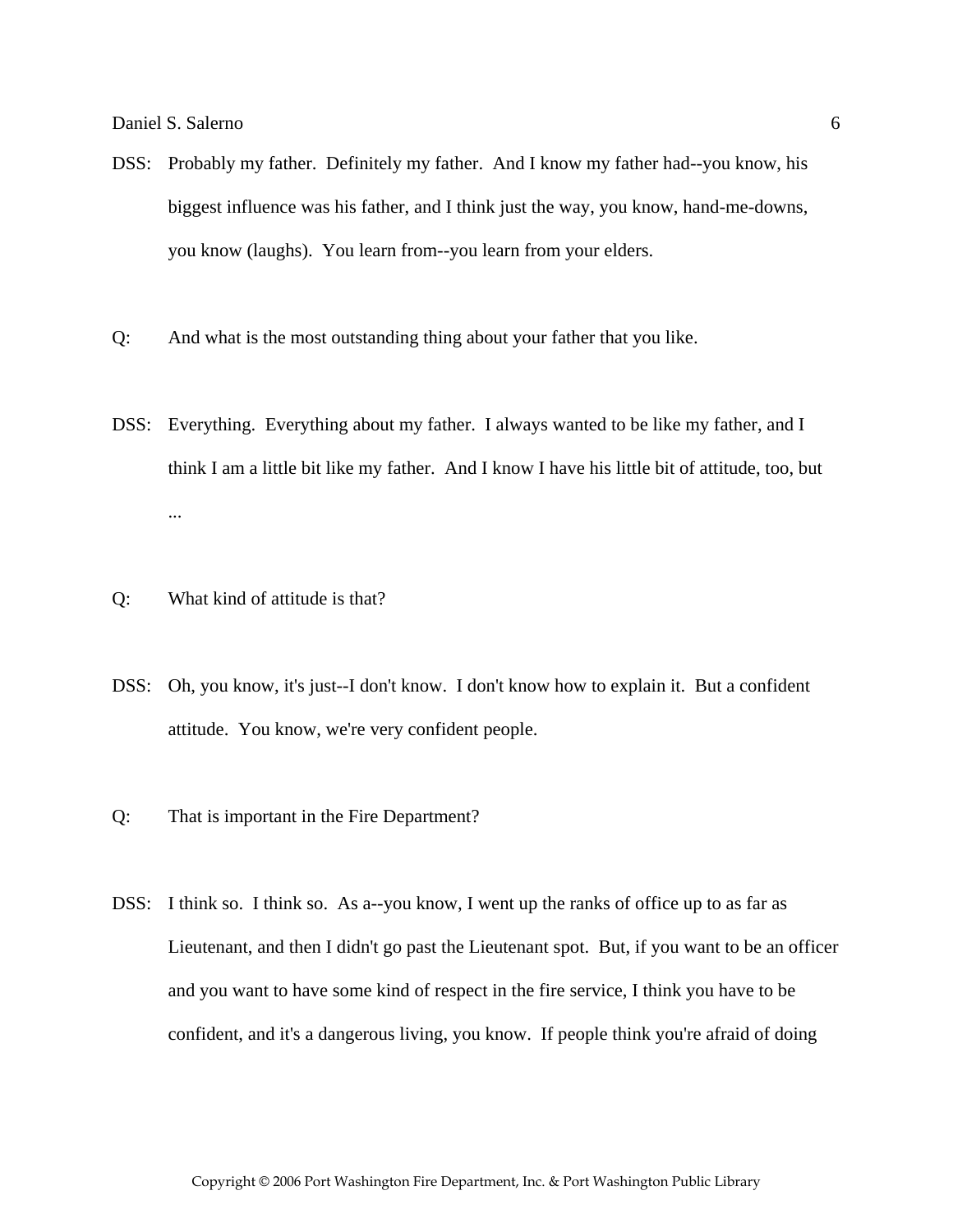things, or anything like that, you know, they're not going to follow you. I try to like be a little bit of a leader, if I can, you know. I'm not much of a follower.

- Q: So how did your father and grandfather sort of teach you to lead? Can you--what qualities did they instill, besides confidence?
- DSS: Again (laughs), I'm not sure how to answer the question. Just--I guess a positive image of yourself, and positive expectations about what you're doing.
- Q: Did your grandfather ever tell you stories about the Fire Department when you were little? Any outstanding stories you can remember?
- DSS: None that I could probably repeat on the tape here (laughs). No, none. None. I mean, yeah, that's a long time ago with my grandfather. But as far as ...
- Q: But at fourteen--at fourteen, could you remember anything that he said?
- DSS: Yeah, but I really don't, unfortunately.
- Q: And any stories that your dad would have told you when you were little?
- DSS: There were so many--you know, every time you walk into the firehouse, another story comes up and ...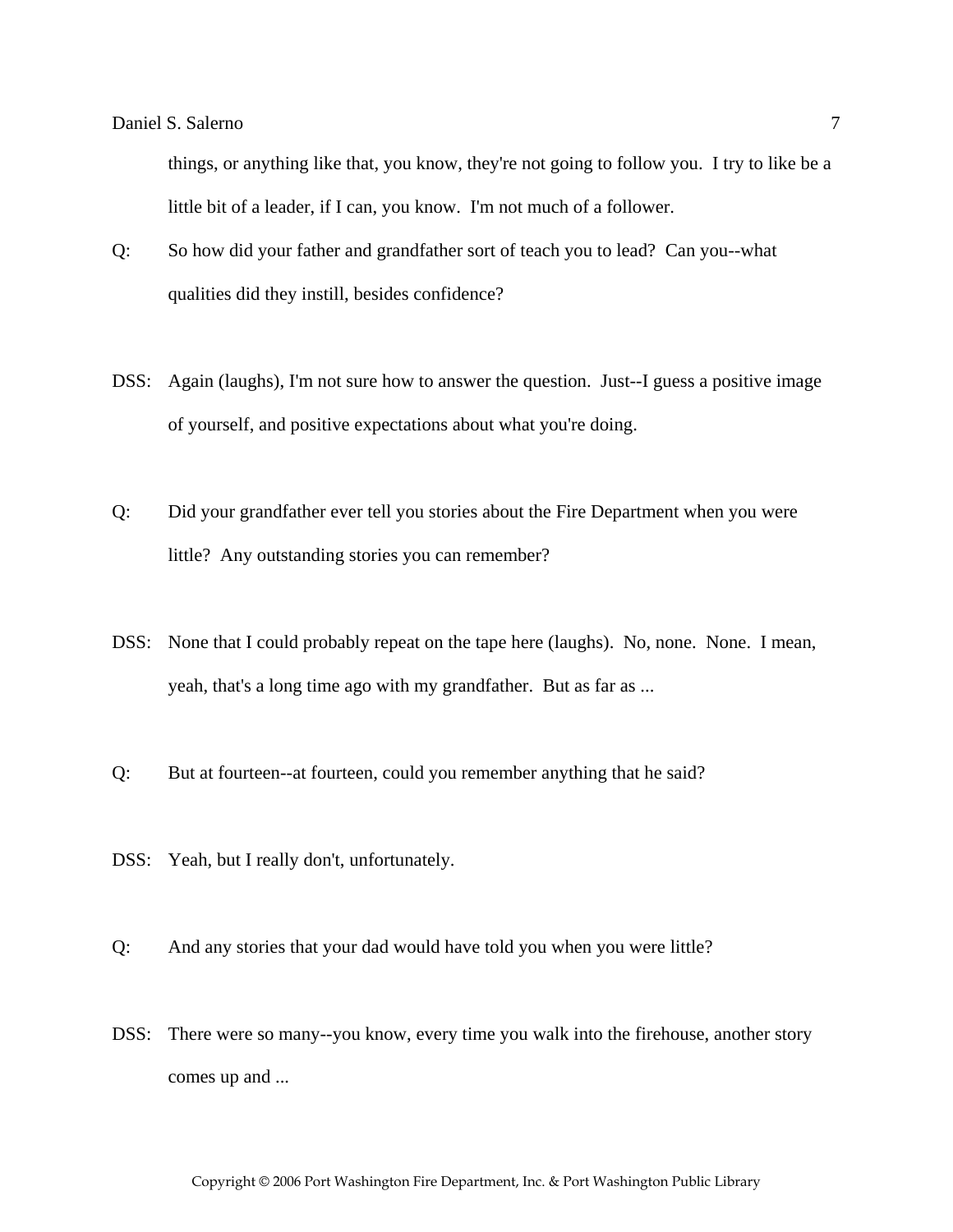- Q: Are they fire-related, or are they ...
- DSS: Some of them. Some of them, they aren't--the Fire Department has changed a lot. You know, there's a lot more--it was a lot closer years ago. The men were a lot closer. But as times have changed, where people, you know--it's very hard to put your time needs in, you know, the service time needed and required now with the service. Guys nowadays, I don't think they're as close as they used to be.
- Q: How do you think that can be remedied?
- DSS: I don't know if it can be. You know, especially in towns like Port Washington, you know, the price of housing and taxes and all that. People just--you know, not many people can just work one job, and especially a young person, and be able to afford to live in the town. You know, you're working two to three jobs to be able to stay here. And with that, you know, it eats up all your time. And if you have a family, you've got to put time towards the family also.
- Q: Why do you think that they love firefighting so much and why do you love firefighting so much?
- DSS: I guess the camaraderie. I've met more people than I'd ever believe I would meet. And there's no place I can go without meeting somebody I know from another fire department.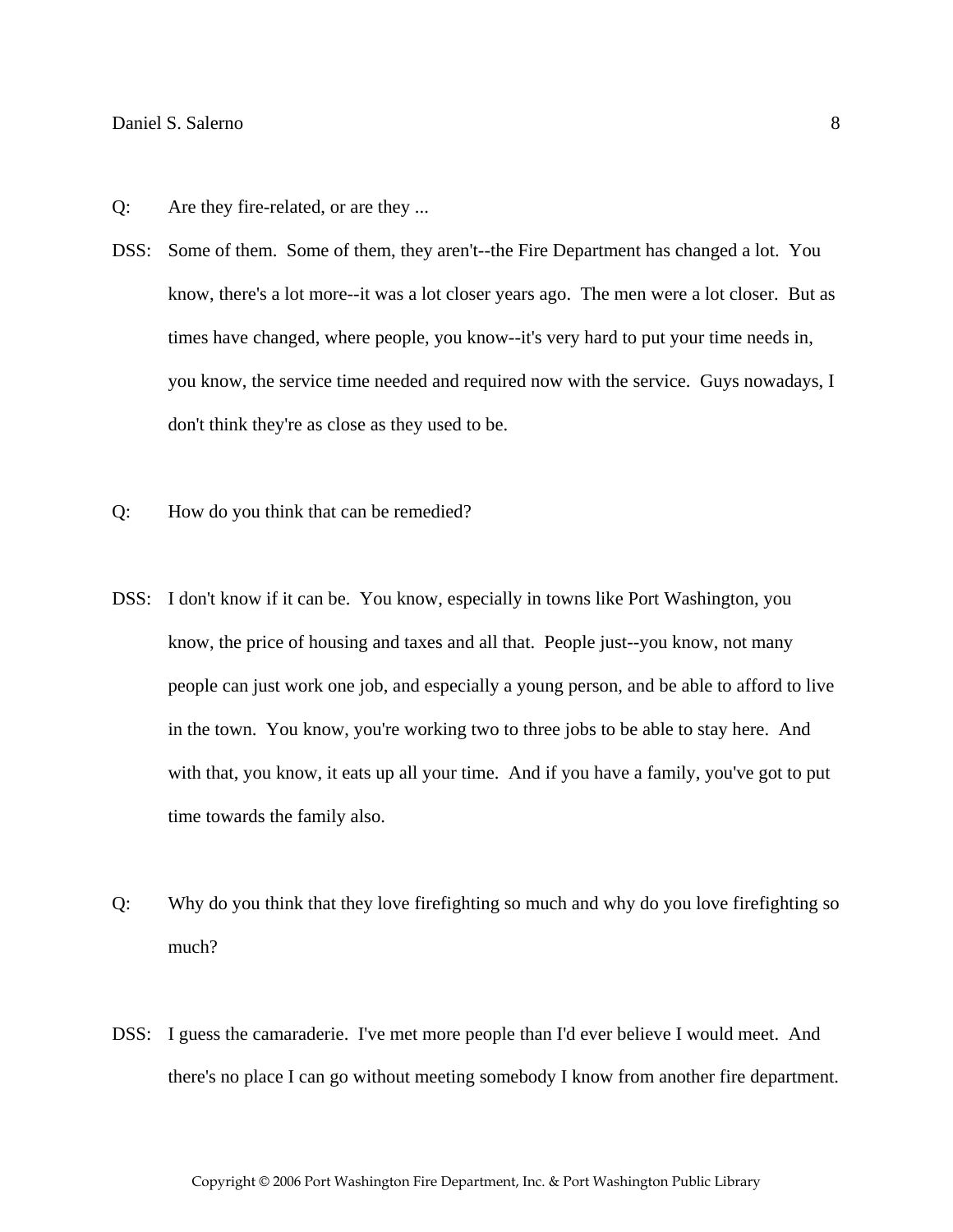It has a lot to do with the racing that I do--Fire Department racing. And I can go anywhere. I've been in Texas and ran across people that either know of me or know people that, you know, do the sport that I do. And it's a big part of it--knowing that you can go somewhere and as long as you have a fire department emblem on your shirt, you're welcome into a lot of places. So, there's a little bit of respect in that.

- Q: What was training like for you in 1985 when you joined?
- DSS: It wasn't half of what it is now. And I guess I'm lucky by that. Of course, when I got in, I was still in high school. I got in my senior year of high school. So, very into the Fire Department, you know. Loved every bit of it. Couldn't get me away from the firehouse. But the training requirements were--and there's a probationary period which you go through, and Thursday nights at the firehouse were what we called work night. And you'd spend Thursday nights at the firehouse. And Tuesday nights were drill nights, when we would go either over to the county service, Fire Service Academy, and do some training there. But not half of what's going on and what the guys have to do now. It wasn't that bad. You know, I actually got in at a time where it just was a lot easier, is how I can put it.
- Q: What did it feel like for you to be a rookie?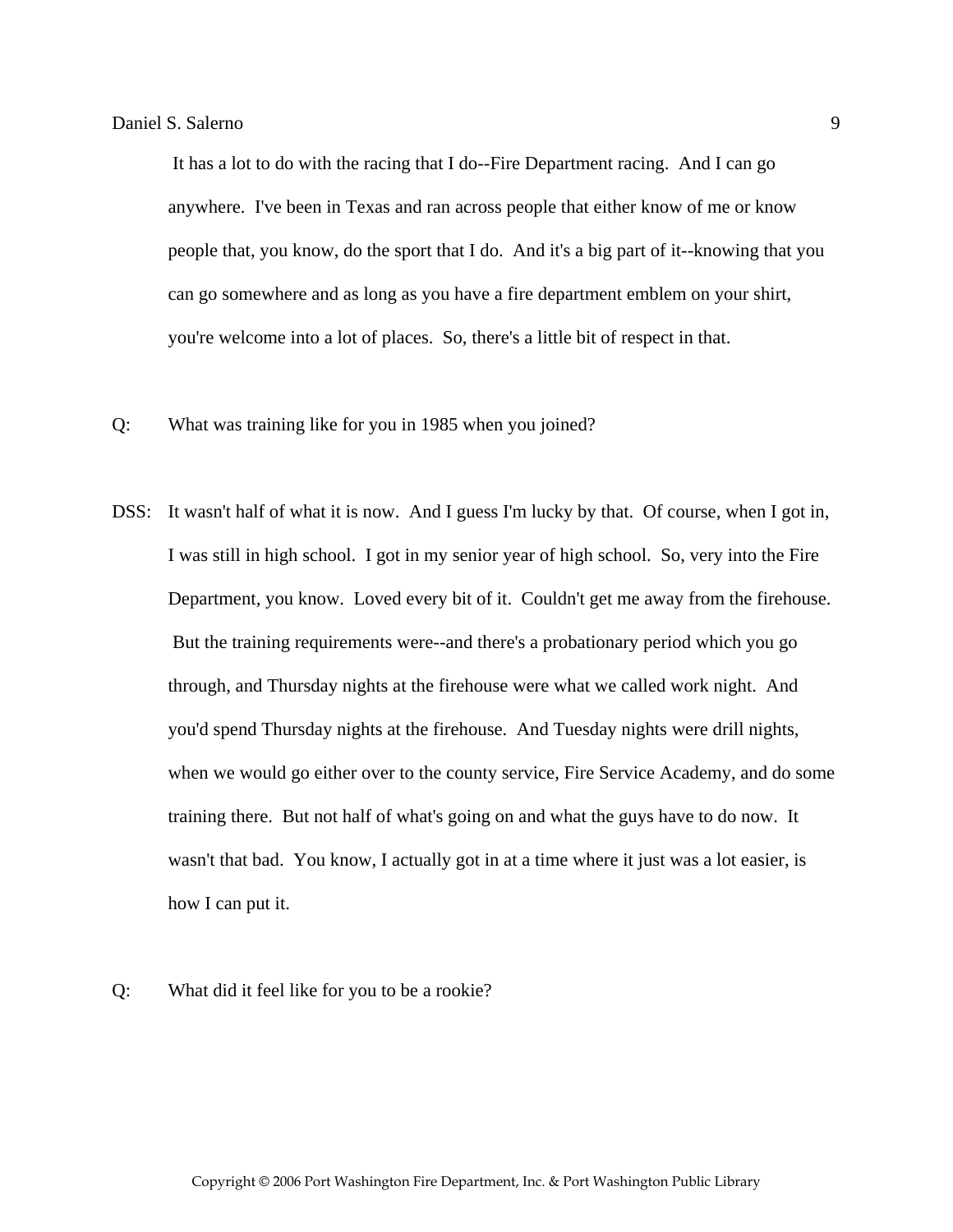- DSS: It--for me, it wasn't much of a big deal, because even before I got in, was actually voted a member, I was probably at the firehouse more than half the firemen that were there, anyway. So I always spent--my father was there, so I always spent time with him. And I would even go there, for years prior, and help clean up the trucks and do everything that the other firemen would do. I just couldn't get on the trucks and go to the fire. That's all.
- Q: When you joined, were they still standing on the back of the fire trucks?
- DSS: Yeah, and it was ...
- Q: What was that like? Can you tell us how that felt for you?
- DSS: Oh, there's nothing like it. It's a wonderful thing. I remember we have--we used to have an old ...in my company over at Atlantic Hook and Ladder, the truck was called 8-5-2-2. Twenty-two. And it had a water tank on the back. And with the water--the weight of the water--the truck would bounce, and the thing--you'd hit a bump and you would bounce off the back of that and be jumping up and down. And it was a technique to be able to ride on the back step of the truck.
- Q: What was the technique involved?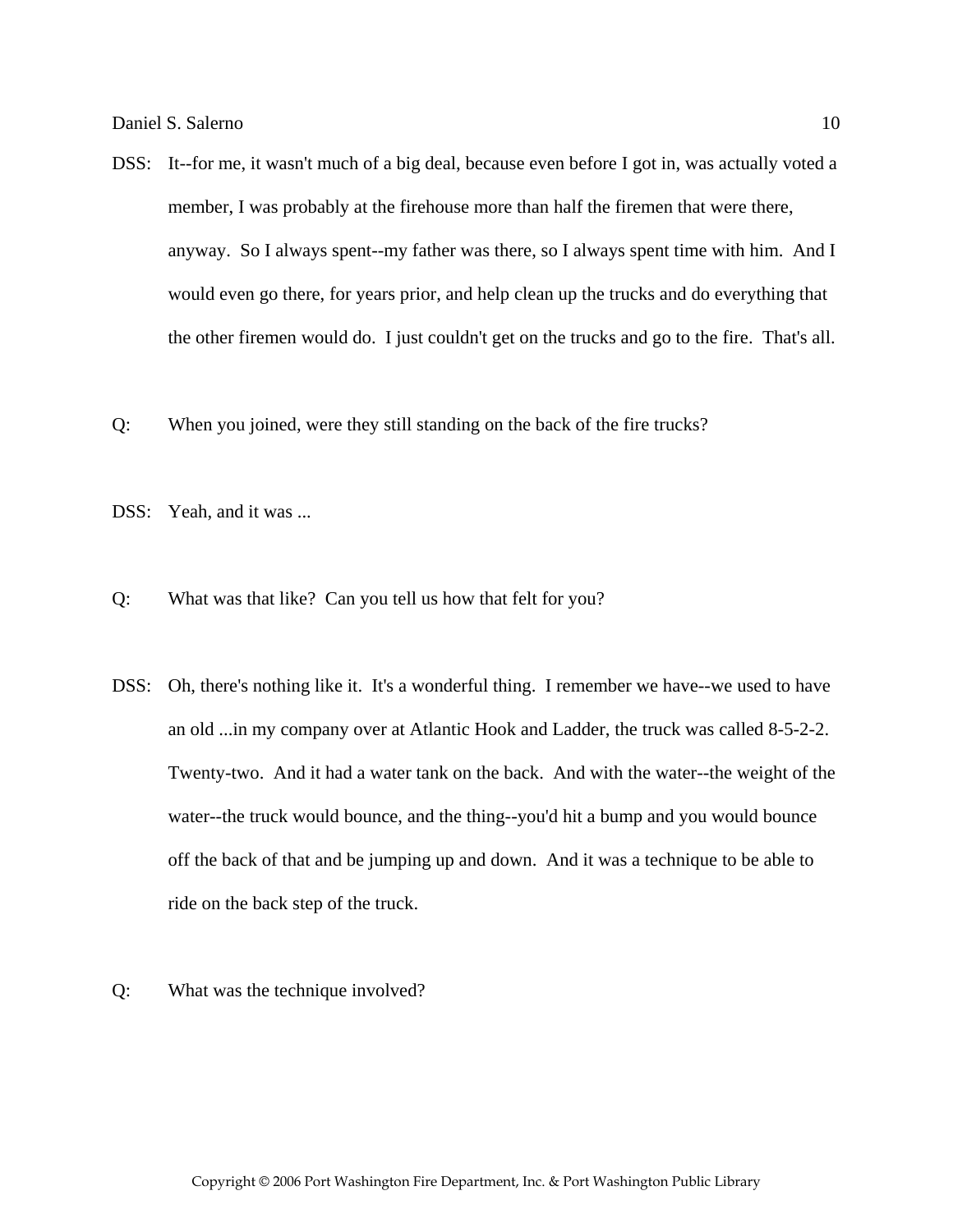- DSS: Just to feel when the truck was going to bounce so you didn't get bounced off, you know. You had to like basically bend your knees and ride with the truck. But it was just a lot fun on the truck, you know.
- Q: How did you keep your gear on and hold on?
- DSS: Just held on, you know. You just, you got used to it. I can't tell you how. I don't know how (laughs). It was definitely different and definitely a technique, you know. Just holding on and ...
- Q: And how many would be on that back step?
- DSS: Oh, you could probably get up to four guys on the back step. We used to push each other out of the way to get there.
- Q: Was there a fight to get to the back?
- DSS: Not a fight. It was a little fun. You always--you always wanted to ride on the back step. And that was part of being ...
- Q: Well, what did it feel like? What kind of a rush did you feel inside when you were on that back step?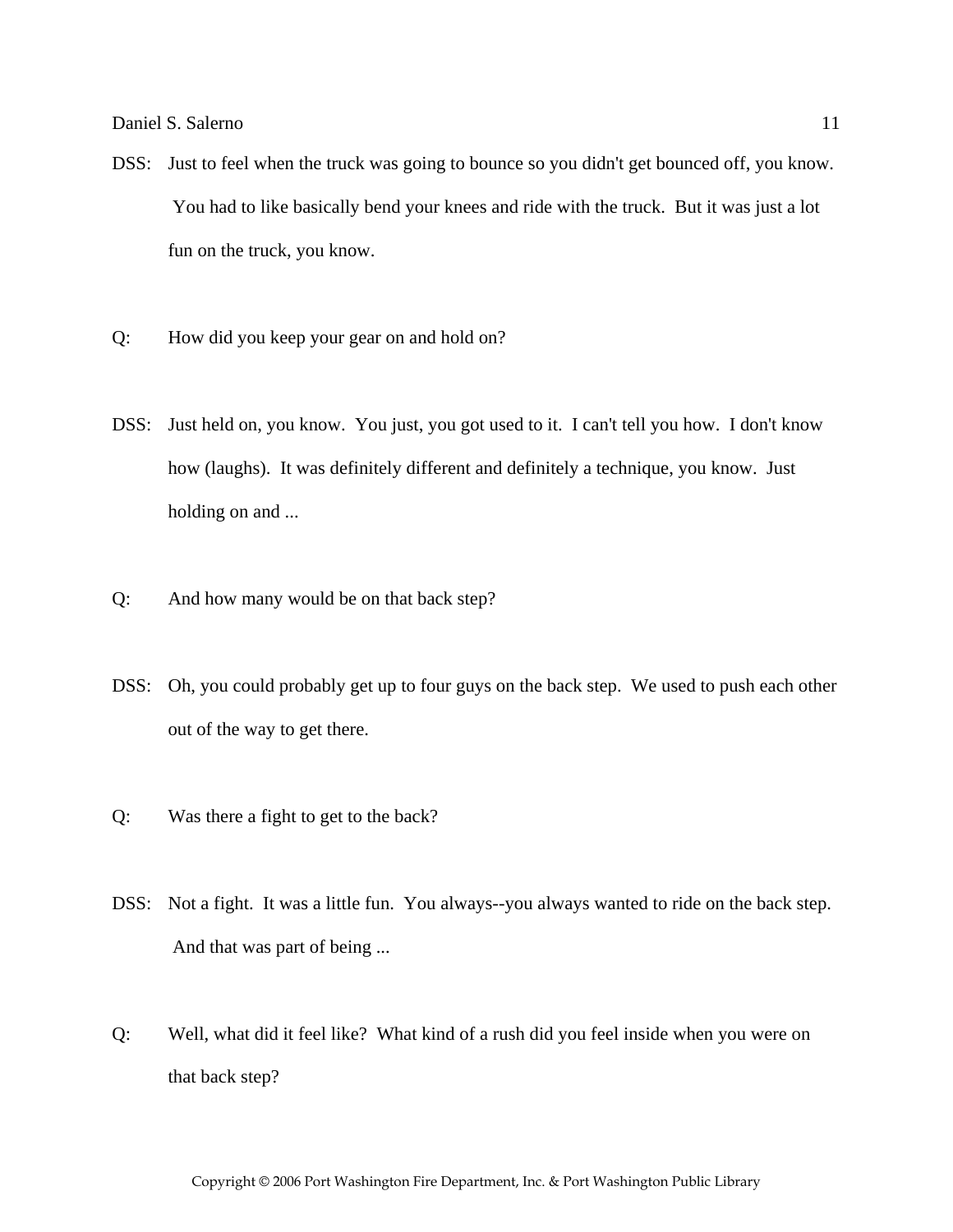- DSS: Excitement, you know. Anxiety. You know, looking forward--well, not really looking forward to it, but not knowing what you were going to be getting into soon enough, you know, at a given call. To try, you know--for me, I'm always--every time there's a call, I'm always thinking--trying to think it ahead, you know. Think of the next step of what I've got to do to prepare myself, and a lot of things go through your mind, and, you know, it's not all good things. But ...
- Q: Did fear play a part?

DSS: Yes.

- Q: And how did you deal with that on the back step?
- DSS: Well, fear for me started playing more of a part at the--we had a few more major incidents in this town. We had a fireman killed, and I remember the one time I was probably the most scared in the fire service is when we had the fire right down on the [corner here at Shields. I was a Lieutenant at the time, and I went down into the basement](http://www.pwfdhistory.com/trans/salernod_trans/shieldshdw_pz.pdf)  when we first got there.
- Q: Tell me about that particular incident.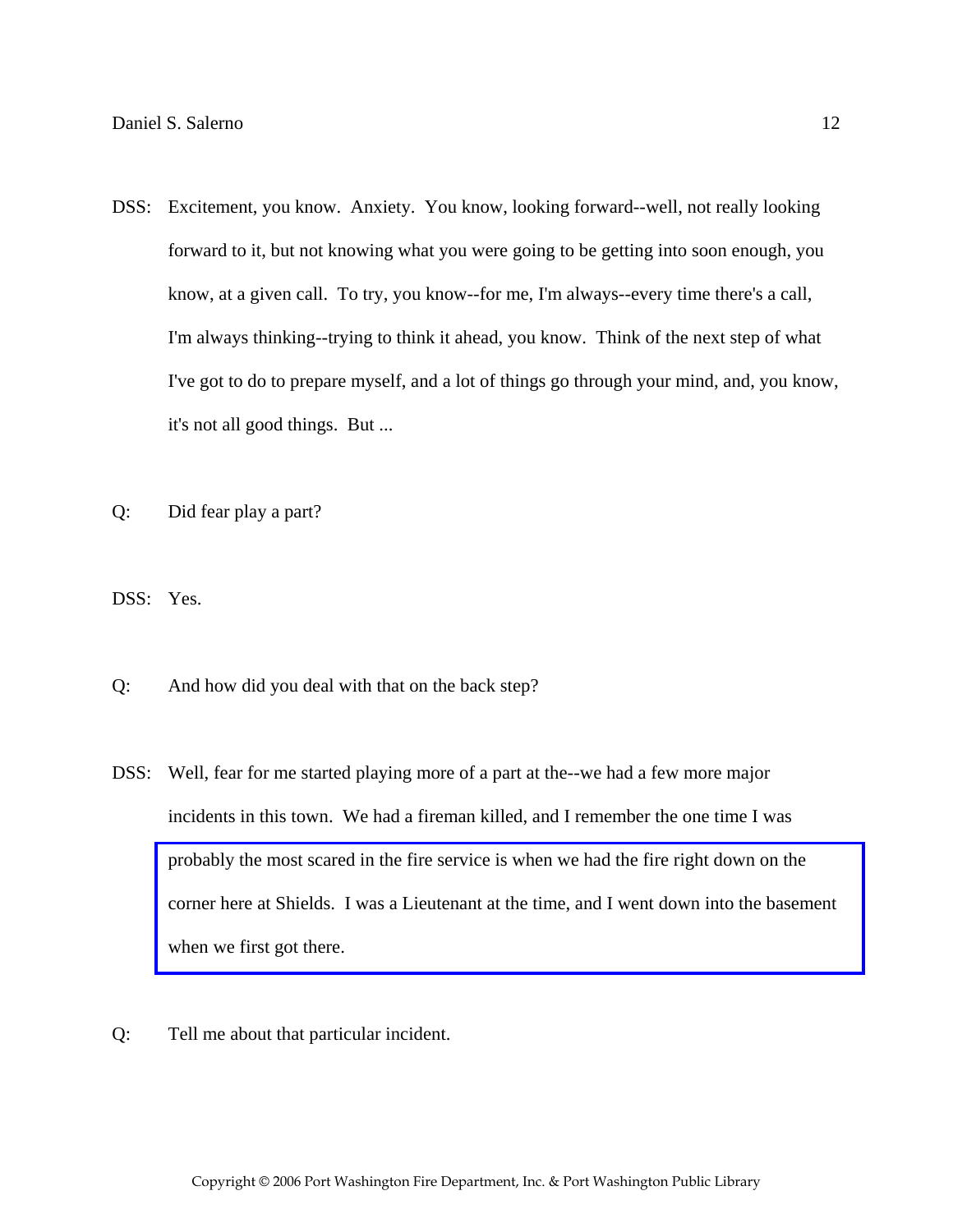- DSS: It was--I remember it was Thursday night, because we were all at the firehouse. And a call came over, and we jumped on the truck and we were there. And it's just smoke in the building. They said they could feel the heat. So, as an officer who--there's only one way to get into the basement of the building. There's a little stairway behind where they have the cash register. So me and a couple of other guys--and I think John O'Reilly was the Chief at the time--we went down into the basement. And I was with--there was probably four or five of us, maybe a few more, they had a lot of florescent lights in the ceiling. So, when the lights were on, we were looking around trying to find where this fire was. Couldn't find where the fire was. And we looked down there probably, you know, seemed like an hour, but it was probably ten, fifteen minutes. And we turn around and we look up, and we can't see the lights anymore. The fire was banking down on top of us, and the smoke was coming out on top of us. So, at that point, we just said, you know, because nobody knew there was a light down there, you know. But it wasn't worth our risking our lives anymore to try to find the fire anymore. So we made our way back to the stairs and we got out. And by the time we got up the stairs, the fire had pretty much started to get out of control.
- Q: And did they--did you know what started it?
- DSS: No. I don't think they ever found out. But it was definitely a weird experience knowing that you only had one way out, and through all the chemicals and all the stuff that was in that basement, you know. It made you think a lot, you know.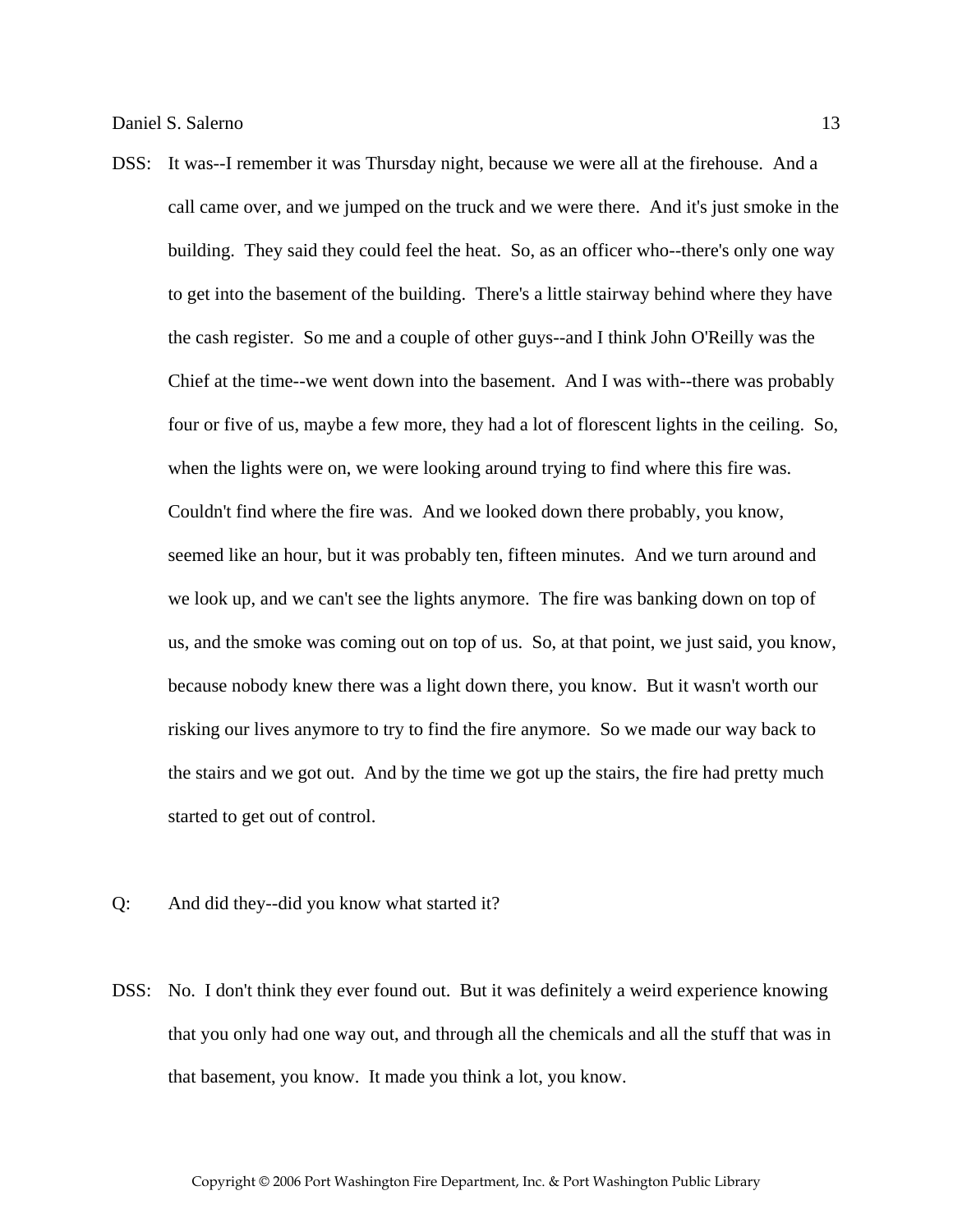Q: Was that in the '80s?

DSS: Yeah. Yeah, I think so. The late '80s, I believe.

Q: Did Shields ever complain about the fire company not coming soon enough?

- DSS: I don't know if they ever complained about us not coming soon enough. I know there were complaints. What the complaints were, I don't know. But, I mean, we couldn't have been there any faster. We were all around the corner. You know, the trucks were there within a minute easy. It was--actually, for a fire to happen, it was probably the best time a fire could ever happen, because you got every fireman in town in every firehouse.
- Q: There was no loss of life?

DSS: No.

- Q: Was that one of your earliest experiences?
- DSS: I'm not sure if the fire on Plum Point. There was a big fire there. There used to be a bathhouse on Plum Point. If that was before or after Shields fire. But that was a very [memorable fire, just because the way the fire was burning was just incredible. It was just](http://www.pwfdhistory.com/trans/salernod_trans/spbathclb_pz_web.pdf)  a big ball of flames, the whole building. You had propane tanks blowing up and ...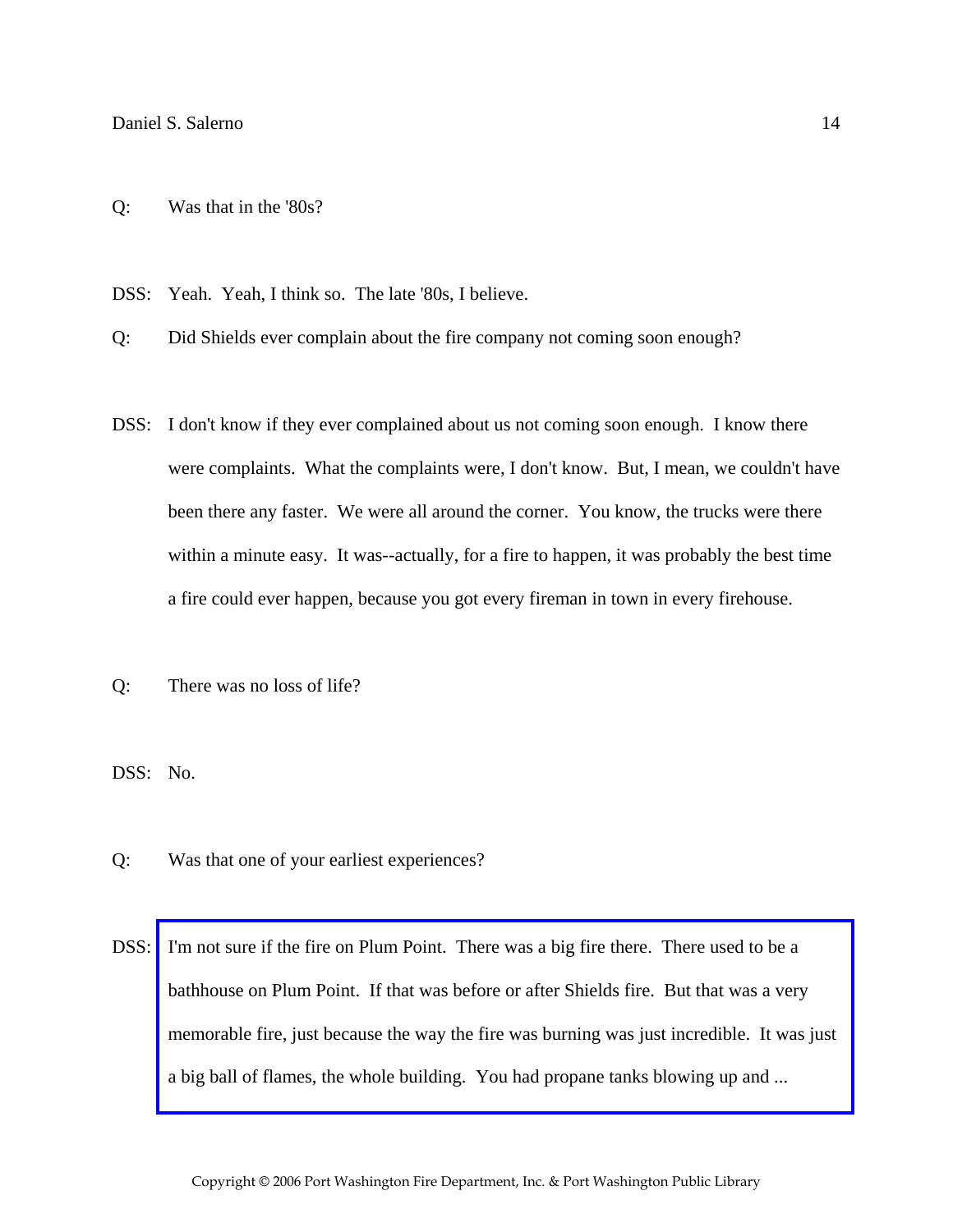- Q: What part did you play in that one?
- DSS: I was on a master stream line, which is a, you know, a big--I don't believe there was any- ever an interior attack on the building. Everything was just from the outside, just putting, pouring water on, you know, trying to protect the outside basically. And I was on the hose line with a couple of other guys, and just all I remember is these tanks blowing up and shooting up in the air like rockets. And it was just crazy, you know. I'd never seen anything like it in my life.
- Q: When you trained for Atlantic Hook and Ladder, did you learn a specific skill back then? Were you either a ladder man or a hose man or how did it work?
- DSS: [As, well, they'd consider us truckies. You know, truck work is, you know, getting on the](http://www.pwfdhistory.com/trans/salernod_trans/pwfd_fires16_web.jpg)  roofs of the building. You know, with our ladder trucks, we go out on the roofs. And, you know, you got to be involved with opening roofs and ventilation and a lot of building fire. And then, another thing was when I became Lieutenant, it's--you're on the first search team most of the time--going into the building and searching for victims in there. It gets pretty crazy. And most of the time, really just go in there without the hose line. You're going in searching for something. You try to find the fire first of all, and then while you're looking for the fire, you're looking for victims. It's difficult (laughs). I don't know how to explain it.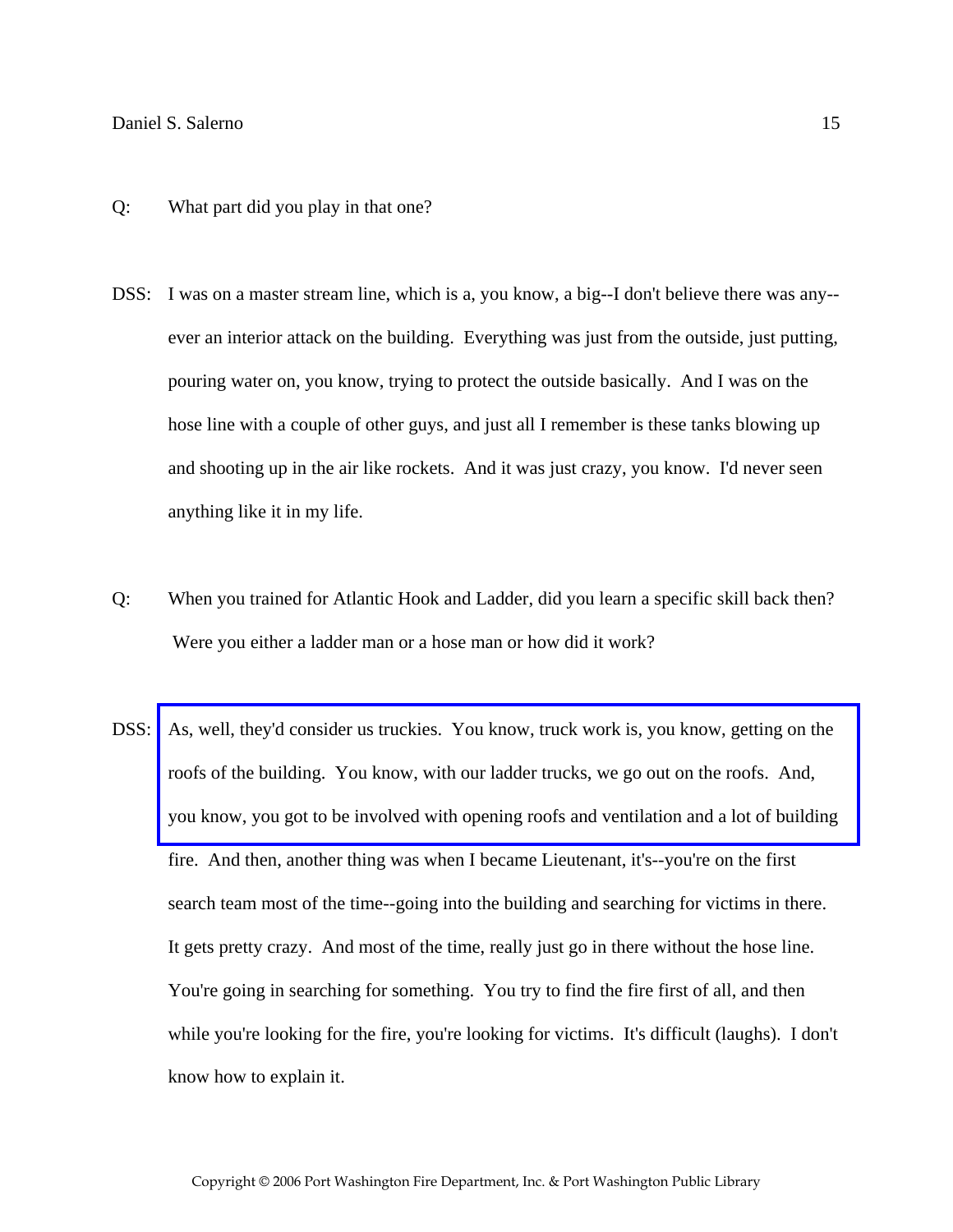- Q: How difficult is it to maneuver those ladders on the trucks?
- DSS: Well, it's not very difficult at all. Everything's all mechanical now and hydraulics. And a lot of times--well, most of the times, we'll be using ground ladders, so we had training with the ladders on how to use the right ladder and the positioning of the ladders.
- Q: What's a right ladder? I mean, how do you distinguish that?
- DSS: Size-wise. You know, every ladder is--we have ladders that are twenty feet, twenty-four feet, you know, and up. And you don't want to put a twenty foot ladder when you have to go twenty-four feet. You know, you have to pick the right size ladder for where you're going to be going. And sometimes it's just hit or miss, you know. But most of the time we get it right.
- Q: What's the difference between how your father's generation handled, or your grandfather's handled a fire like that and how you handle it?
- DSS: I don't really think there is much difference. I--well, nowadays, we have, you know--you know, they didn't have electric fans, or I don't believe they did. And, you know, to help with ventilation and stuff like that. And, you know, I guess we've modernized.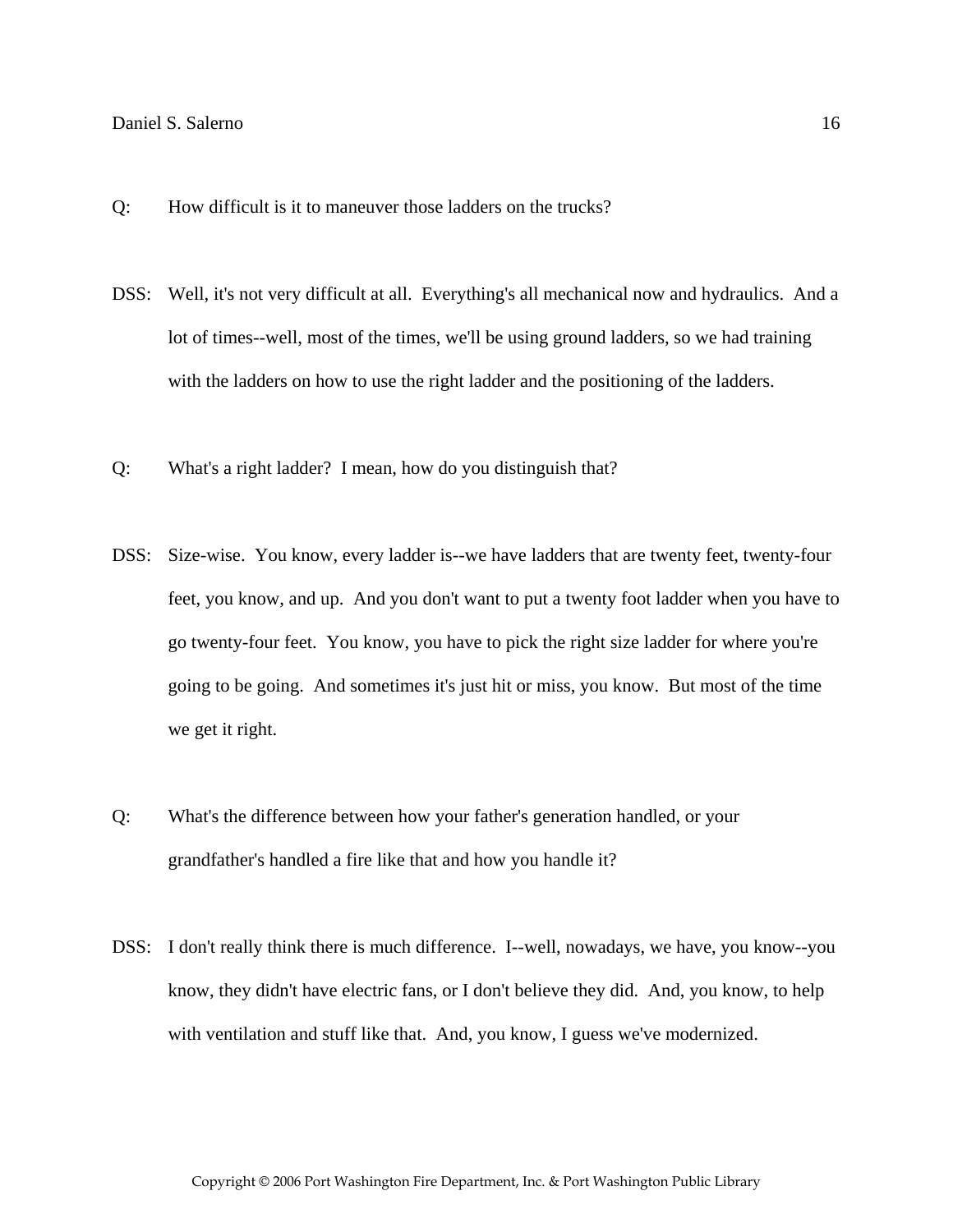Modernization, excuse me, makes things a little easier for us. The tools probably got a little more, you know, updated.

Q: [And were there any other memorable fires you can think of right now?](http://www.pwfdhistory.com/trans/salernod_trans/pnews881201_pz.pdf) 

DSS: Well, the fire at--the Cat Lady fire, where Bobby Dayton was killed.

Q: Were you at that fire?

DSS: Yeah, I was at that fire. I was out there.

Q: What were you doing?

DSS: What was I doing? I was actually in the bucket to help on the top of the ladder truck. The tower ladder bucket. And just sitting there. We were pouring water on it. And then, all I can remember is the call that one of our guys was trapped. Sitting--basically, I felt, you know, my biggest thing was feeling helpless, because I was sitting in a bucket and knowing that, you know, you want to go in and see what you can do. But, it ended up, they brought Bobby out to the roof, and we were going to lift him down to the ground with the bucket. But, time was a factor, and to rig it all up and to get him down that way wasn't feasible with the time that we had, because of the condition he was in at that time. So, they brought him down the ladder, and I'll never forget that. Just being purely helpless, you know.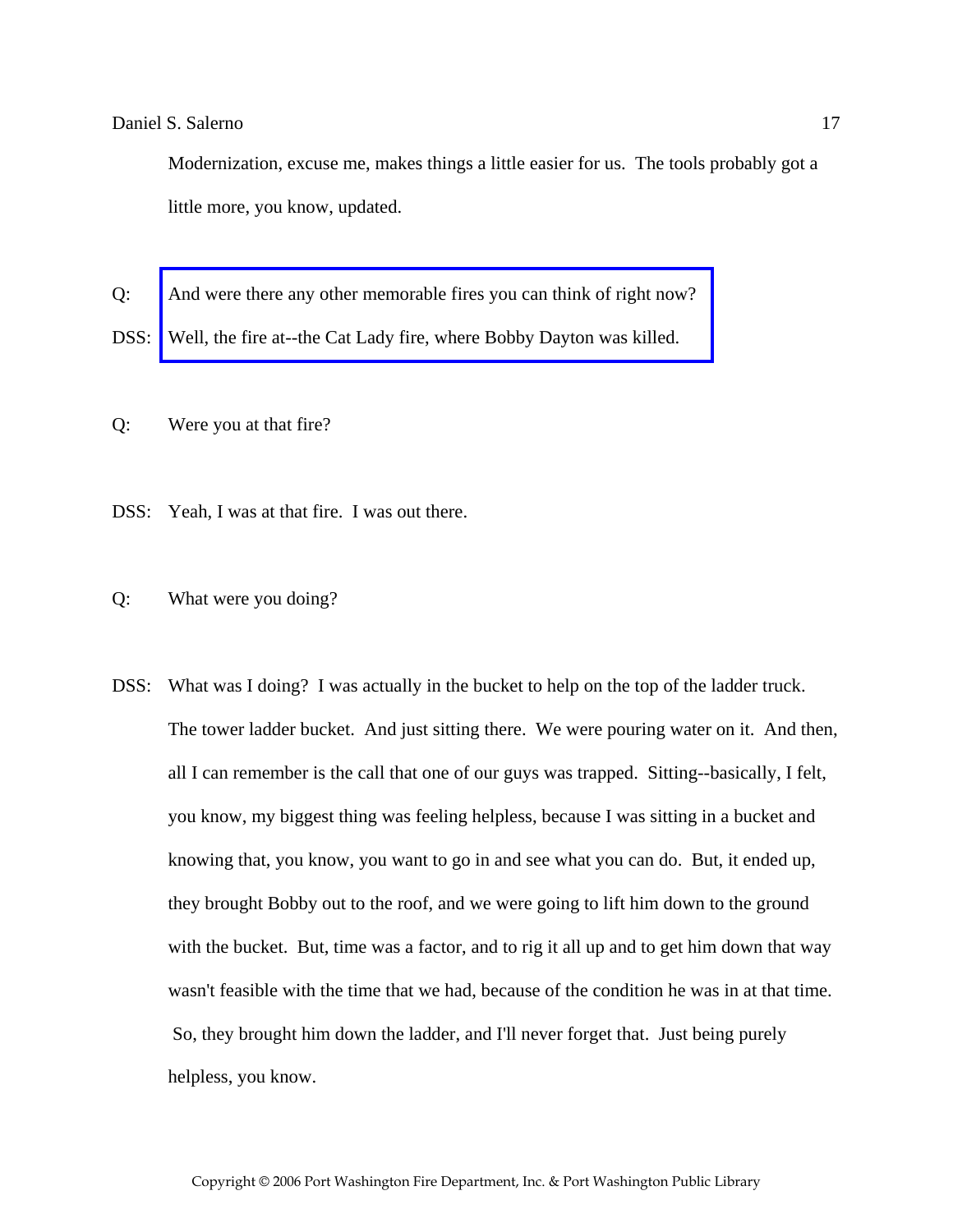- Q: And how did that make you feel about you being a firefighter?
- DSS: Oh, it scared the "heck" out of me.
- Q: How do you deal with it? How do you--what do you do? How do you react?
- DSS: Oh, just try to put it out of your mind, you know. You just try to go forward with everything. I don't know.
- Q: Have you ever carried a lucky charm with you to a fire?
- DSS: No. I don't believe in any of that.
- Q: Tell me how you went from the different offices that you've held to Sergeant at Arms.
- DSS: Well, I went through the ranks as a line officer, which are the actual firefighting officers. And I made it up to Lieutenant. And then I ran in an election and I lost the election. And ...
- Q: Why do you think you lost the election?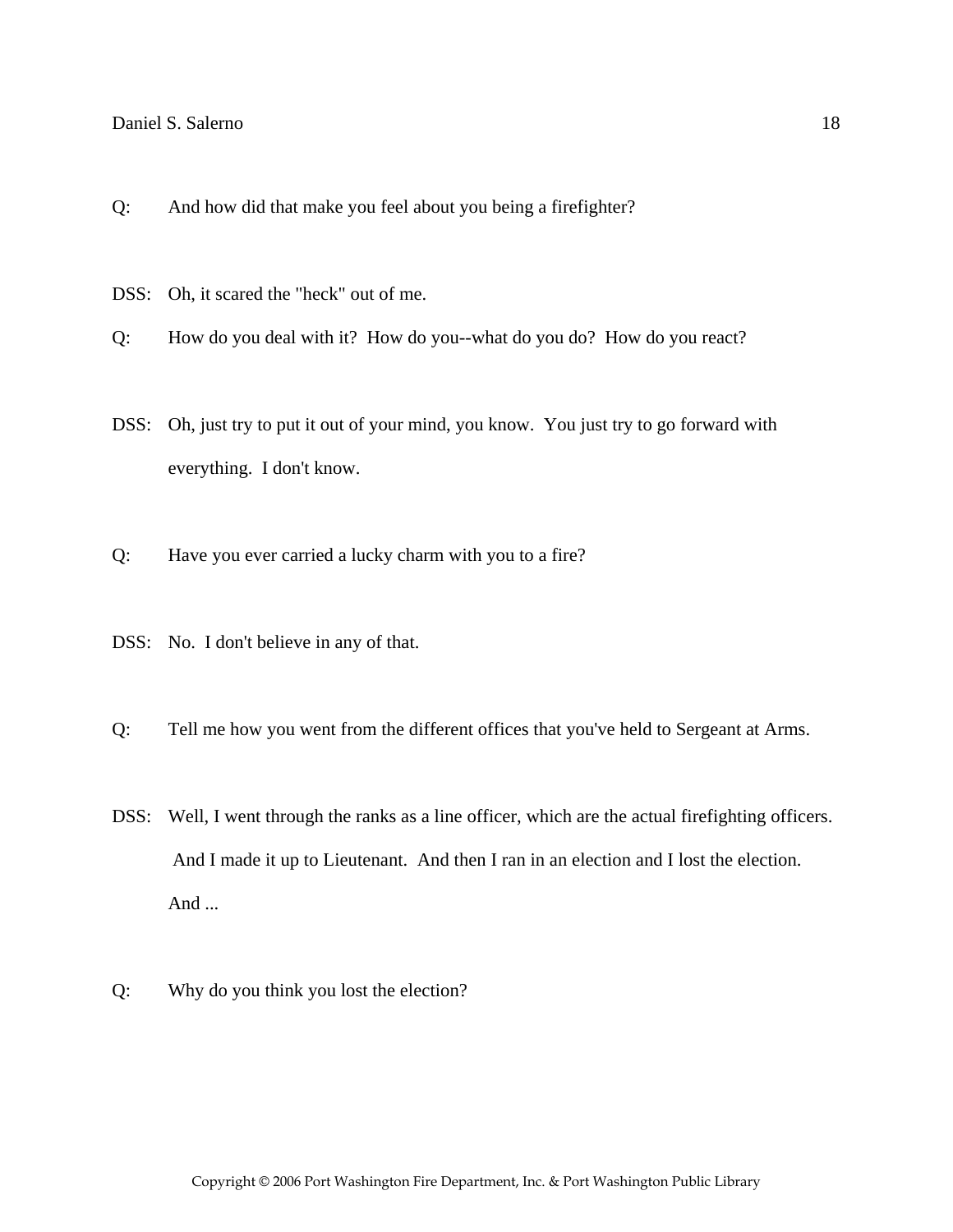- DSS: I don't know. Probably because, at the time, I wasn't really concerned about the position as much as, you know, the other person. The other person just happens to be our Chief right now--Christopher Bollerman--who ran against me. He did good. He made it up to Chief, you know, so I took it--to me, in looking back, it's probably some of the--you know, one of the best things that happened to me, because it gave me more time to concentrate on other things in my life. And it's a very demanding--any position in the fire service now is very demanding. Takes a lot of time--meetings and so, if you had a family, just, you know, it's easier not to be an officer.
- Q: And do you have a family?
- DSS: Yes. I have two little girls now. I have a four year old and a one and a half year old.
- Q: Do you ever think you want to be Chief later?
- DSS: Years ago, yeah. Nowadays, not a chance.

Q: Why?

DSS: There's just too much involved in it. It's too much time. And I can't see myself, you know, giving that time. If I was going to do it, I'd want to be able to do it a hundred percent, and I just can't do it a hundred percent. I'm too involved with other things in my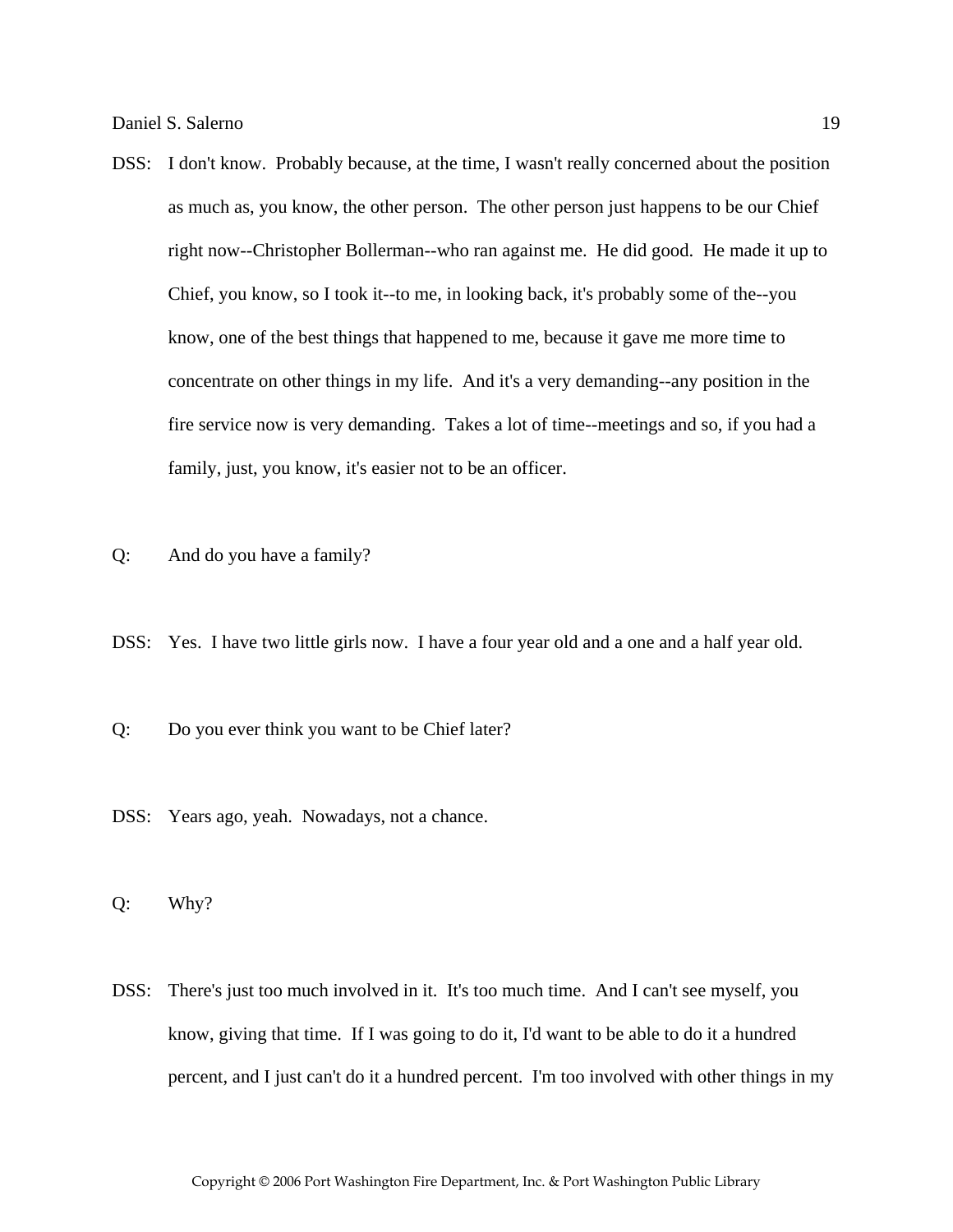life. I give this fire department as much as I can, and, unfortunately, it's not as much as a lot of other people do. But, I'm kind of lucky, because I work and during work, I'm allowed to go to fires during the day. So I get to put in time during the day when other people can't, which is needed in this town. A lot of guys are working out of town and really can't go--get to go to the call during the day, and us lucky guys are allowed to go. So, that helps.

- Q: How does your present job help you go to fires? What do you do?
- DSS: I work for the Sewer District. The Water Pollution Control District. And I'm a foreman of a pump crew, which is in charge of all the pumping stations around town. We have fifteen of them. And when we're not busy and I can fit it in, basically we are allowed to go to the calls. It's actually in our contract. I mean, we can't stop what we're doing at work and go to a fire, but if we're in between jobs and we have the time, then we are allowed to go.
- Q: So when that horn blows, what decides whether you go or not? Whether you're busy?
- DSS: Yeah, well, me being a foreman, it depends on what my guys are doing and what I'm doing at the time, if I have, you know, work scheduled. But if we can fit it in, we fit it in.
- Q: And when that horn does blow, what is the routine? If you're going to go, what happens?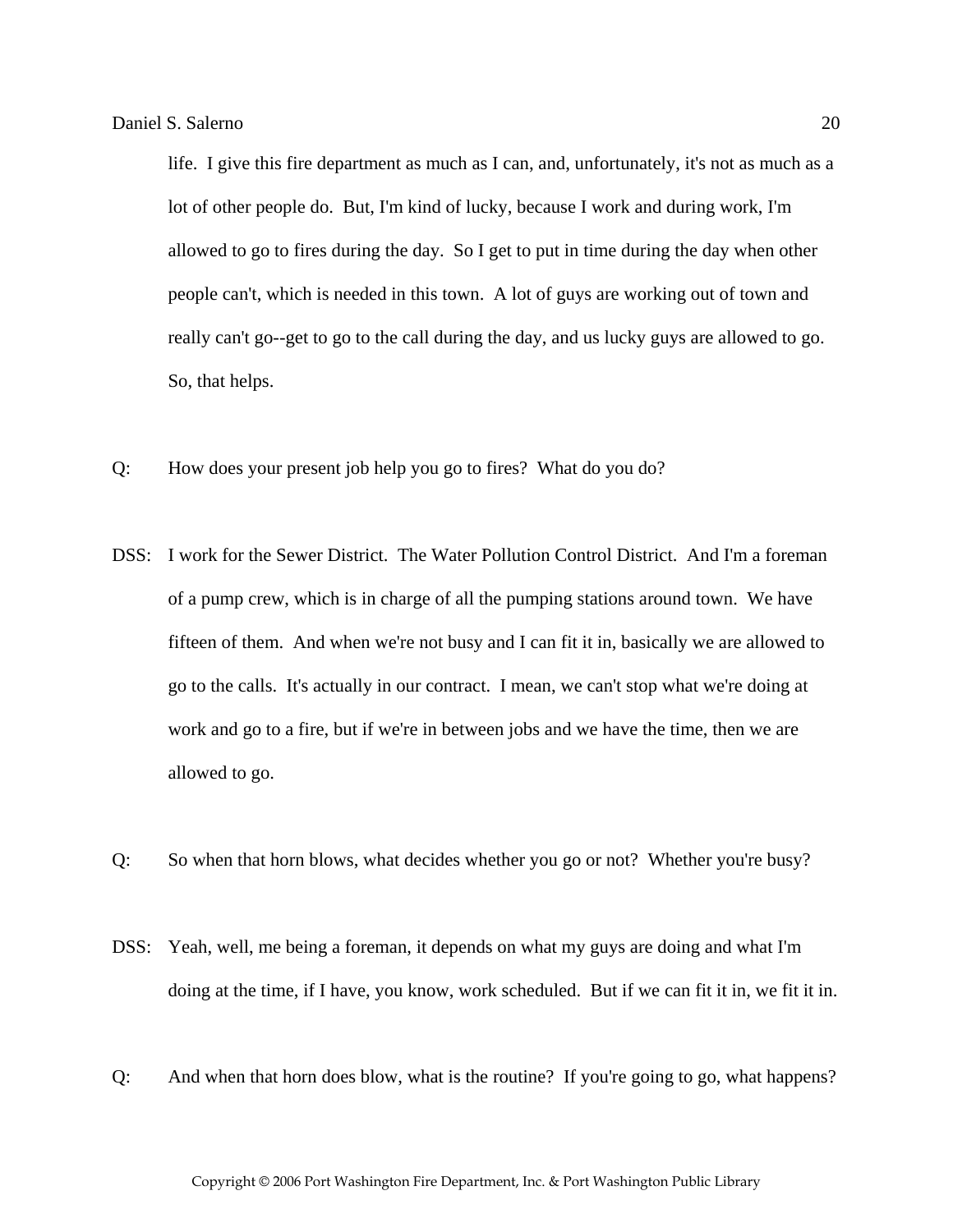- DSS: I just get in the car and go to the firehouse. If I have a work truck, then my work truck.
- Q: And when you go what happens? What are the routines you do to go to the fire? Do you first grab your gear? How do you ...

DSS: Yes.

- Q: ... what are the steps?
- DSS: Yeah. Nowadays, we, during the days, we all meet at one firehouse. Everybody from all the companies. There's one truck from each of the companies in the main firehouse over here.
- Q: Where is the main firehouse?
- DSS: [On Carlton Avenue. Atlantic Hook and Ladder's main firehouse.](http://www.pwfdhistory.com/trans/salernod_trans/ahlco_bldg03_web.jpg) And, we get there and we gear up, and we get on the first due truck that you can fit on, basically. It used to be that the guys from Atlantic would get on Atlantic's trucks, and guys from Protection would get on Protection trucks. But nowadays, with the manpower that we have, you know, the first guys there get on the first due truck. Most of the time, it would be an engine, because you've got to put water on a fire. You can't beat a fire out with a ladder.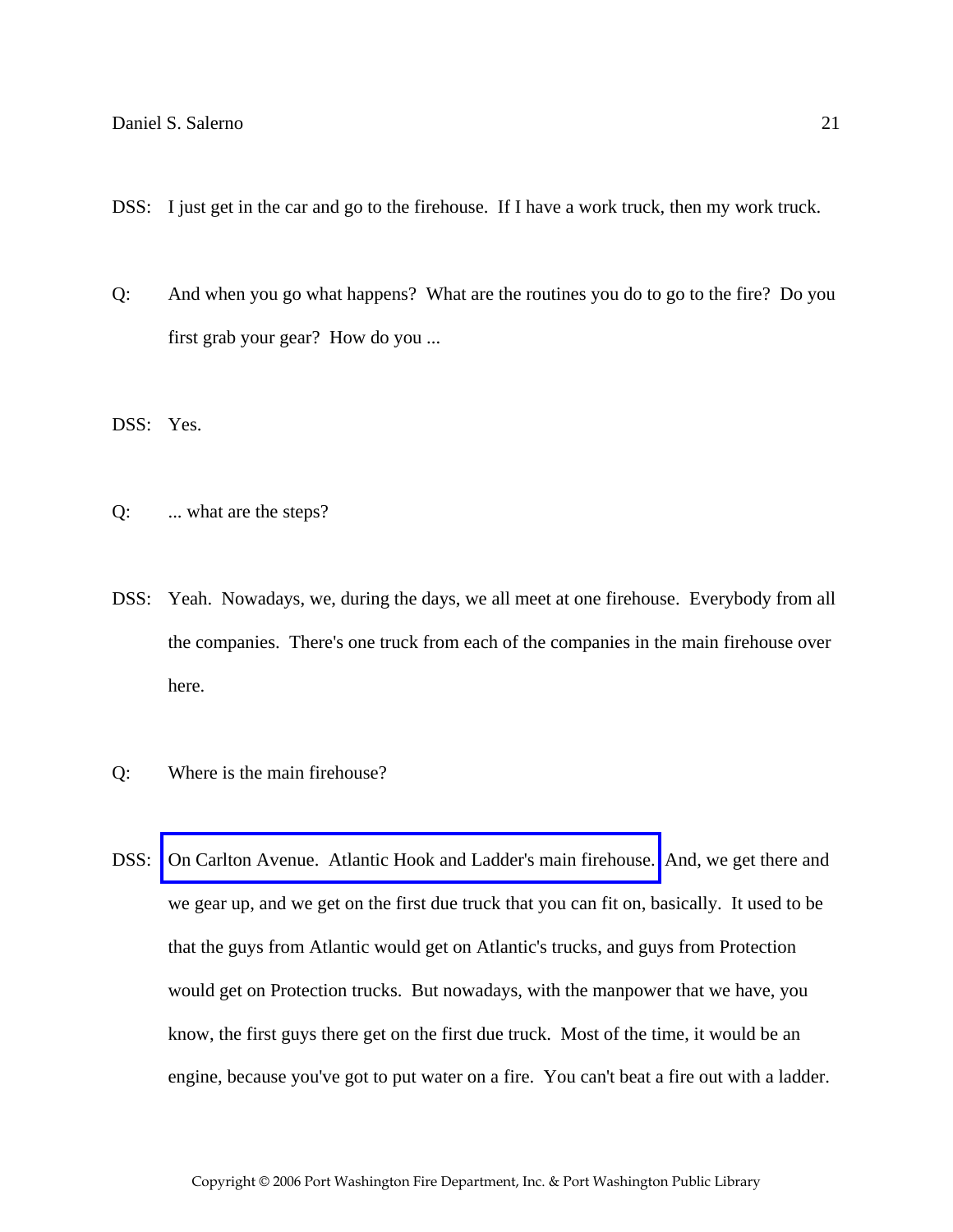We would like to, but we can't. And, if you're there first, you get on the engine. If the guys beat you there, you get on the next truck--next available truck.

- Q: And how long does that generally take, from work to being on the road to a fire? How long?
- DSS: That depends. Well, for my work could be anywhere around town. Most of my day is driving around to all these pump stations. So, depending on where I am. But within minutes.
- Q: You've received awards. Have you received awards?
- DSS: Yeah, I received the Silver Medal of Valor through the County.
- Q: And tell me about how you received that.
- DSS: There was a fire on Bernard Street. It was in--I know it was January. It was snowing out. It was a really bad night. I think it was '96. January of '96. And I was living at my- -above my parents' house, in an apartment. And a fire came over, and I was on the first due rescue truck going into the fire scene. And when we got there, there was a report- [the police were in the back of the house, and they said they saw silhouettes of two bodies,](http://www.pwfdhistory.com/trans/salernod_trans/news_bernardst04_960208_hw.pdf)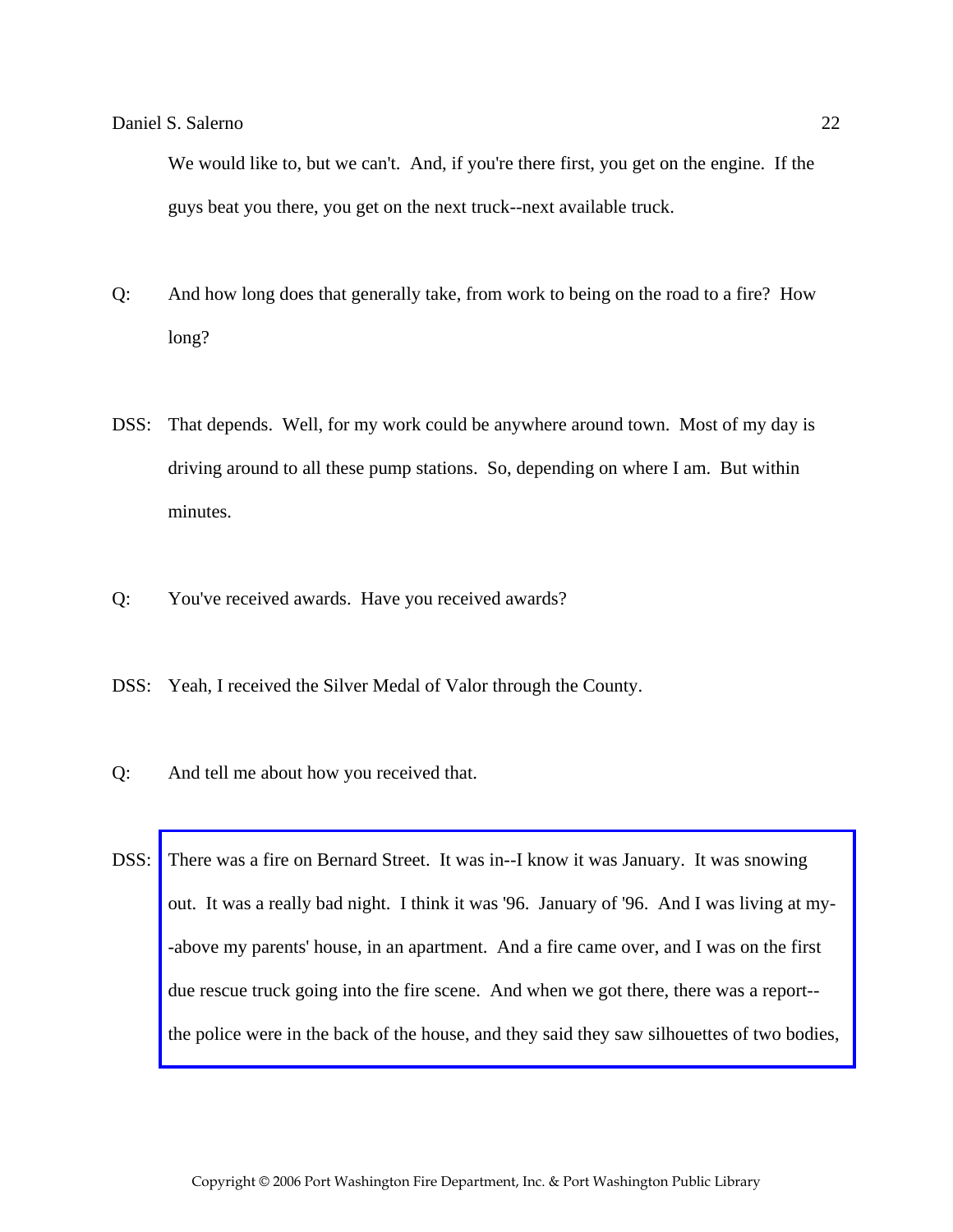or two people in the window on the upstairs floor. And me and my Captain, who was Jimmy Delle-Occono at the time ...

Q: What was his name?

DSS: Jimmy Delle-Occono. Tom McDonough set a ladder up. Broke the window with a ladder. And he started going up, but he injured himself somehow. So, Jimmy and myself scaled up the ladder. Jimmy went in first. And I followed Jimmy through a window. And then really the building was burning so much, but this was the only room that wasn't burning. And we got into the room and searched around, and the fire was actually starting to come through the door in the bed--it was a bedroom. And I went over, and there was a bunch of clothes on the door. I removed the clothes on the door and closed the door so the fire wasn't coming in. And Jimmy kept searching. And Jimmy yelled over to me that he found a victim--a lady. And so I went over, assisted him. And him and the lady to--a couple of firemen came up the ladder to help us also. I think it was Tom McDonough and Donald Reese. And we, in turn, handed the lady to them on the ladder, and they brought her down. And we continued to do another search. And on the secondary search, we found a second victim, which was a little girl. And we picked her up and handed her out to a couple of other fireman. I don't remember who was on the ladder at the time. And they brought her down. And we tried to go in again, but the fire had made its way through the door and pretty much threw us out the window. I remember I was trying to turn around to get my feet on the ladder and to get out the window, and my Scott Pack--my air pack--got caught on the window sill. So, I put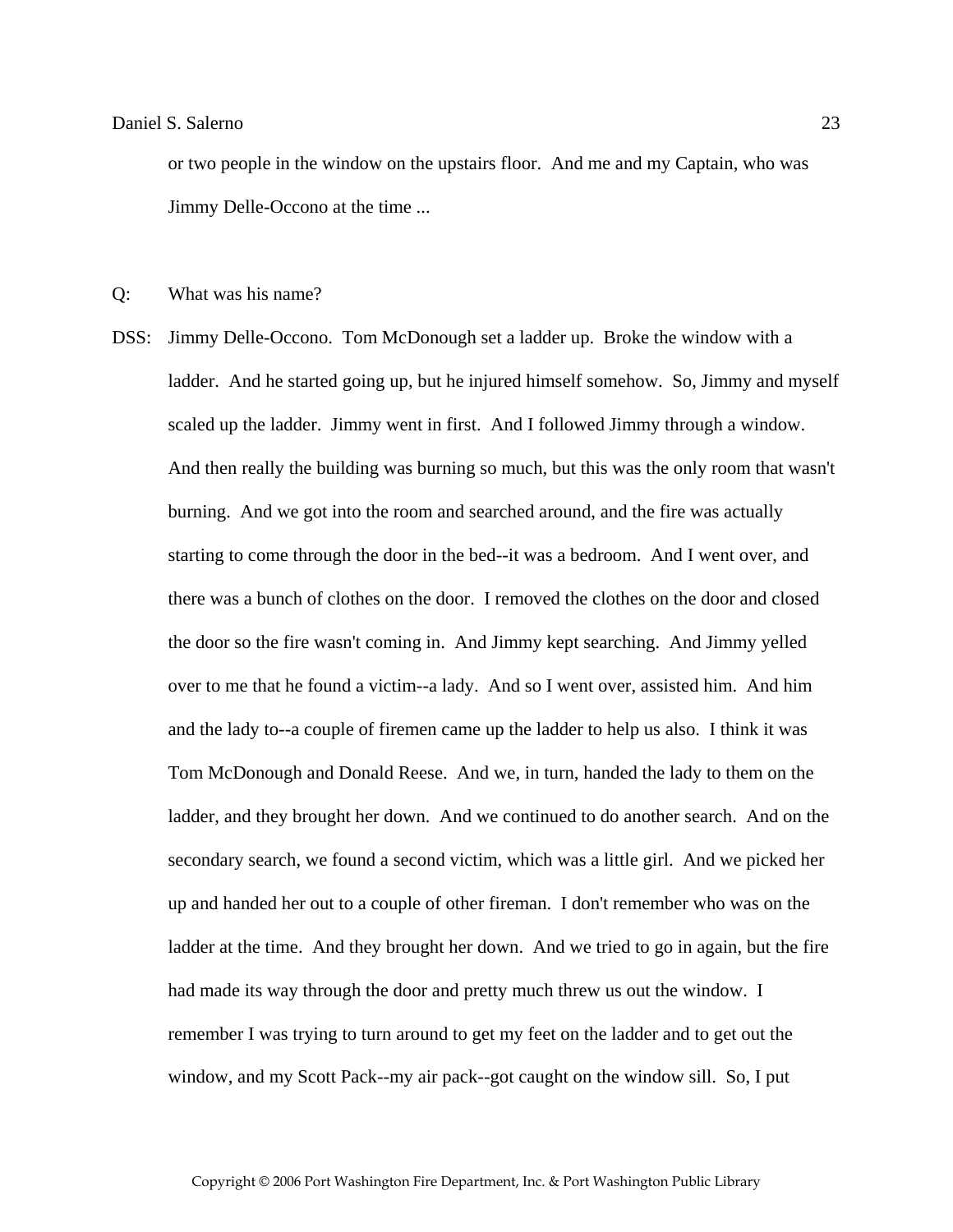myself back into the building and I actually went out the window head first. And the guys caught me going out. We were lucky. We got the people out, but they didn't live, unfortunately.

- Q: Did you go out head first?
- DSS: Uh huh, yeah.
- Q: How--you didn't land on the ground?
- DSS: No, the guys on the ladder, they actually set up another ladder next to the ladder we went into the window. And the guys caught me going out. You know, it was--I don't even remember it. That's what they--you know, everything happened so fast at the time. That's what they told me I did. I don't remember doing it.
- Q: So who and when did you get the Silver Medal of Valor? Did they present it to you at a special occasion?
- DSS: Yeah, there was an awards ceremony that the County gives. It happened at the Roslyn High School. It was like the following year. And it was an honor. It was nice. The Chief's office put in a letter, you know, recognizing us. They gave us, you know, silver bands to put around your neck and medallions.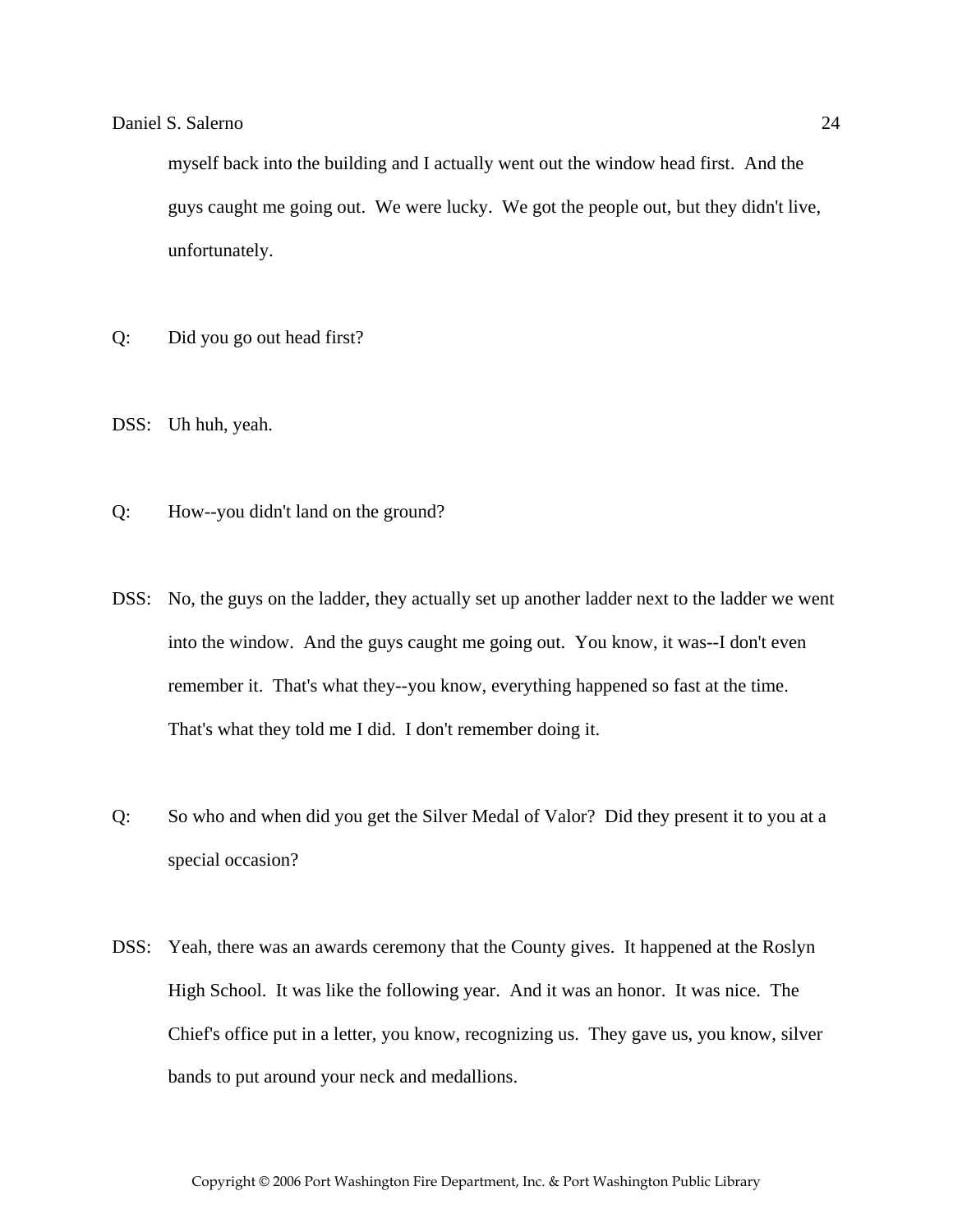Q: Who was the Chief at the time?

DSS: John O'Reilly.

Q: What other awards have you gotten?

DSS: Let me see. The High Point Awards for many years.

- Q: Can you explain what that is?
- DSS: Well, every time you go to a fire call, you get a point for a fire. And I just happen to be working in town all the time, and I'm close to firehouses many a time. So I was lucky, where I could go to a lot of calls, and for many years I went to the most calls in my category.
- Q: And how many were those?
- DSS: How many years that I received the awards, or how many fire calls?
- Q: How many years and how many fire calls?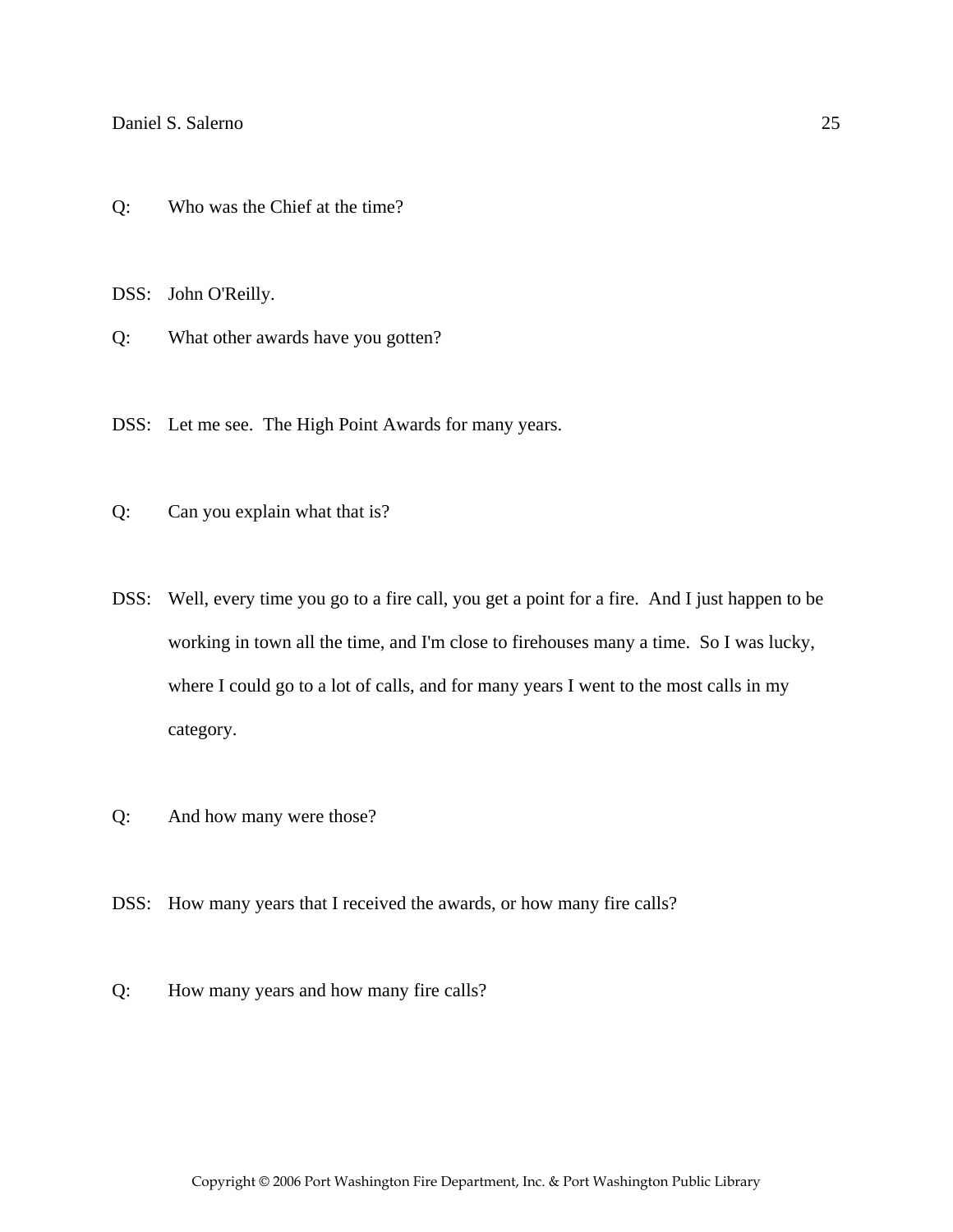- DSS: Many years. Probably--I've been in nineteen years now, and I've probably received the award fourteen or fifteen times. So I ...
- Q: So how many points do you have to get to get this award?
- DSS: You just have to be--there's categories, from the years--how many years you've been in the fire service. And the last--maybe I can't--not telling the truth. The last five years, there's only three of is that are in my category, so it makes it a little bit easier to get the High Point Award. But ...
- Q: And who are the five in the category?
- DSS: I don't even know. To tell you the truth, I don't even know.
- Q: So, the five of you have the highest points.
- DSS: No, in my category is all--I'm--basically, it's a competition between me and four other guys, and I work in town, so it's a lot easier for me to get these High Point Awards, but in the last few years anyway.
- Q: And what do they give you for that?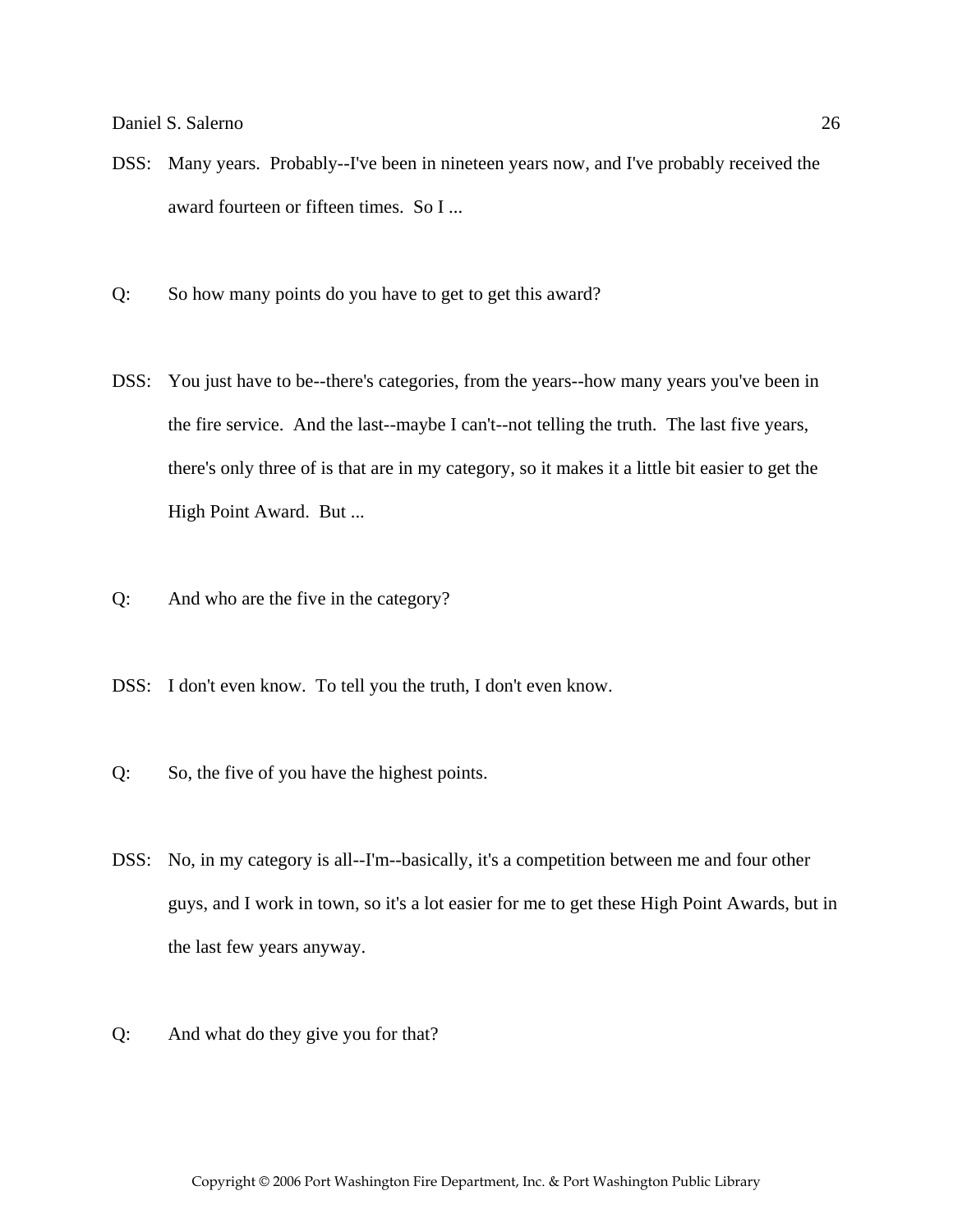- DSS: You get a plaque or a statue or something to recognize that I did it. And it's nice. My basement's covered with them (laughs).
- Q: How does your wife feel about all of these plaques and statues?
- DSS: Oh, she doesn't mind. The basement's mine. She gets the upstairs (laughs).
- Q: Explain what you do as a drill captain.
- DSS: Well, the drill team is a Fire Department competition team that we compete against all others--there's about seventy racing teams in New York State. And we have a couple of race cars that we compete. We go down, and you go down with the race car, you dig a ladder in the ground, a guy climbs up. There's eight different contests that we do. And, it's just ...
- Q: Eight with the ladder?
- DSS: No, there's only--there's like--really, we could be here for three hours talking about racing. And (laughs) quite honestly, I don't have that time. But it's a competition between the firemen and ...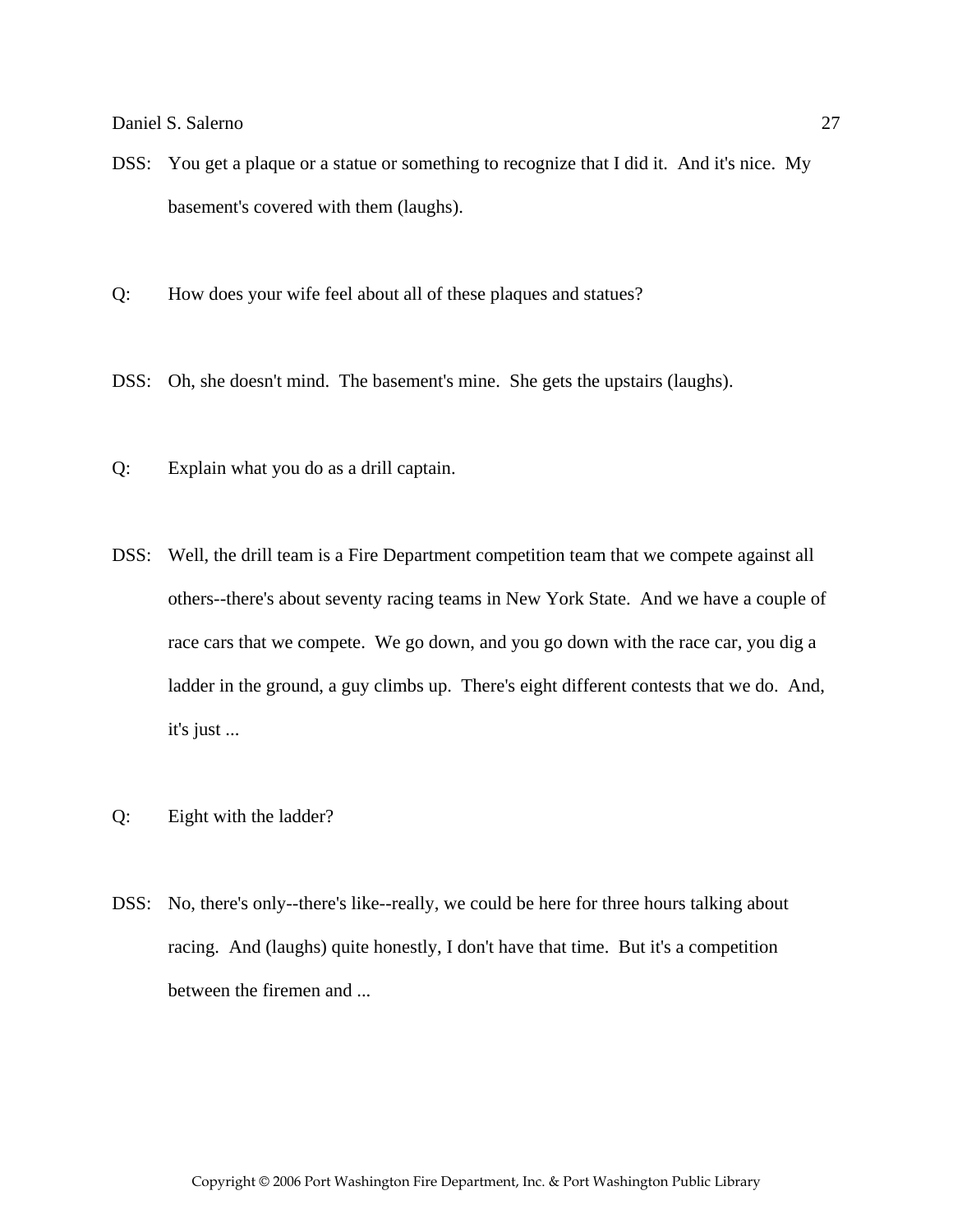- Q: And you are President of--what is it? The Nassau County--tell us what that is. Tell us what you're the President of?
- DSS: Well, I was the President of the Drill Team Captains Association, which is an organization that the membership of each different Fire Department team would belong to. And it's just to discuss rules and discuss activities of the racing season. And I went up the ranks. I started as Sergeant at Arms of that, and I went up to the rank of President. I believe I was--at the time when I first started in this position as Sergeant at Arms, there were four Vice Presidencies, and then you went up to President. And when I became President, I eliminated all these Vice Presidents. I thought it was too much. So I was the last one that had to do ten, twelve years of office to be able to get to President, and I eliminated that. So for somebody to do it now, it's a little bit easier than when I did it. But ...
- Q: It took you twelve years to become President?
- DSS: Yeah, just about twelve years.

Q: And how long does it take now?

DSS: Guys would normally, everybody does two year terms. But nowadays, the guys only do one year terms. So they can probably go up the ranks in about five years.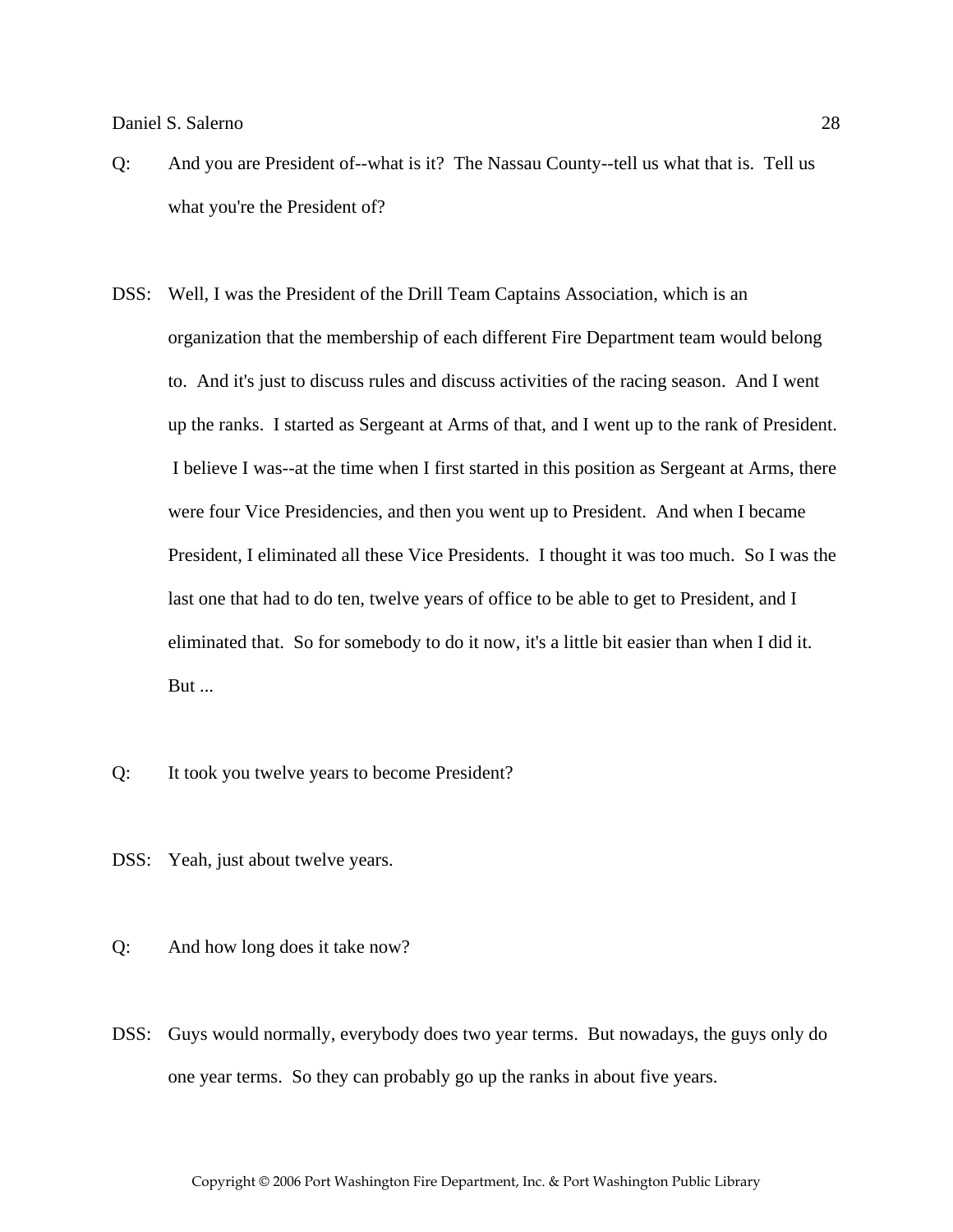Q: And what are the pluses of being the President of this?

DSS: There are none. Nothing but headaches (laughs).

- Q: Tell me some of the headaches.
- DSS: You have--well, in Nassau County, there are somewhere close to thirty racing teams. And everyone always has a problem. So you're in charge of all the problems, trying to solve them.
- Q: What kind of problems could they have?
- DSS: People don't like rules, and certain people want to not abide by the rules. So there's some ...
- Q: A fight (laughs)?
- DSS: ... discipline problems, I guess you can say. Basically, it's just organizing everybody. And I was lucky. I made, you know, kind of made sure that I had the right people underneath me, and I delegated a lot of the authority that way. So I had a good crew that worked with me.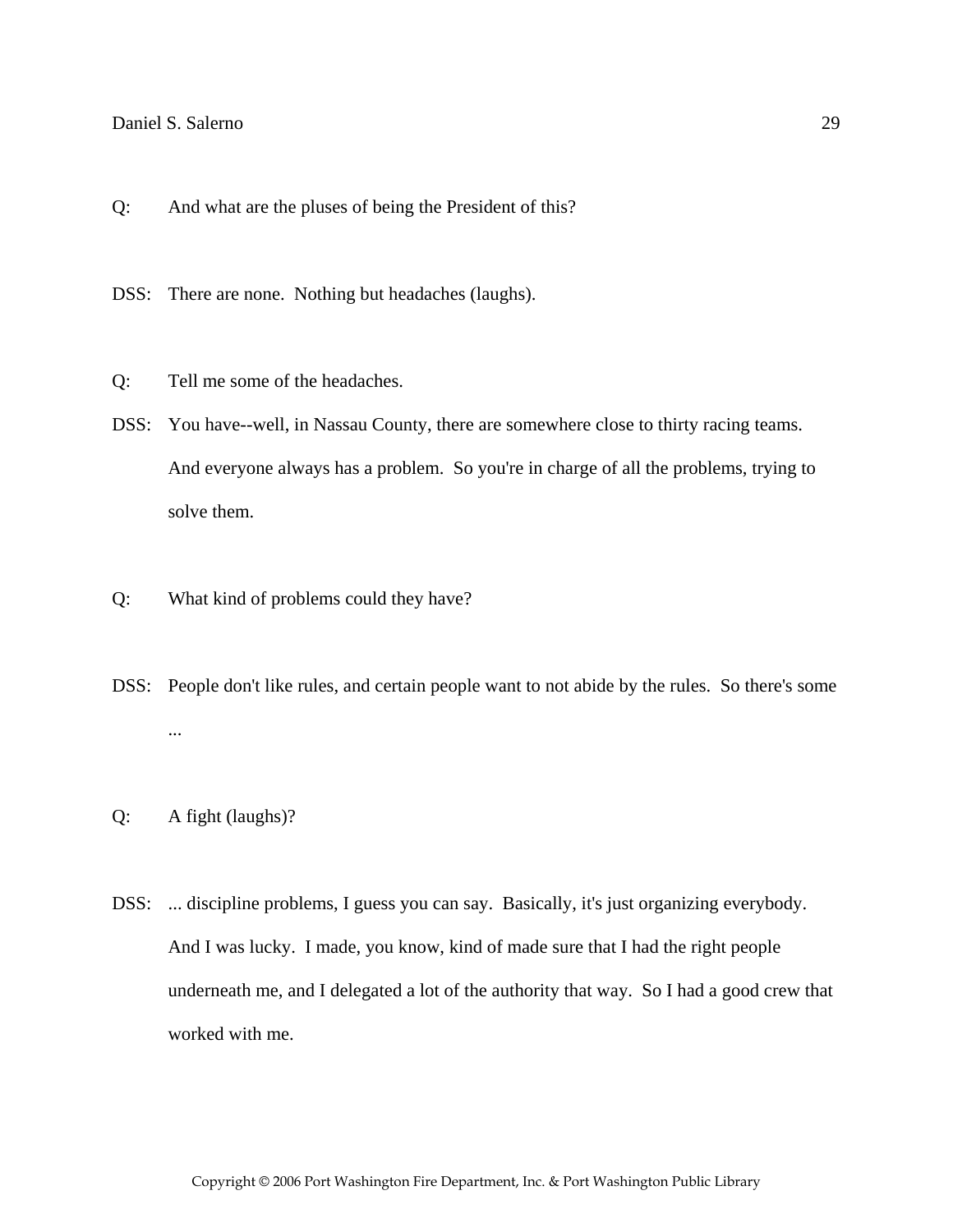- Q: What kind of rules would they not like?
- DSS: (Laughs). You know, it's--you're dealing with thirty different, you know, at a meeting there's sixty people. And everybody has their own opinion and everybody has their own way of doing things. So, it's just trying to make the best for everybody. You just try to ...
- Q: You mean a firefighter doesn't follow rules?
- DSS: (Laughs). Of course they do. You know, in their own way, everybody follows the rules. Just--people like to pinch the rules a certain way, I guess.
- Q: And you keep them straight?
- DSS: I think I did a good job of doing that, yeah.
- Q: Are you still President?
- DSS: No, no. I was President from '97 to '99. Now, I'm actually on a committee that's called the rules committee. And we determine the rules now. It's another thing that keeps me busy and away from my wife. And she loves me for that (laughs).
- Q: How does she cope with being a firefighter's wife? What are her reactions?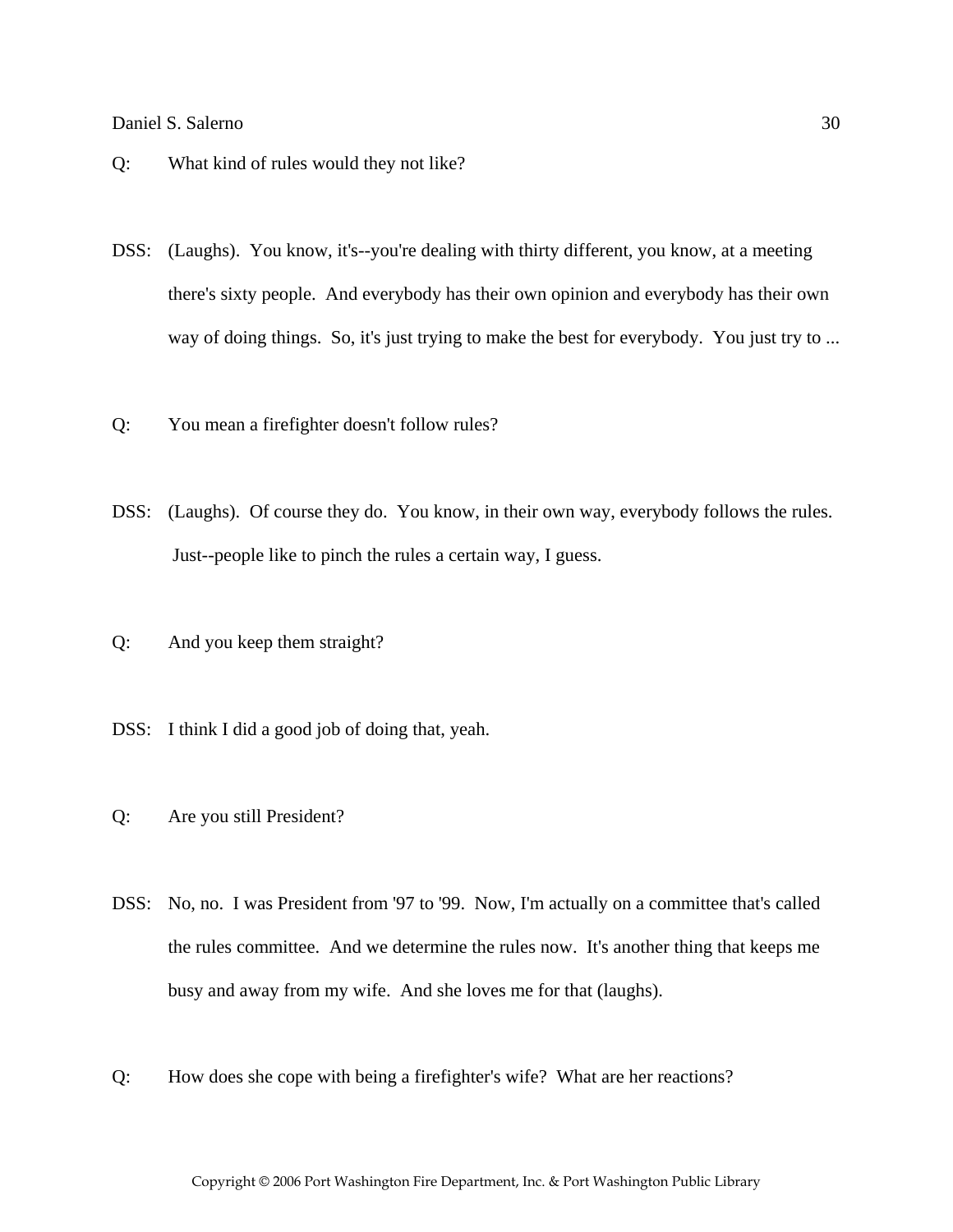- DSS: She--she supports me a hundred and ten percent in everything I do. And she enjoys my- the racing part of it just as much as I do, and she wouldn't be with me if she didn't, because, you know, it's a very big part of my world is the racing team. And it's not- most--for most guys that race, it's basically a summer deal, where you're racing from April to Labor Day. And for me, it's year-round. You know, I take pride in making sure our equipment's in the best shape and doing everything I can to make sure we have a good competitive drill team on the track.
- Q: And how do you keep fit? In the Fire Department's basement work-out?
- DSS: No. I just try to watch what I eat and keep busy at work. And during the summer with the racing, it's a lot of running and a lot of, you know, where you run a bucket brigade contest where you're lifting a fifty pound bucket up in the air. And stuff like that.
- Q: How do you train for that? You just keep doing it?
- DSS: Yeah. Practice and practice and practice. You know, that's about it.
- Q: And how many times have you won?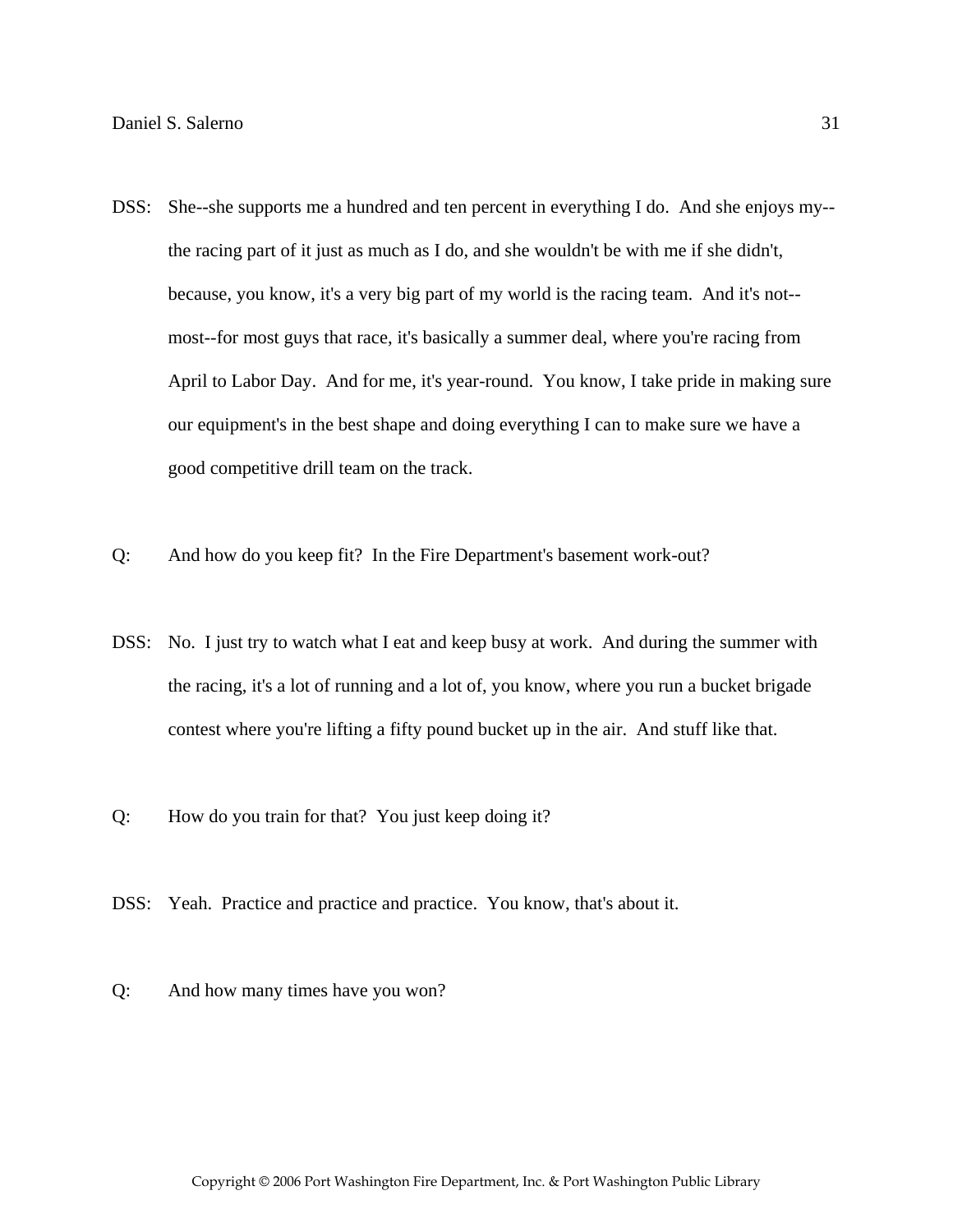- DSS: We've--I've never won a drill. The best I've ever done was come in in third place a few times. Then, we came in, in 1990, we actually had a very good competitive team. Came in third place in the New York State drill that year, which is some seventy teams there and it's an accomplishment to be able to do that.
- Q: If someone wanted to watch the actual drill team, when is the best time to watch them?
- DSS: Nowadays, they actually put it on television. I believe it's on like Channel 19 on Fridays; they do it every Friday. So you can watch the competitions on TV. But, other than that, during the summer, it's basically every Saturday, all different locations around the Island, and upstate once a year. And there's actually a website. It's FDRacing-dot-com. You [can go in there and you can see the schedule, or you can--there's links to--every team has](http://www.nysdrillteams.com)  their own website. And it's interesting; you can see what's going on.
- Q: And are there awards given to the drill teams?
- DSS: Well, each competition, during a drill, there's five places awarded. First through fifth place for each different event. And then at the end of the year, at first--if you get first place in the competition, you're awarded a certain amount of points. First place is five points, down to fifth place, it would be one point. And at the end of the year, the team [that accumulated the most points, there's a dinner, and you, basically, you're crowned the](http://www.pwfdhistory.com/trans/salernod_trans/pwfd_racing006_web.jpg)  Nassau County champion. But that one drill that we have is the New York State drill,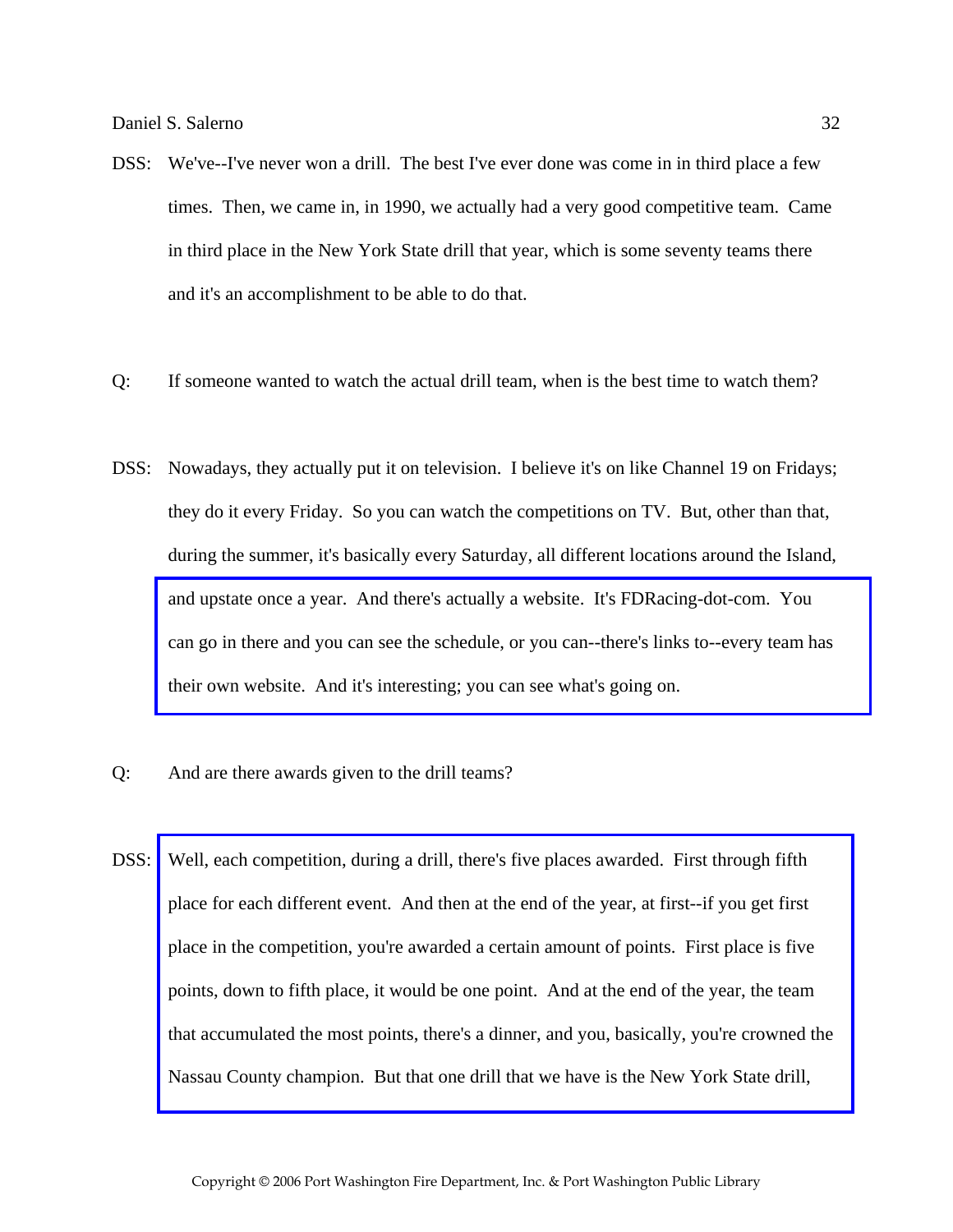and for that one day, whoever wins that is crowned the New York State champion. And our team did it in '69 and '73--became the State champions--which was a very--it's an incredible accomplishment. You know, once you're a champion, you're always a champion, and you're remembered by it. So, it's nice.

- Q: They have taken the three companies and made one Road Runners. Why was that done?
- DSS: Membership's a big part of it. It was hard to field three teams. I would believe money would be a big part of it. And it's costly, you know. It's getting to be costly. So we do a- -we try to offset the cost by doing fundraisers. We do a big raffle every year. That makes us a nice amount of money. And we sell Christmas trees, and between Christmas trees and raffles and all this stuff, we help ourselves out with our budget.
- Q: Where do you sell these?
- DSS: Christmas trees, we sell down at Protection Engine Company's annex, which is on [Channel Drive. And it's a nice little money maker. And, you know, give a little, I guess,](http://www.pwfdhistory.com/trans/salernod_trans/pwfd_members003_web.jpg)  help to the public. We give them discounted trees, and we make some money for ourselves, also. So it helps out the costs.
- Q: Did either your father or grandfather have a big place on the drill team, as well?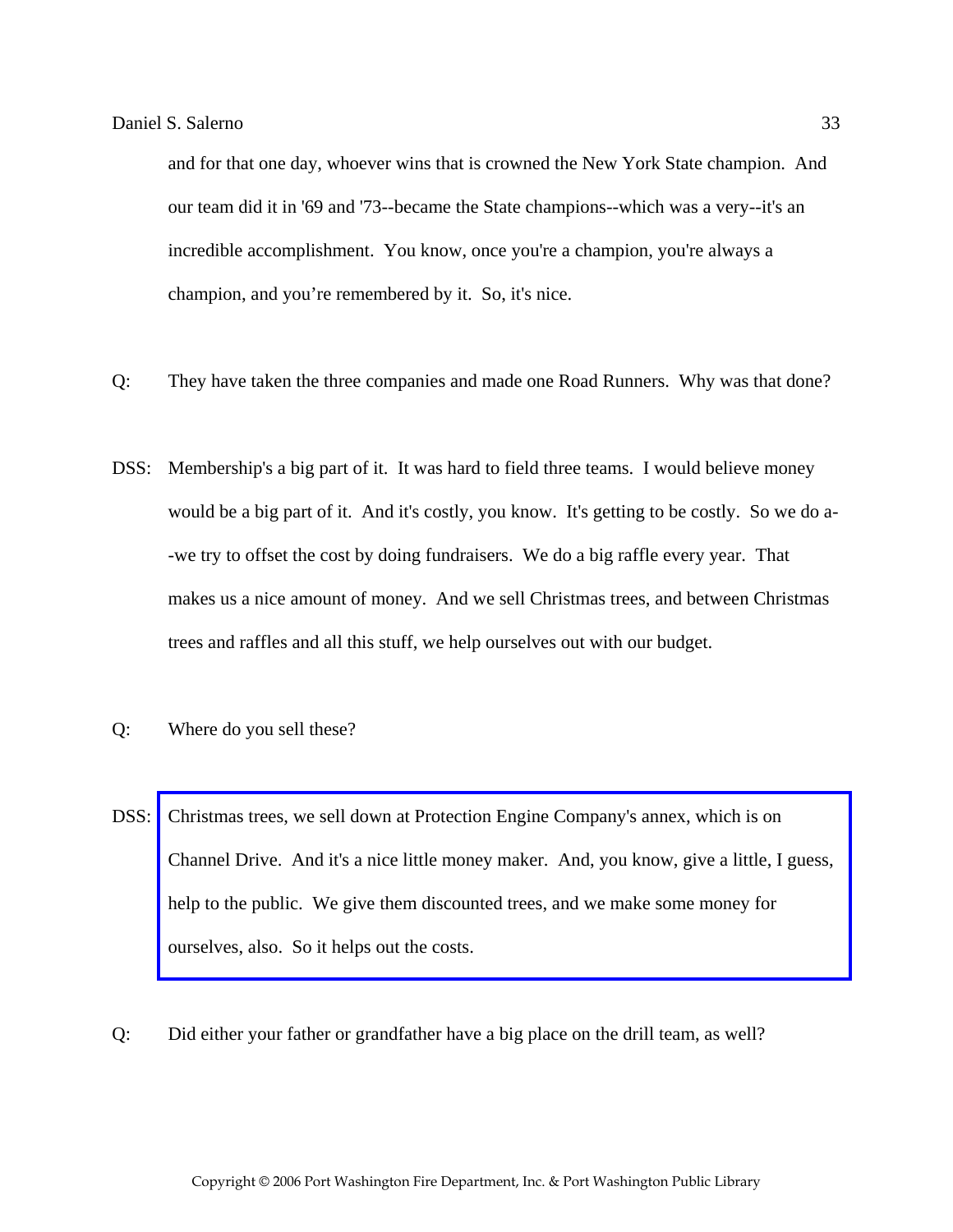- DSS: My grandfather ran, at the time, back then, it was the Rowdies Drill Team. It used to be the Rowdies, the Runts, and the Rangers. And, I believe, in '74, they combined and made the Road Runners. But, back then, my grandfather pretty much ran the Rowdies. He was a driver[. He drove the race cars.](http://www.pwfdhistory.com/trans/salernod_trans/news_cocks056a.jpg) An[d my father was on the team. He was a nozzle man,](http://www.pwfdhistory.com/trans/salernod_trans/ahlco_racing17_web.jpg)  and probably one of the best nozzle men in the state at the time.
- Q: What makes a good nozzle man?
- DSS: Quick hands. You know, being able to get on a nozzle and, you know, hit the target, where you're shooting the water stream fifteen, twenty feet to hit an eight by eight square. And my father was very good at it. I can't let him know that; he'll never let me hear the end of it. But he was very good at it (laughs). Again, I, you know, he was probably considered one of the best in the state at the time. Besides some other guys from Port Washington also. There's a lot of very good nozzle men from Port Washington at the time. But ...
- Q: What is your strength?
- DSS: [I actually did the opposite. I ran on the hydrant end. And I'd hook up to the hydrant.](http://www.pwfdhistory.com/trans/salernod_trans/pwfd_racing028.jpg)  And I did that okay, I guess.
- Q: You'd have to do this in a certain amount of time?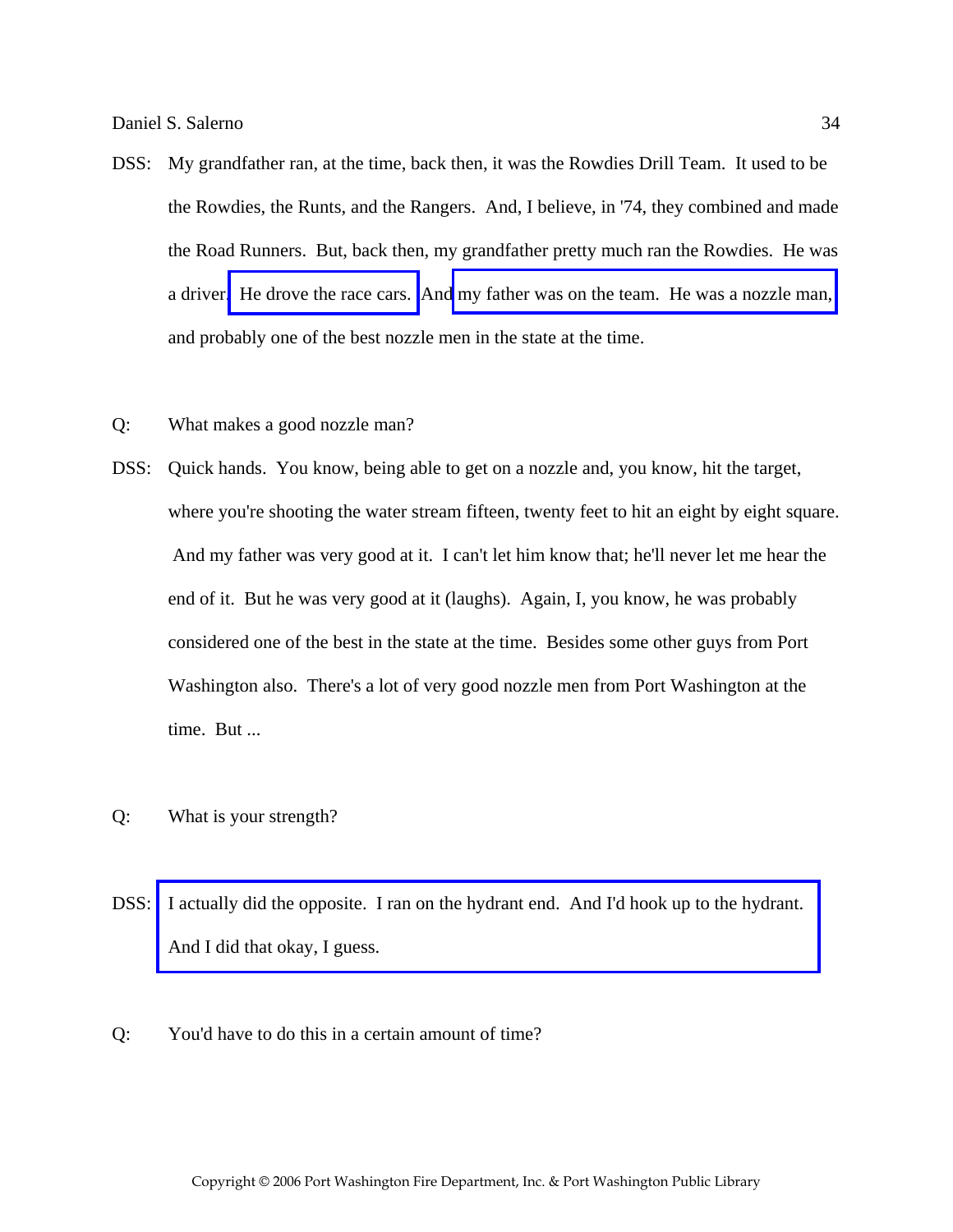- DSS: The trucks go down--they run a--depending on--there's two different trucks. One is a small truck that goes fast for a longer distance. And then, there's a bigger truck--we call it the B truck, and it's a shorter distance, but because of the shorter distance, you're not stepping on the brakes as much. It's basically what we consider--what we called a hotdrop, or getting off the truck hotter. And it's just--again, we could talk about racing forever (laughs). It's just a passion of mine. And I ran hydrant for many years. Actually, last year was the first year I didn't run. I ran for seventeen, eighteen years, on the hydrant spot.
- Q: So you were the hydrant, and your father was the hose man, and your grandfather was what?
- DSS: My grandfather drove.
- Q: And drove. He drove.
- DSS: And my father actually ran nozzle with my grandfather driving. I never raced with my father. My father--but my brother raced with me.
- Q: Your brother is who?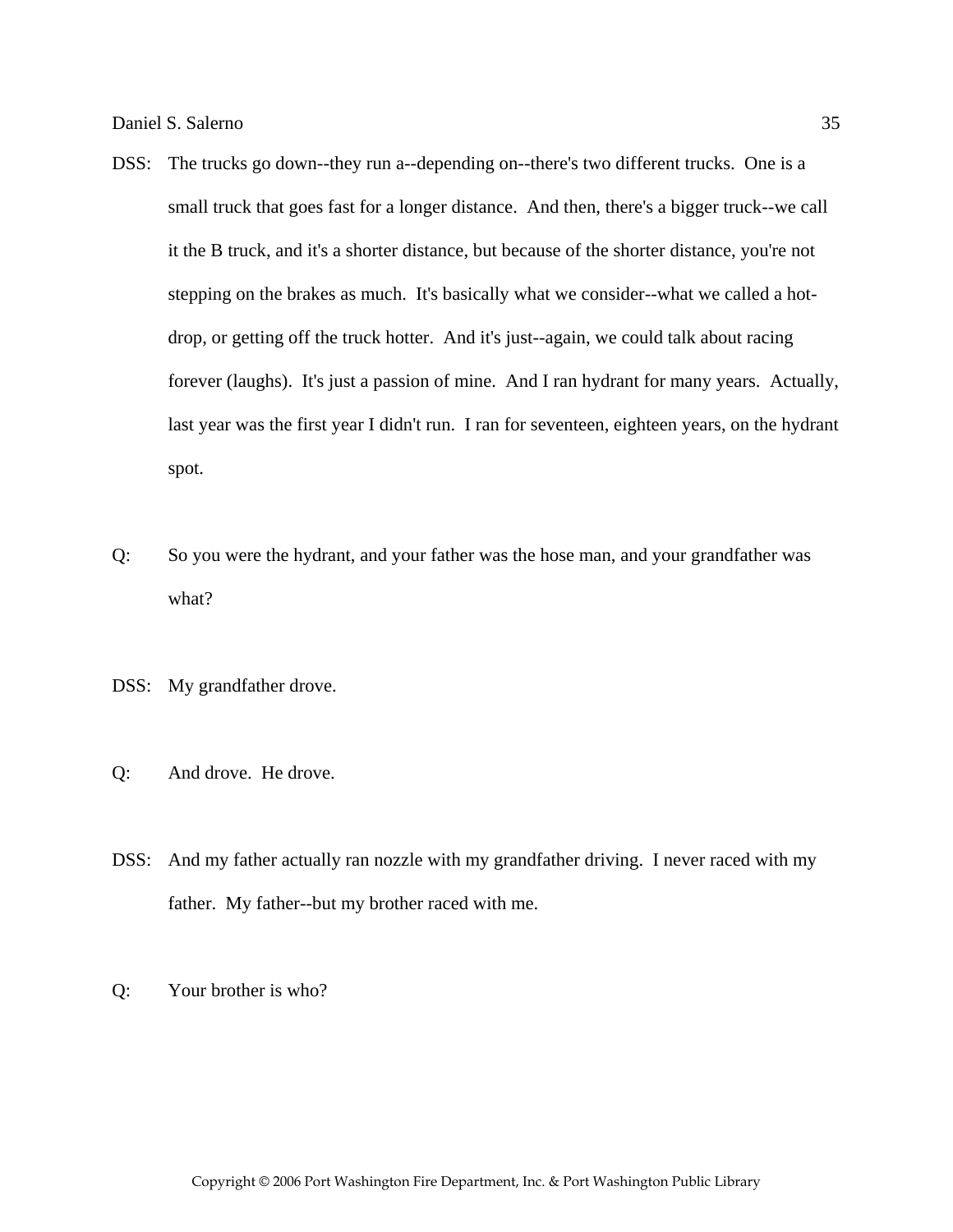- DSS: John Salerno. John Junior. And he never got off the trucks, my brother. I don't know why. He never got into doing that. I was the--I guess, the crazy one getting off the trucks. I did all right for myself, I guess.
- Q: Leaving the drill team, now, going back to when you first came into the Fire Department, what was your first fire call like? ... [INTERRUPTION] ...
- DSS: In fact, we were just talking about it, but not on tape. But I was living with my parents, and I was still in high school and very anxious to go to my first call and basically sitting up after I got in the night at the meeting I was elected in. Really, you're just waiting for your first call, so you can go on the call. So it was I was home; I was in bed. And the tones came over--the call came over. And I--we lived right next to the firehouse. So I got up, got my clothes on, and ran next door. I was the first one in the firehouse. Nobody--I'm sitting there waiting for guys to show up. One guy showed up, you know, a couple minutes later. And I'm putting my gear on, and the guys got on the truck and they left, and they left without me (laughs). So, I was the first one there and I missed the truck. They just took off without me (laughs).
- Q: Has that happened before to people?
- DSS: I don't know if it's happened before to people. It was just--it was weird. I don't know why I missed the truck, or I guess I just was all rambunctious at the time and not knowing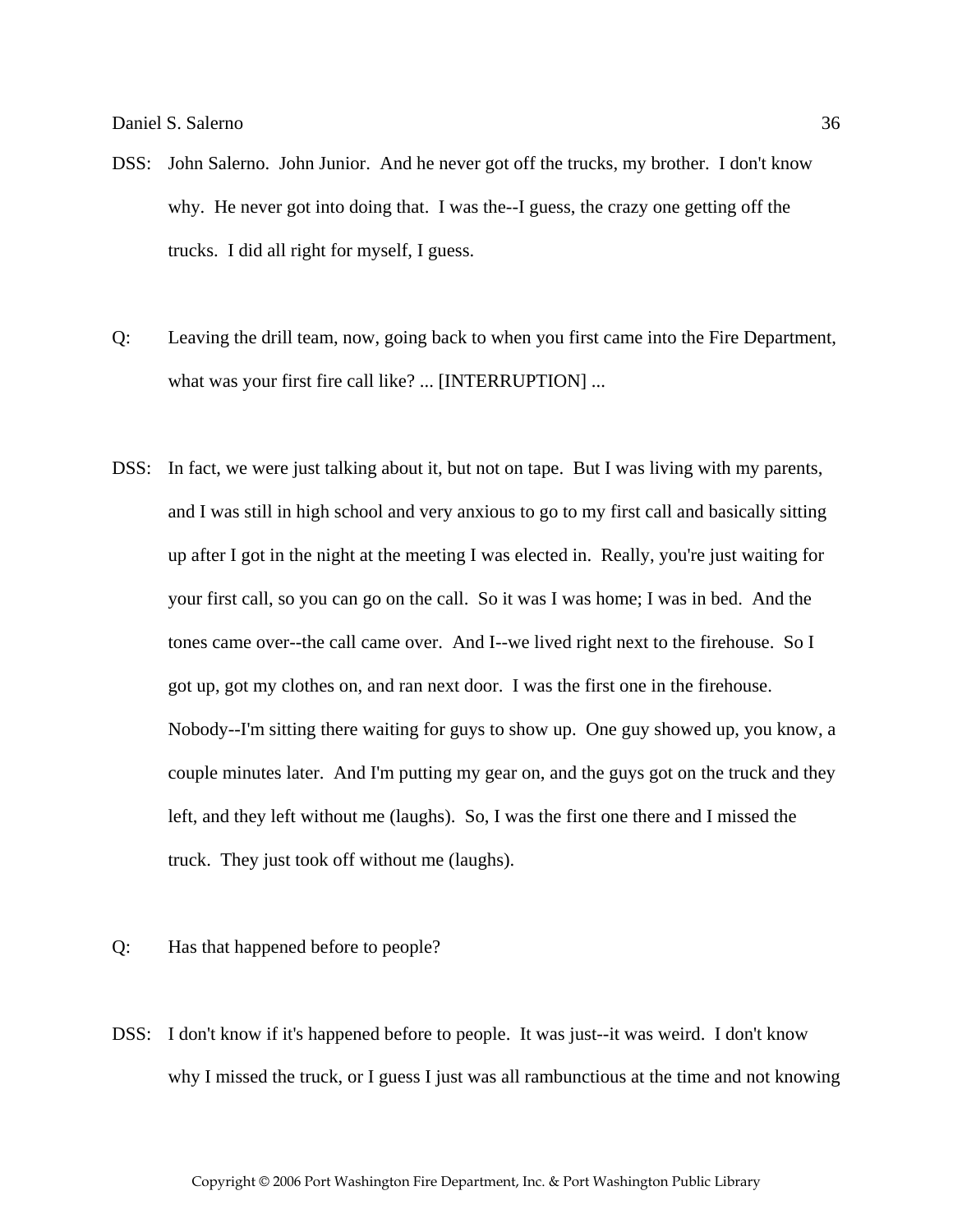what was going on. You know, trying to take my time and make sure I put my gear on right, and they jumped on the truck and took off.

- Q: Were you teased about that?
- DSS: Always. Always.
- Q: To this day?
- DSS: Yeah, there's a guy--a gentleman who's an ex-Captain--Peter Whitcomb who's a very close friend of mine--who was, I believe, the driver of the truck that day. So he jokes about it a lot.
- Q: What does he say to you?
- DSS: That if I'm not there, he's leaving without me (laughs). So, of course, and I keep telling him I was there and he left without me. So it doesn't matter (laughs).
- Q: Tell me about the humor in the Fire Department? Who are the humorous guys?
- DSS: There's many of them. There's many of them. I guess humor's a quality in firefighters that's probably necessary.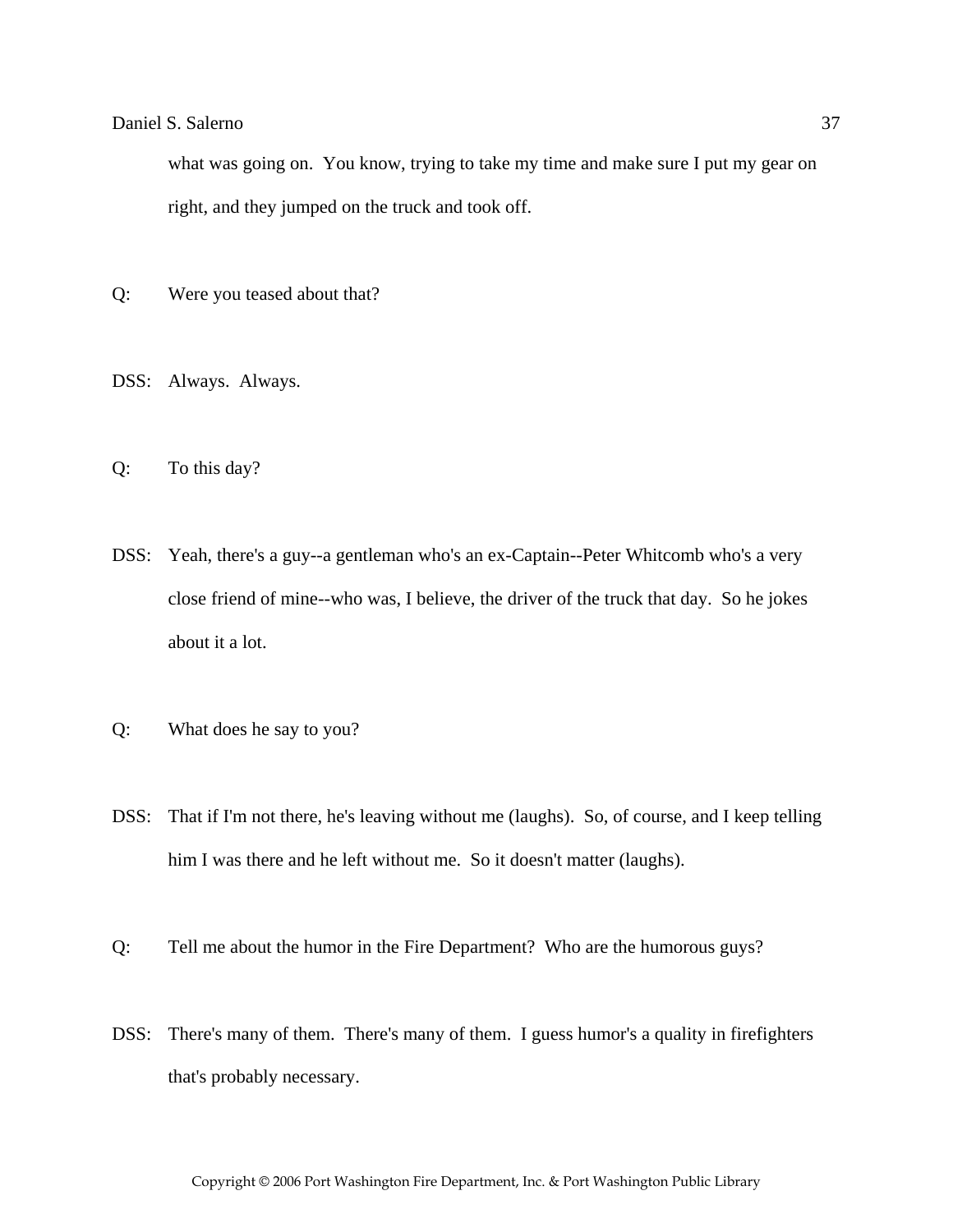- Q: Why do you think it's necessary?
- DSS: Because a lot of stuff we do there's a lot of tension in what we're doing. You know, you're dealing with things that other people don't have to deal with basically. And other people wouldn't want to deal with it. And when you come back, you know, the easy way to avoid dealing with them problems, I guess, or what you've just experienced, is with humor. And everybody has their little jokes, and I don't know to go into it anymore (laughs).
- Q: You wouldn't want to repeat any of the jokes?
- DSS: No, not really. Not really. It's definitely a guy's thing.
- Q: How rough is the language at the Fire Department?
- DSS: It gets rough. It's--you're with men, and men are men (laughs). That's all I can say.
- Q: And how have--now, there aren't any women in your Fire Department, but there are in Protection. Has that changed the atmosphere at all?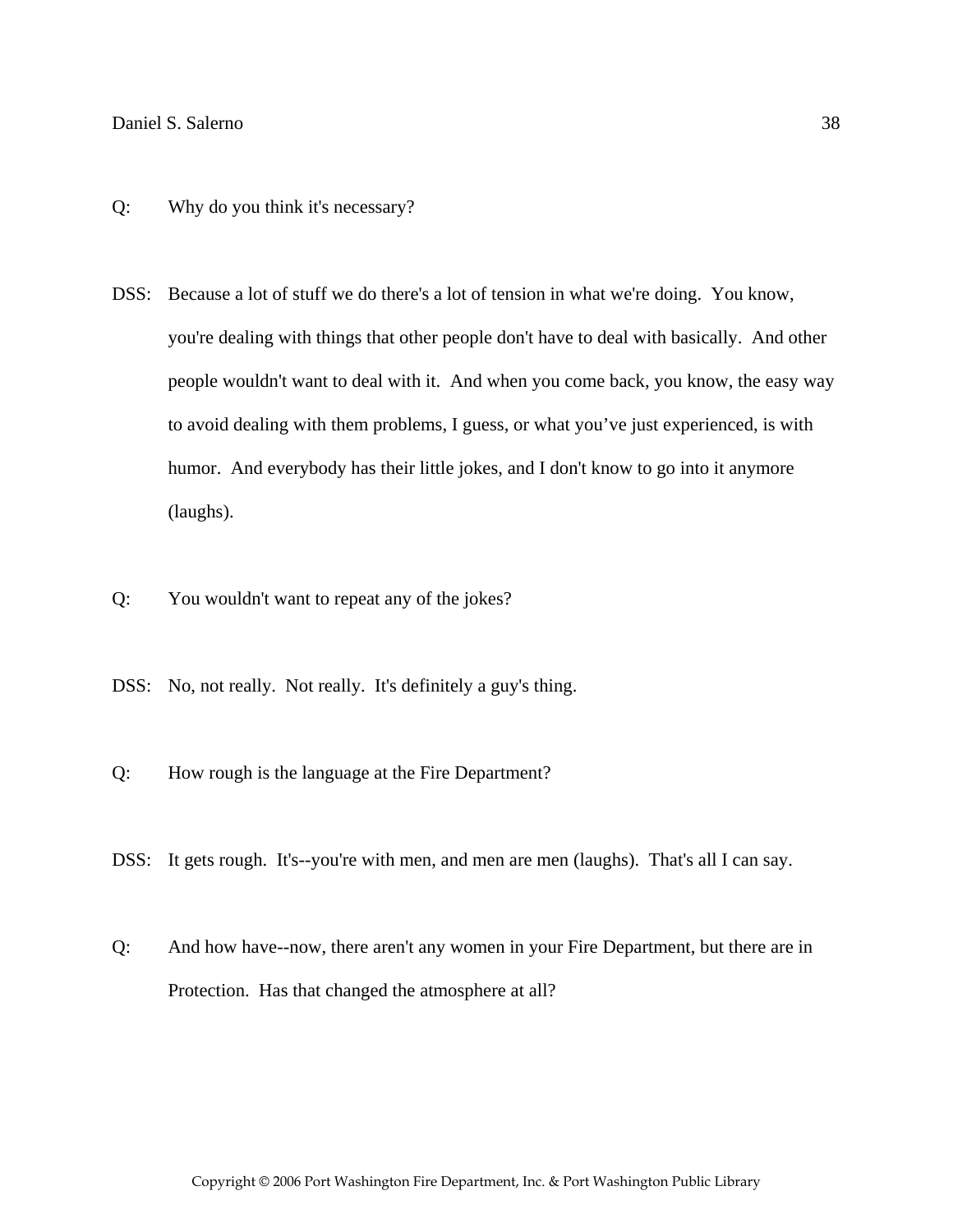- DSS: A little bit, but not that much, no. I think in every aspect of what's going on in the world today, you've got to watch what you're saying and you've got to, you know--politically correct (laughs). It's as simple as that.
- Q: Have you ever been on a fire call with any of the women?
- DSS: Yes. Yes, actually one girl--Shari--is on our racing team. She races with us. And then, there's been a few women that raced on our racing team with us. I have no problem with the women in the Fire Department. At first, there was a--the first one that joined, first woman joined-[-first lady that joined, Janet Kimmerly,](http://www.pwfdhistory.com/trans/salernod_trans/kimmerlya_web.jpg) I remember there was a, you know, a big to-do about whether she could, you know, people wanted her in there and stuff like that. But she got in, and people learned to deal with it, and, not that they have to deal with it. But they do their job, just like everybody else, and I have no problem.
- Q: Is she still on fire calls? Janet Kimmerly?
- DSS: She hasn't been active for a while. Actually, I don't even know if she's still a member. I believe she's still a member, but ...
- Q: And how--does Shari drill with the men?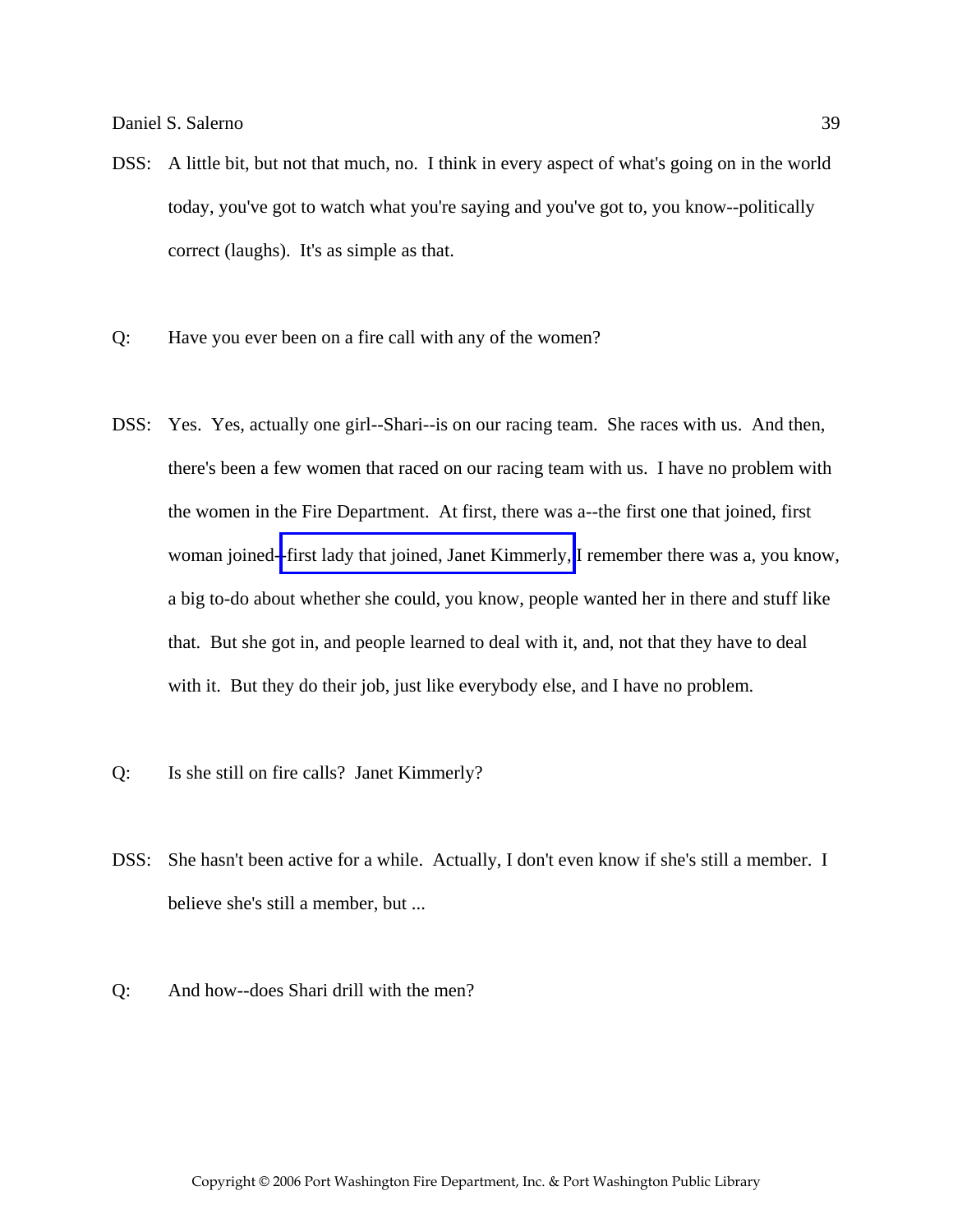- DSS: Oh, yeah. Shari's actually--right now, she's an officer in Flower Hill Hose Company. She's an Engineer, I believe. And she does whatever she needs to do. She's just--she's one of the guys, basically. She's a good firefighter, too.
- Q: You said you were at a fire with one of them?
- DSS: At a fire? No. Shari's on our drill team with me.
- Q: But not--you haven't been to any fires with her?
- DSS: Many fires.
- Q: Oh, you have?
- DSS: Yeah. I'm not--I don't know--I'm not as active as I used to be. You know, I go to a lot of the calls, but most ... [END OF SIDE A; BEGIN SIDE B] ...
- Q: You were saying that you're not as active as you used to be.
- DSS: It seems, basically being a daytime fireman, most of the calls I go to are alarms that really don't have many fire calls. So it's not that I'm participating with Shari or, you know, going to a fire scene as much as I would used to. Now, it's mostly just sitting back and letting all the young kids do the work nowadays (laughs).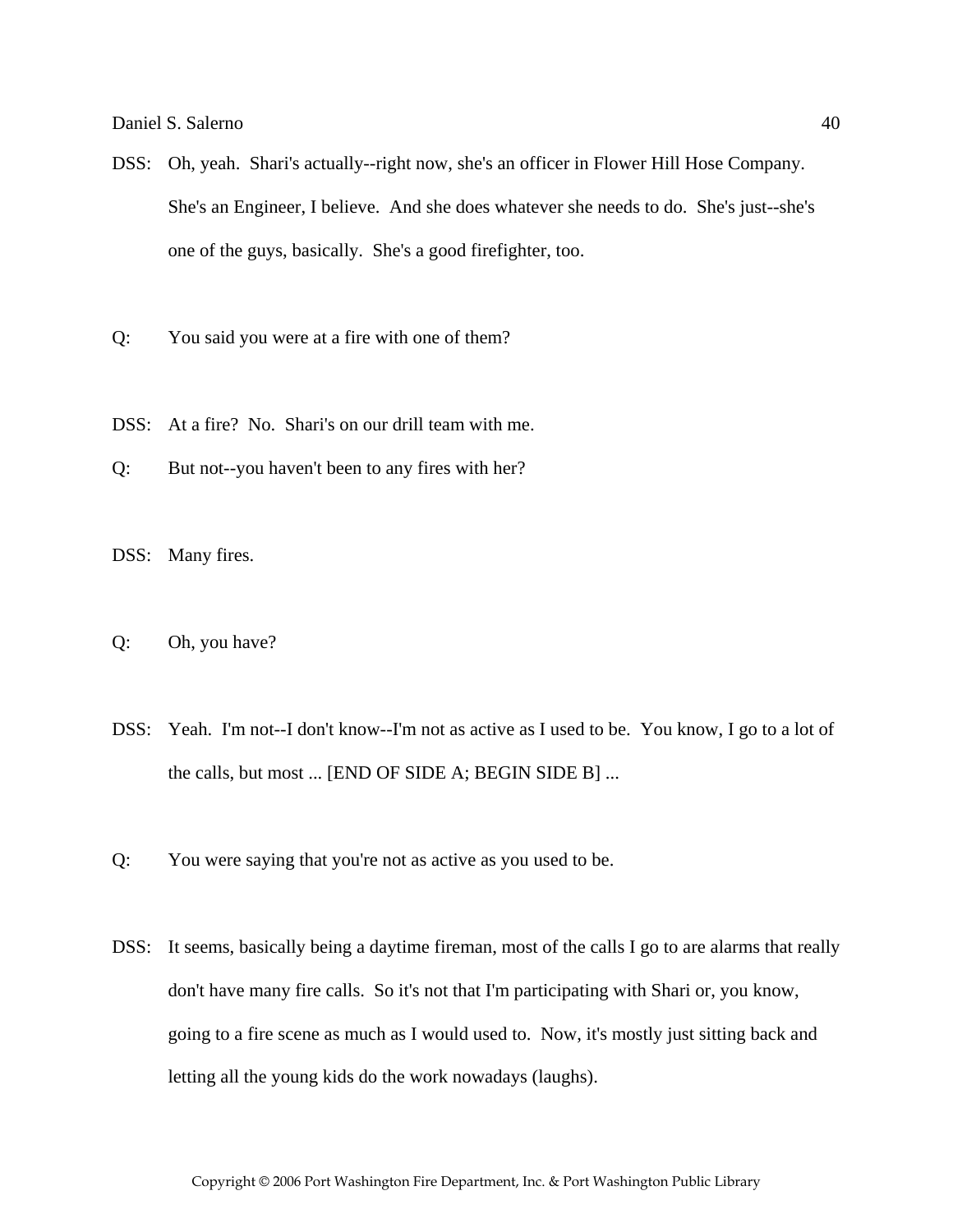- Q: Don't you consider yourself young?
- DSS: In the fire service? No, I think I've been there nineteen years, almost twenty years. And they have a lot of young guys that, I don't know, I guess I'm a little laid back now, and just let the young guys do the work. They're so--they're like I was years ago, and so I always didn't like it when I was young, and I'd want to do the work and somebody else was doing it. So, now I just--I let them do the work. Let them learn.
- Q: So being in the middle, how do you view the younger generation and the older generation in the Fire Department? What do you feel are their differences in how they function?
- DSS: I wouldn't want to be one of the young guys now. What they have to go through with the training, it's unbelievable. With OSHA, [Occupational Safety And Health Administration] what they mandate in OSHA now--the Occupational Safety--and you have the amount of hours of training that these guys've got to put in, I probably wouldn't have gotten through it. And I don't know how some of these young guys do it. It's a passion, and probably when I was seventeen, I'd do it like they're doing it now, too. But, now looking back, if I had to do it over, I don't know. It's a lot of time.
- Q: And how about--how do you view the older generation? Do the younger firefighters ask for their advice?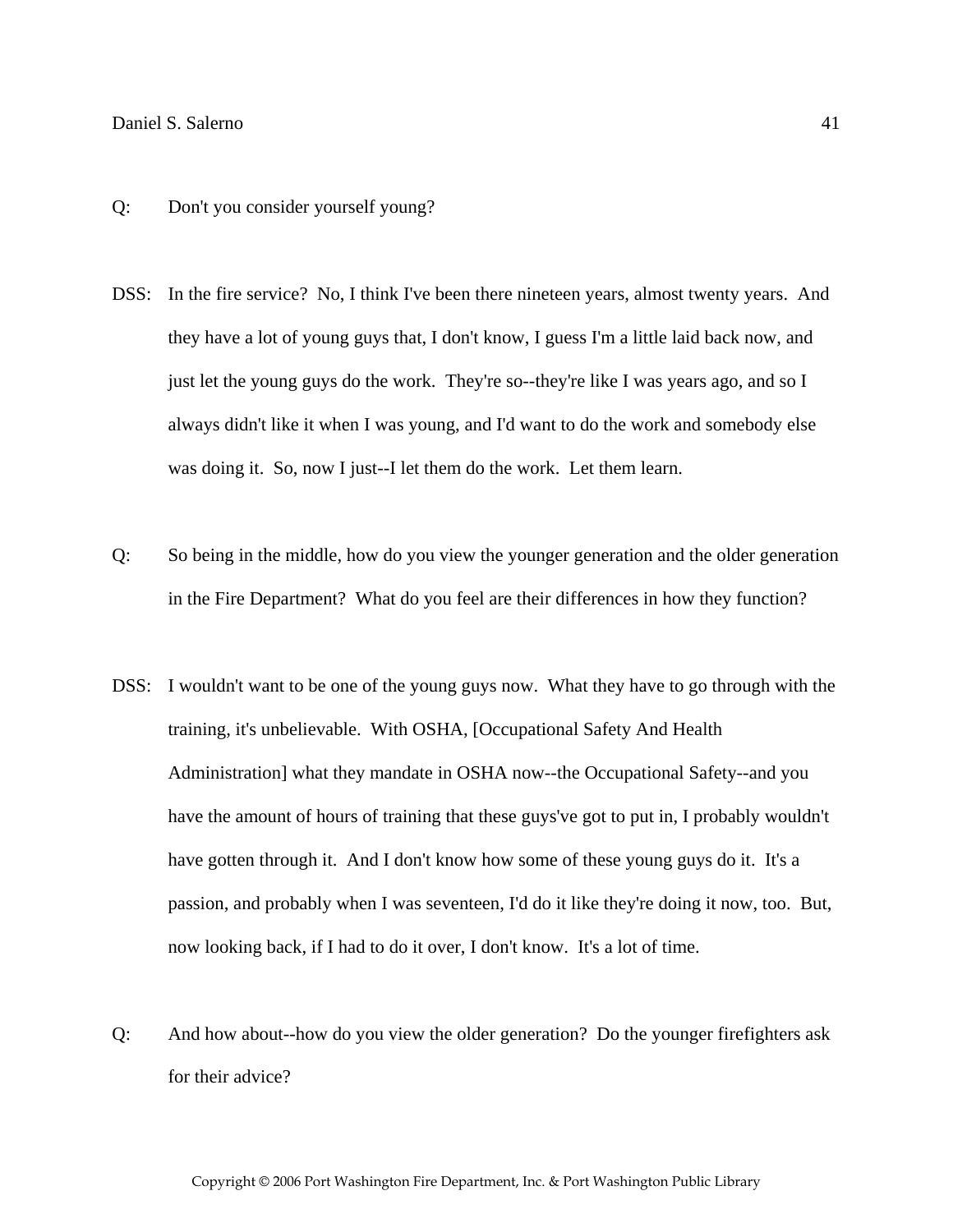- DSS: Oh yeah. Yeah. And they'd be crazy not to, you know. One thing with the fire service is experience definitely matters. You know, you're always looking for the guy with the experience.
- Q: How do they pass that experience onto you?
- DSS: Basically, it's on-the-job training. It's--if you get a chance to work side-by-side with somebody, you know, at a fire scene, well, that's actually I have a story I can get into a little bit. You mentioned earlier about Bobby Dayton. And Bobby Dayton was on our racing team years ago. And he was a City fireman. And there was a call on the back of Ramos store on Main Street. I think it's North Maryland Avenue. We had a call for a basement fire there. And I happened to be by Flower Hill Hose Company, and I got on the truck with Bobby Dayton and the other guys from Flower Hill. And we went there, and me and Bobby were the first ones into the house. We had a report of an invalid trapped in the house. So me and Bobby went through first, the front door. And we started doing the search. And I was following Bobby around, and the fire was burning. It was a basement fire. And we made our way around through what was the living room and through a little bit of the dining room. And then we went into what we knew was a kitchen, you know, we felt a stove. And all of a sudden Bobby turns around and tells me "Stop!" I'm like "What's the matter?" And it's just me and him in this burning building. He goes, "Turn around. Let's get out of here!" So, I backed up and backtracked, and we felt our way to get out of the building. Well, it turns out that if we would have went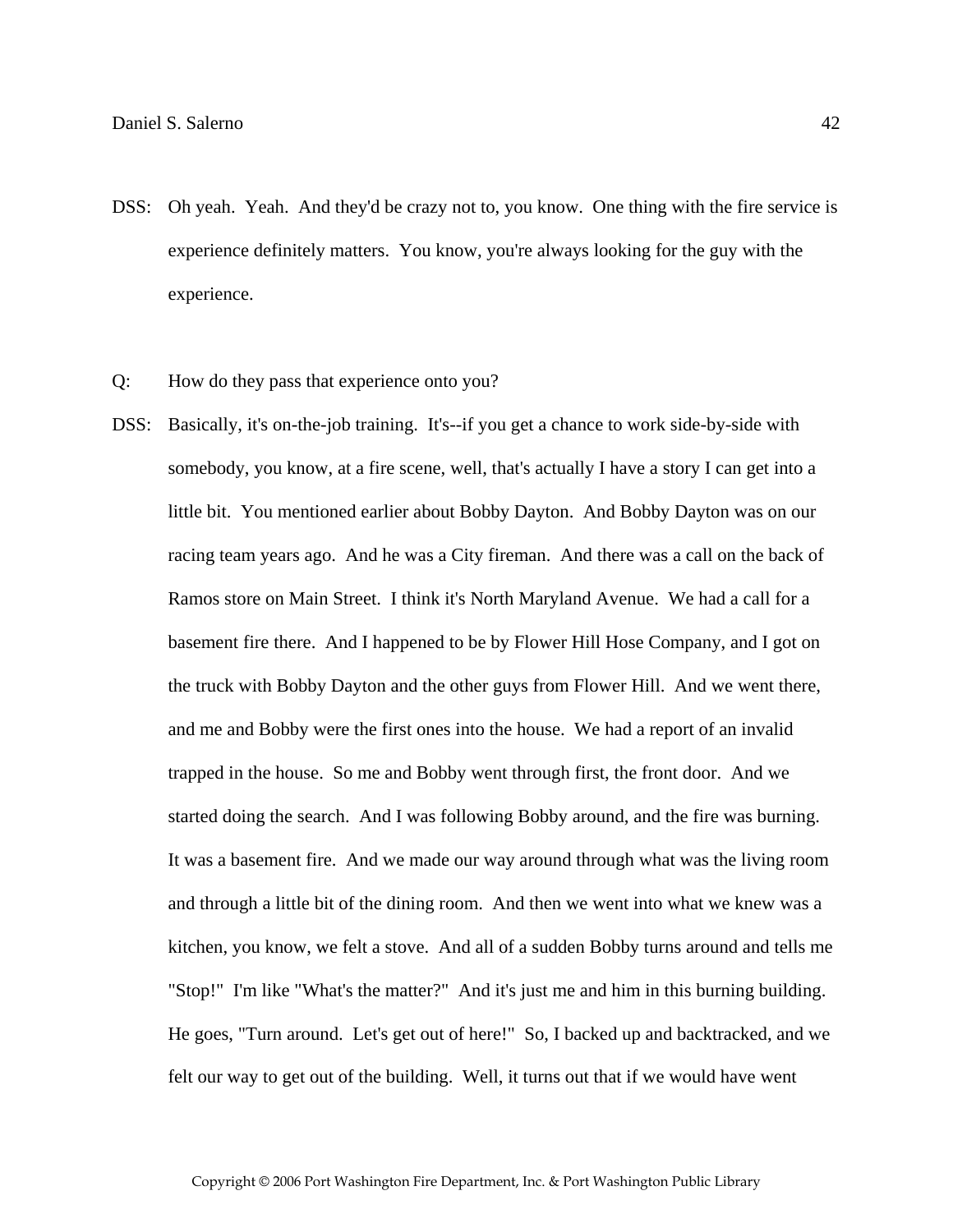another five feet, we would have fell through the floor into the basement. He felt the, you know, the heat from where it burned through the floor. And he backed us out of there. And some, you know, experience like that, you know, if he didn't know, we probably would have fell into the basement. Who knows? And thank God, Bobby was in front of me at the time.

- Q: Who's been your best buddy in the Fire Department?
- DSS: Well, I have a few of them. But probably one of my best friends now is Ray Ryan, the Lieutenant in Protection Engine Company. I don't have one best buddy, though. Everybody on my drill team is my friend. That's how it is.
- Q: Who do you go to for advice, when you need--you know, when you want to talk about things?
- DSS: Oh, my father. And whether he gives me the best advice or not, I really don't know (laughs).
- Q: And is that relationship-how is that relationship? Is it difficult when you're both in the Fire Department?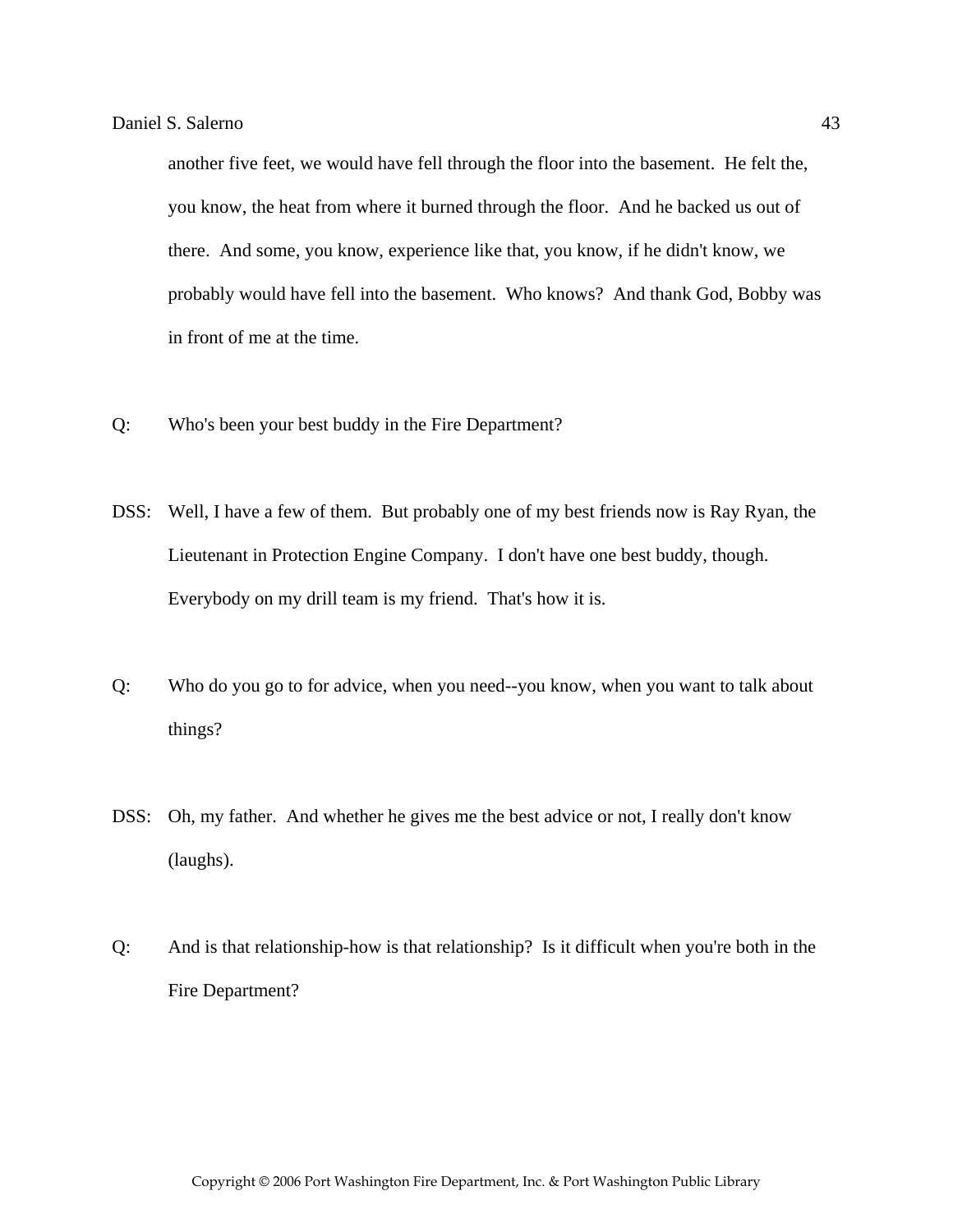- DSS: No, actually it makes it better, you know. Gives us more time together, I would guess, and it gives us something to talk about.
- Q: And do you talk about fire things when you go home?
- DSS: Yeah. Pretty much. Talk about him babysitting my kids and fire service. So (laughs), he's retired now, so he's my babysitter when I'm working. So, when, you know, he's definitely still interested in the Fire Department. He doesn't put in the time like he used to, you know, but a lot of our conversation is still the fire service--good and bad.
- Q: What do you think makes a good firefighter?
- DSS: You know, it's weird, because the people you would think wouldn't be good firefighters turn out to be some of the best firefighters. And some of the guys that you would think would be good firefighters aren't the best firefighters.. It's--to each his own, I guess. You know, you just--you've got to have a positive attitude about what you're doing and what you're getting into. And it takes a lot of thinking, you know. There's people that just, unfortunately, don't think before they act. And that gets people hurt. And that's the kind of person that I try to avoid or stay away from. Just people with good heads on their shoulders that actually think before they do something.
- Q: What do you think when you're under pressure?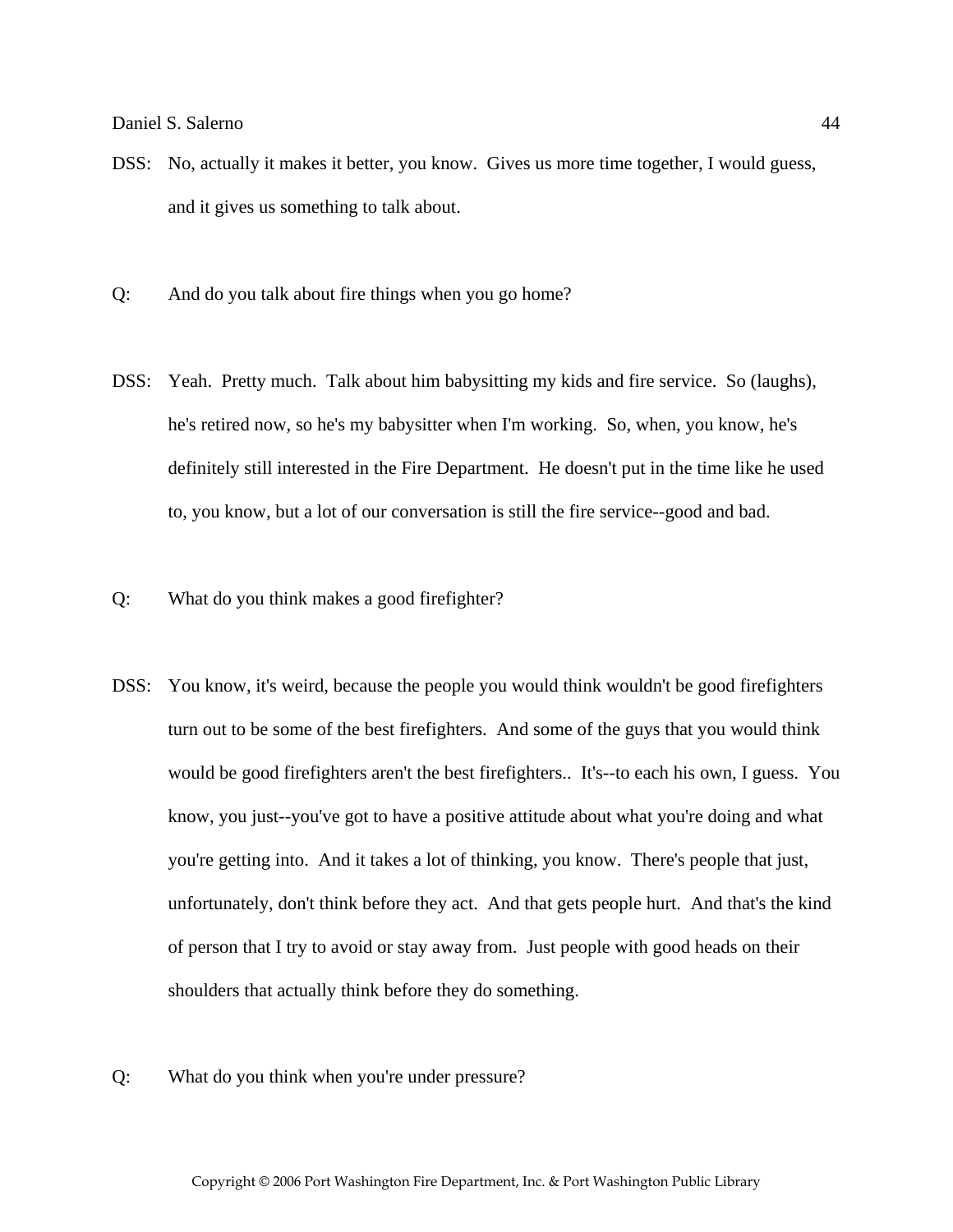- DSS: It's difficult. It's difficult. You've got to basically just calm yourself down and remember what you're going to be getting into or trying to think of what you're going to be getting into. As I said before, it's, you know, you've always got to think of two things in front of you before you actually do it, you know. I don't know.
- Q: Have you ever been injured?
- DSS: At a fire scene, the only time I really ever got was once I got injured. I actually got injured on the racing trucks my first year racing.
- Q: What happened?
- DSS: The motor blew up on the race car, and we hit what we call the arch--archway. And I got thrown seventy feet down to the end of the track. And I broke my collar bone and ripped up my back and was pretty hurt for a little while.
- Q: So how long were you out of commission?
- DSS: [Like six weeks. Then, after the sixth week and one day I got back on the truck and raced](http://www.pwfdhistory.com/trans/salernod_trans/psent_940819_hw.pdf)  again, you know--but the only time I got really hurt at a fire scene was--there was a fire down on Edgewood Road. A guy known to the Fire Department, a guy named Neily [Capobianco] owned the house. And he was killed in the house. And I was on the hose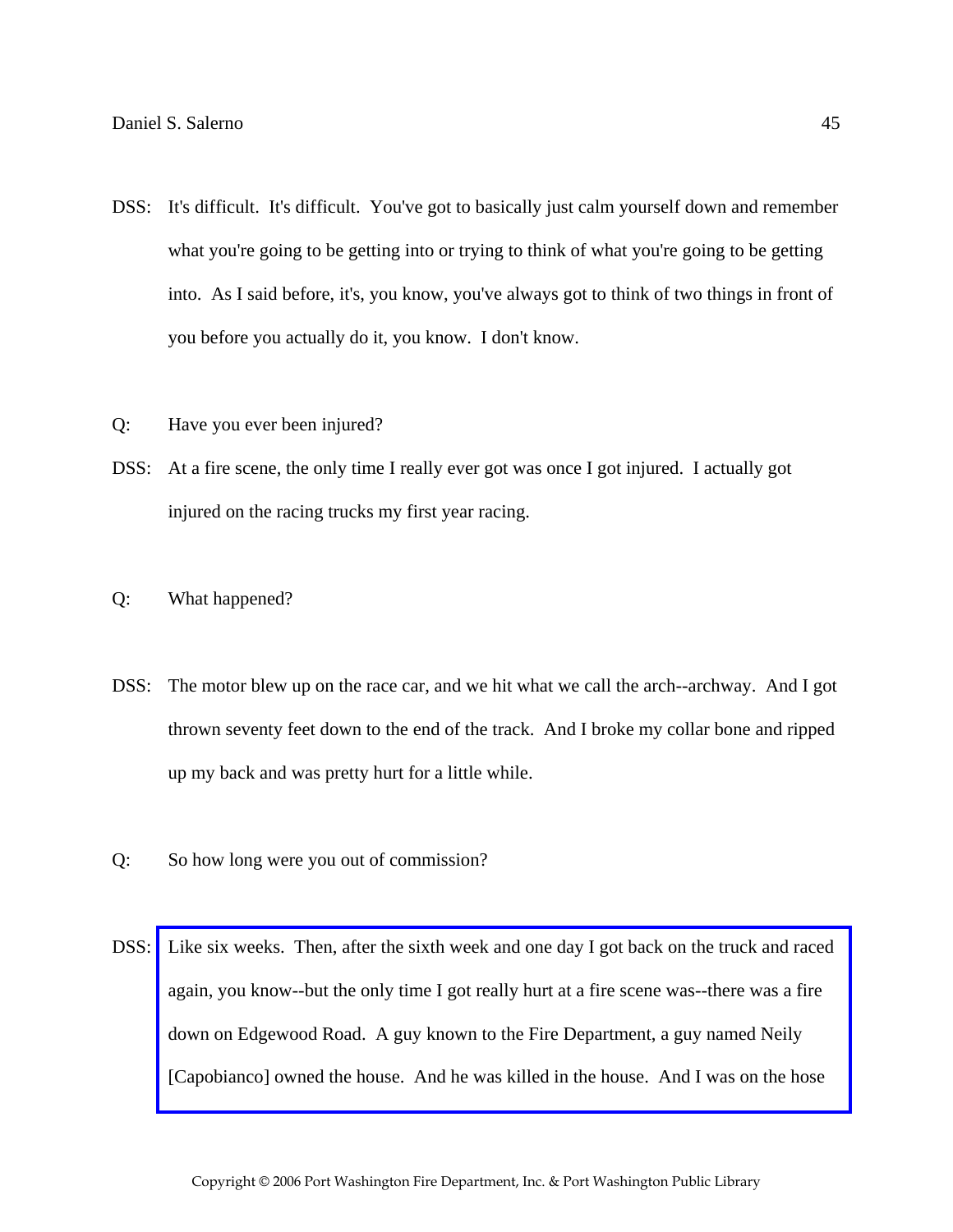line in front of the house just wetting down the front of the house with another guy, and the pressure in the hose was too much and just threw us over. And I hurt my ankle, had a bad sprain in my ankle. But other than that, I've never been hurt.

- Q: Has your father or grandfather been hurt firefighting?
- DSS: My father--I think my father was hurt a few times racing. You know, there's when they were really crazy back then. We try to do it a little more sensible now.
- Q: Why were they more crazy?
- DSS: Well, he always jokes to me about, you know, when he raced is "when men were men," you know. They did--you know, they used steel ladders where we use aluminum ladders, you know. Materials, it's, you know, it's a lot lighter with an aluminum ladder. They used a ladder made out of steel pipe that probably weighs three hundred pounds. And just crazy (laughs). You know, just ...
- Q: Do you think there's a certain macho element to this?
- DSS: Oh, without a doubt. Without a doubt. The old guys, they bust your chops. Again, it's "when men were men." That's the whole thing. And now they say men are boys. I just-- I just him that's when men were dumb; now men are smart (laughs).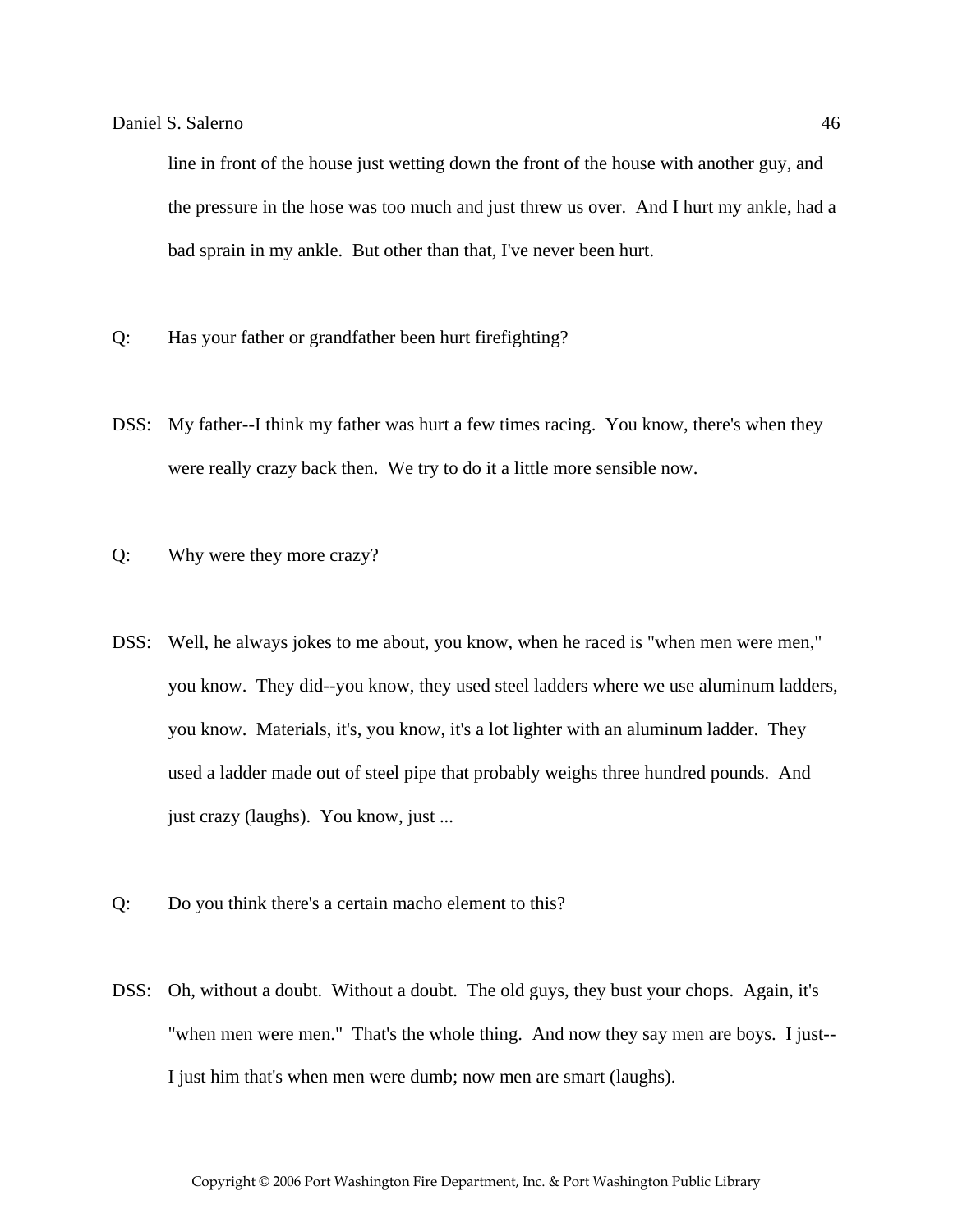Q: Have you ever been called out on any domestic abuse calls or space confined calls? Accidents of any kind?

DSS: Well, accidents, I was very involved with the Hurst tool training.

- Q: What did that involve?
- DSS: You know, cutting and opening cars and all of that. And ...
- Q: Where did you train for that?
- DSS: We trained in-house here. We do a lot of our training in car parts. We get used cars, and we'll cut them open for training that way. And then I went to a few classes over at the Academy, you know, specialized training. And I've been involved in a few--more than a few incidents of, you know, cutting people out of cars an stuff like that.
- Q: Can you tell us some of those incidents?
- DSS: There's been many. I mean ...
- Q: Tell us one.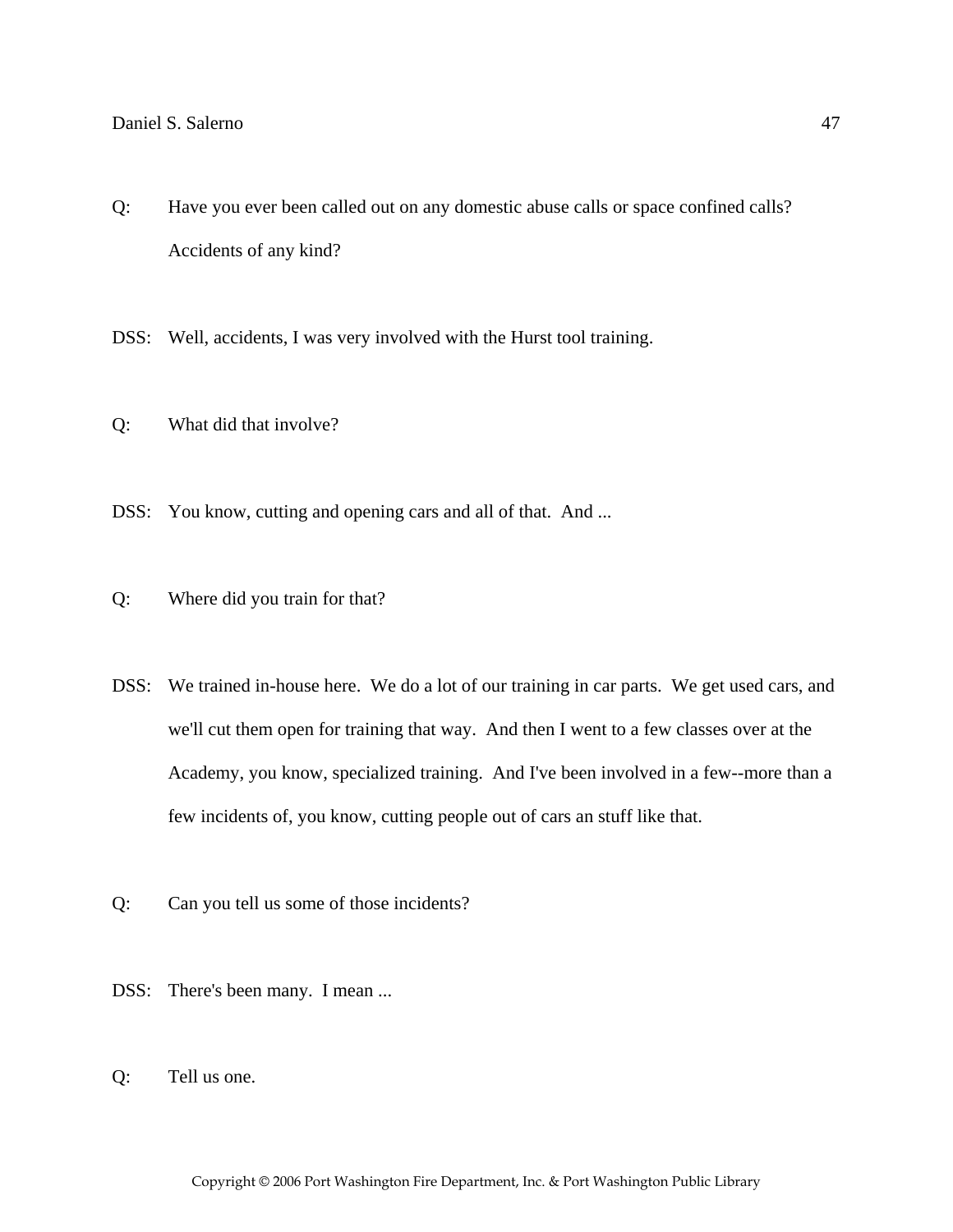- DSS: Well, actually, there's one, that I don't remember the year. But I believe it was on Thanksgiving. It was up on Middleneck Road by the Methodist Church. And a couple of people were killed in the accident. We cut the people out of the car, though, but it was too late. I just remember that, because I had to cut the door open to get the people out, and I never even thought nothing of it, you know. And an hour later, I had the fireman that were there with me come into my house and want to know if I was okay. And, you know, I was wondering why they wanted to know that. And I guess I just bushed aside that, you know, the people were killed, and we go on. Whatever--that's just one memory I have, because I remember just these guys coming in, I mean, your brothers seeing that you're all right, to make sure you're all right. It was nice.
- Q: How do you know where to cut, on an accident like that? Where do you--how do you know what to do?
- DSS: It's just the training with the equipment, with the tools. You know, there's no one way of doing it, because, you know, you see a car accident, and the car crumples all different ways. So, it's just, you know, trying to pick the right spot and the easiest way to get into the person. You could be cutting the roof off the car instead of cutting the door off, or just taking out the windshield and pulling somebody through a windshield. You know, obviously, if we don't have to cut it, you know, you might just try the door first; it might open up.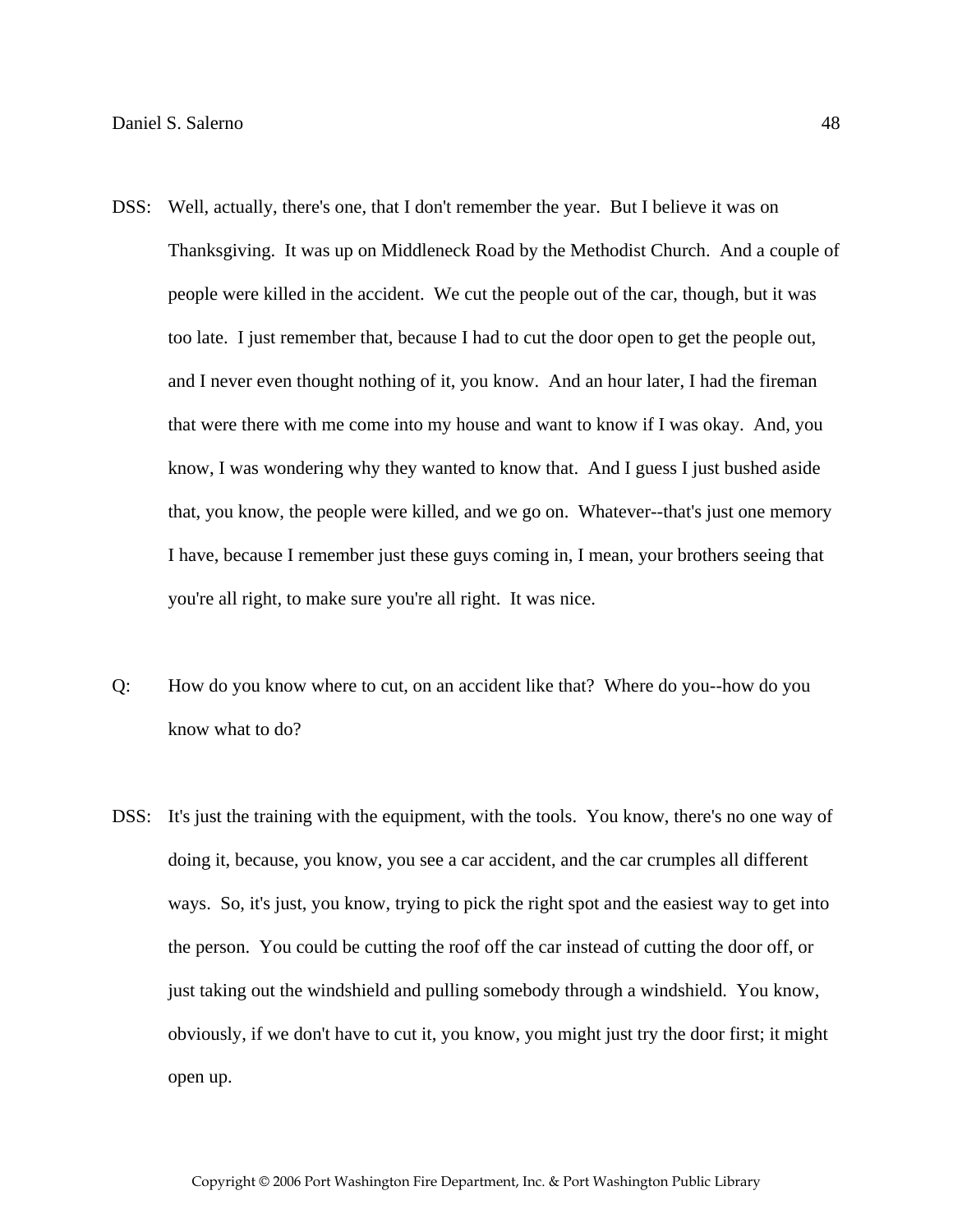- Q: How dangerous is using this tool for the people operating it? Can you cut yourselves?
- DSS: There's a lot of sharp objects, but, yeah, you could definitely cut yourself. But, I don't know how much danger there is. Everything we do is dangerous, I guess.
- Q: Why do you like to live so close to the edge?
- DSS: Brain dead, maybe. I don't know (laughs). I don't know (laughs). A mental imbalance, I guess.
- Q: Would you want your children to become firefighters?
- DSS: My girls? No, I wouldn't want my girls to be firefighters?
- Q: Why is that?
- DSS: Unless--well, my one daughter that wants to be a firefighter. I would let them do whatever they want to do.
- Q: Why does she want to become a firefighter?
- DSS: Because her dad is.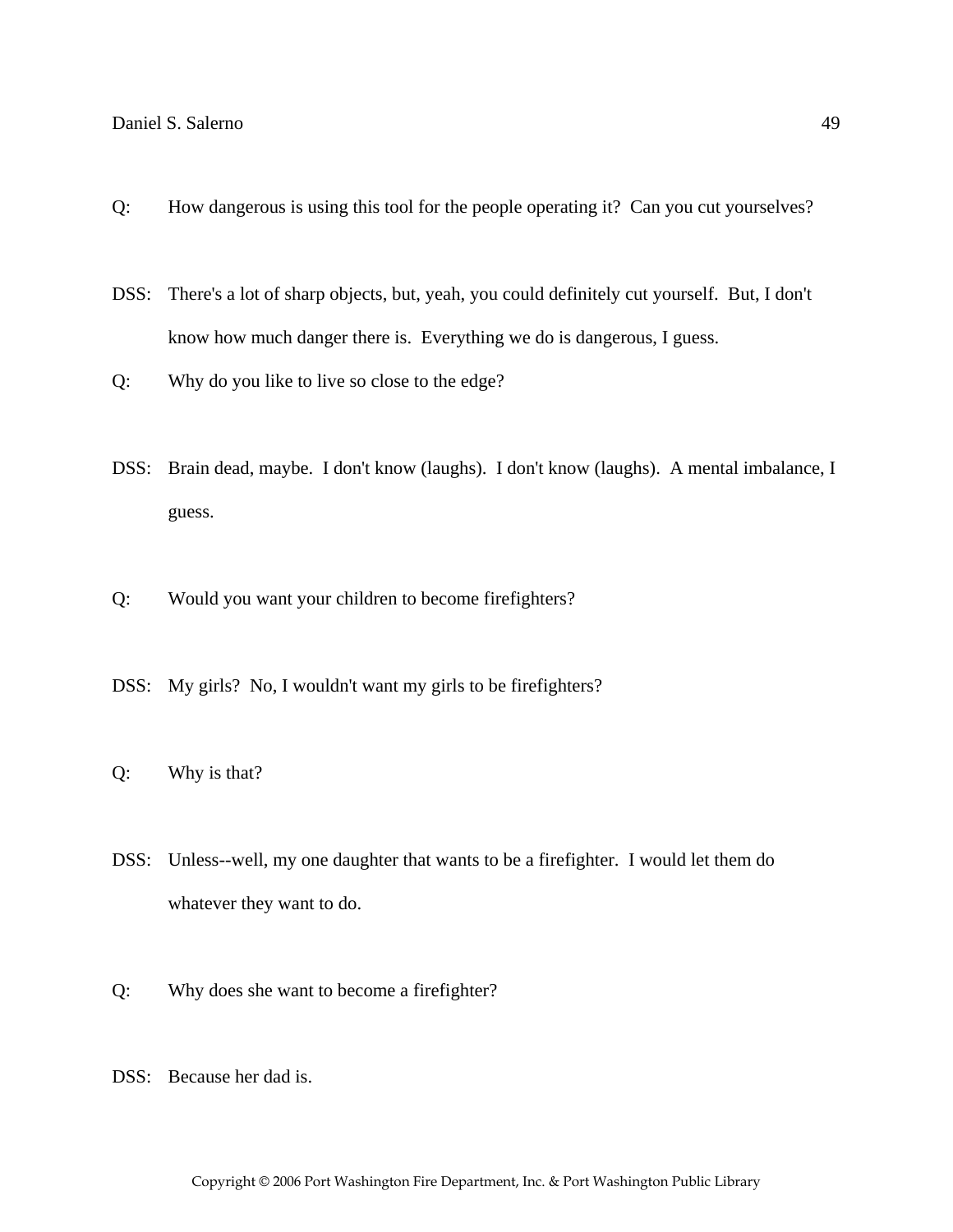- Q: What would you advise her when she gets to be eighteen?
- DSS: Stay away from the firehouse. Especially with some of the guys in the Fire Department (laughs).
- Q: What does your wife feel about your daughter wanting to be a firefighter?
- DSS: Oh (laughs), honestly, I don't even know what she would feel about that. She'd probably say the same thing I would say is "Stay away from firemen." She should've (laughs).
- Q: Are you saying that in jest?
- DSS: Yes, I am. My wife, again, she's the best, and she supports everything I do. She actually chased me around the firehouse. We went to school together, grew up together. And I really didn't even like her in high school. But she kept on, you know, forcing her way into my life, and I guess I finally succumbed to it (laughs). And I never regret a minute of it.
- Q: How does she cope with worrying about you when you're on a fire call? Does she worry?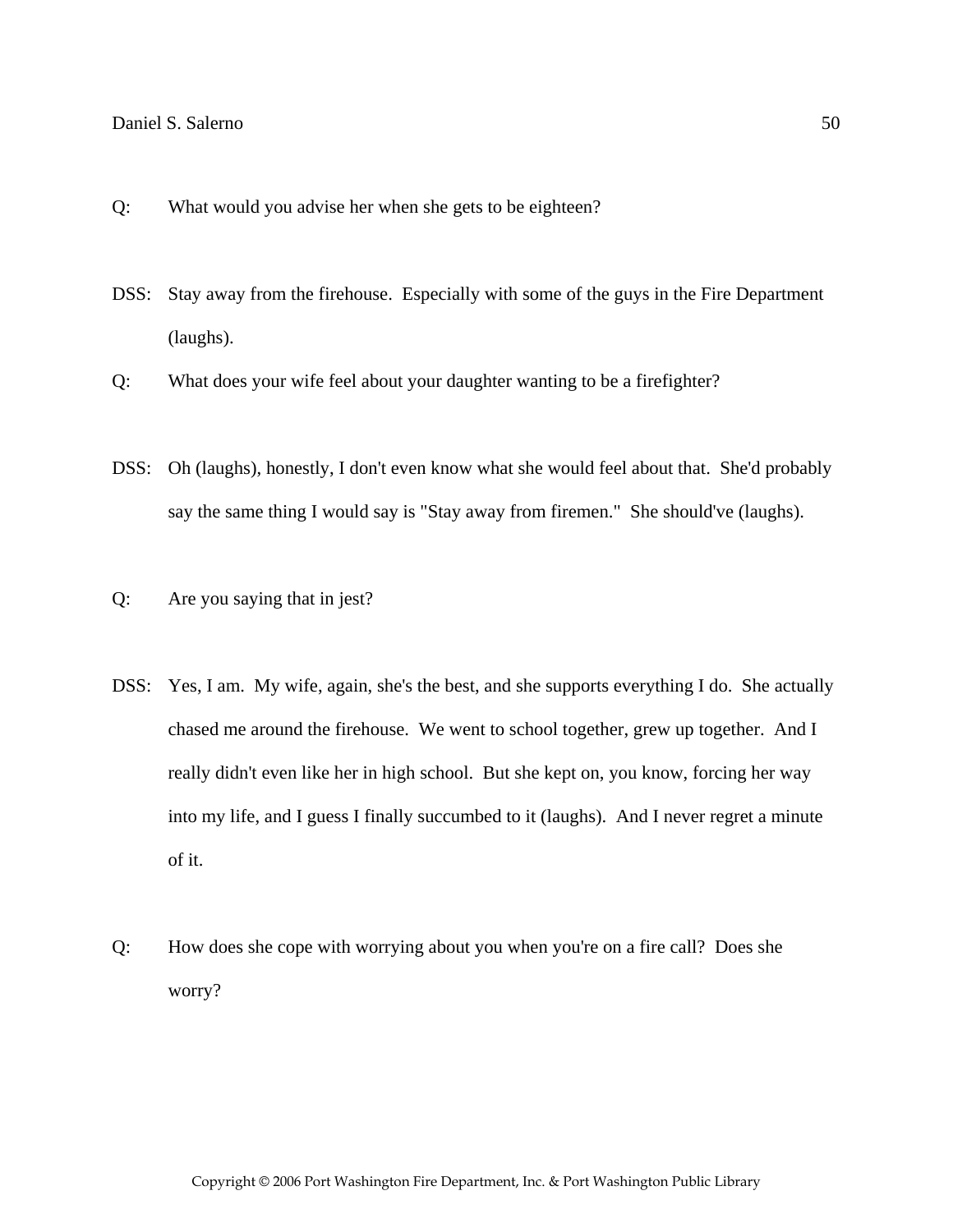- DSS: I don't know. I don't know how she does it. She's an incredible woman. She's got to be tough in dealing with the racing and dealing with everything, you know. I'm just--she lets me do what I want to do, and I guess that's why we get along so well (laughs).
- Q: Are most of your social contacts with people in your Fire Department?
- DSS: Yes. Yes. Probably almost all of them. You know, I still have buddies from high school that I hang around with, and the rest is all Fire Department.
- Q: So what is a typical Fire Department social activity?
- DSS: Meetings and training and ...
- Q: Aside from that.
- DSS: Just go to the firehouse and hanging out. Watching a ball game. You know, I'm a big football fan, big Jet fan. So we get together with firemen from all over the place, and we have about seventeen guys that we tailgate for the Jet games, so we're always getting together with different firemen. It's a lot of fun.
- Q: You weren't tailgating for the Red Sox and the Yankees?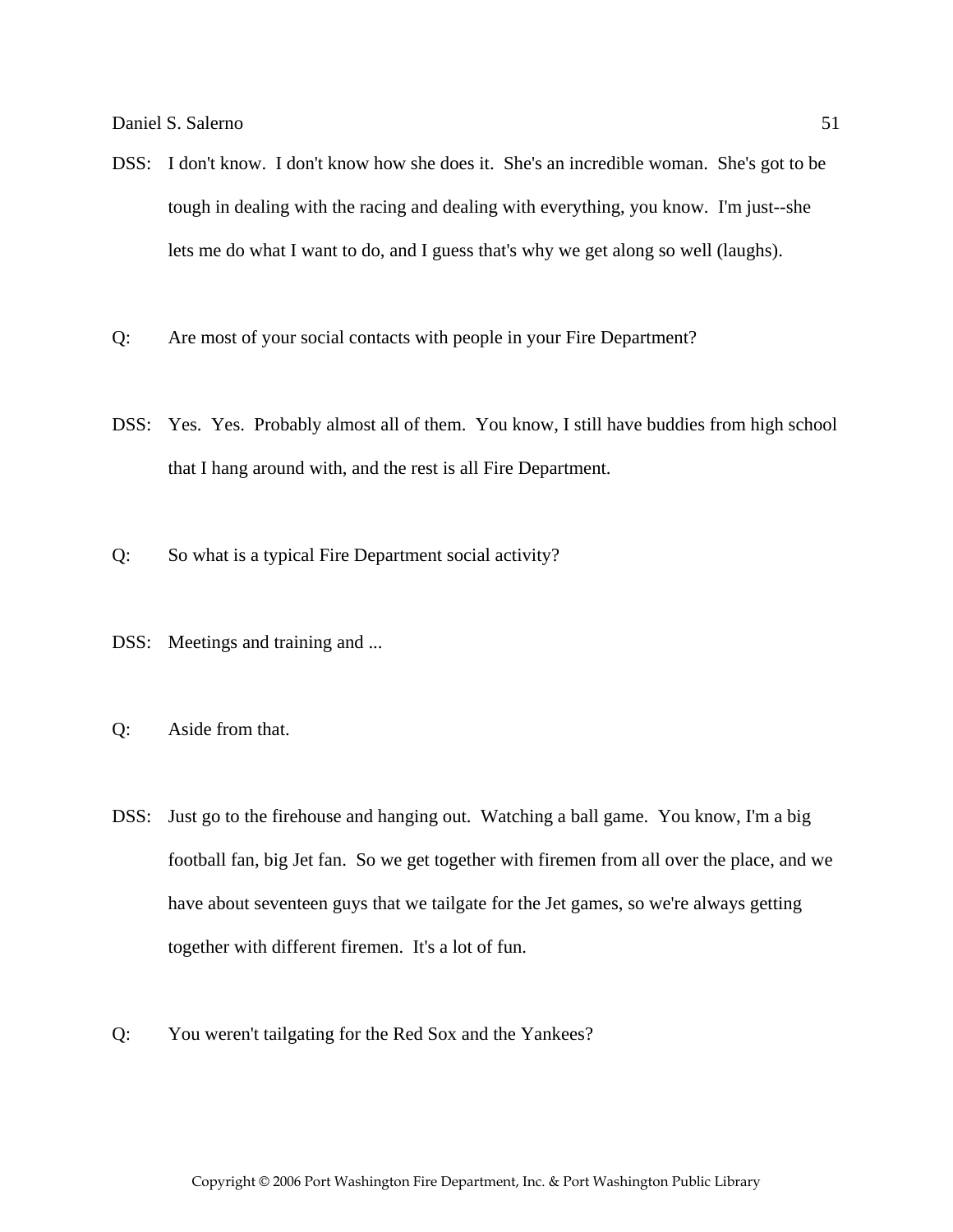- Q: How do you feel about the parades that the Fire Department is in on Memorial Day and on Labor Day. Do you partake?
- DSS: Yeah, I normally do every year. Especially with the kids now--my kids. They love seeing their daddy in a uniform. But, again, with the racing team, there's a lot of parades that we have to do as far as the drill team. When you compete in the drill and they, if [they're having a parade that day, you have to parade also. So, being on a racing team, on](http://www.pwfdhistory.com/trans/salernod_trans/peco_parades014_web.jpg)  the drill team, you're parading more than the other guys would. Basically, it used to be we'd parade every week. Every time there was a drill, there was a parade. And they cut down on that a little bit. We probably parade, you know, three, four times more a year than anybody else would.
- Q: How have the uniforms changed from your grandfather's time? Do you remember his uniform?
- DSS: Yeah, there's one hanging up in the firehouse. The first year I got in, 1985, was the hundredth anniversary of Atlantic Hook and Ladder. So I got to partake in all that activity. I just got in, and I got to go to all the dinners and everything they had for that. So that was nice. They had some of the older uniforms made, and the guys marched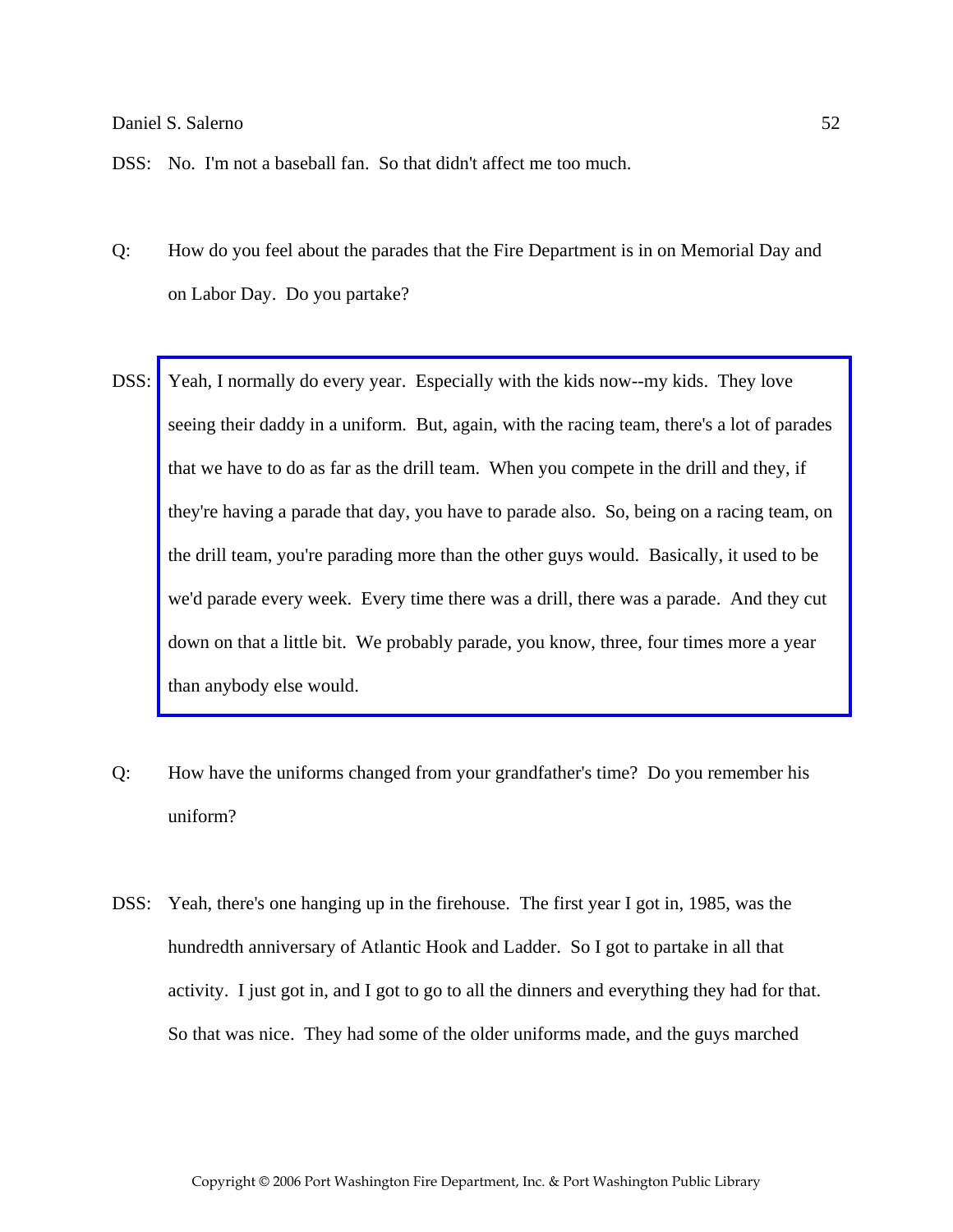down in the old uniforms. And actually I liked the older ones better than the newer ones, I think.

- Q: What was nice about the old uniforms?
- DSS: Just, you know, the classic style of it, you know.
- Q: What colors were they?
- DSS: [Red and white. The company colors are red and white. It's like a big red, you know, vest](http://www.pwfdhistory.com/trans/salernod_trans/ahlparade.jpg)  and a white shirt. Just it's impressive looking, you know.
- Q: Why do you think they changed to what they have now?
- DSS: Lighter weight materials. Probably more uniform. Cheaper. You know, just a little cheaper.
- Q: Do you think that the care of them is a ...
- DSS: Yeah.
- $Q:$  ... a factor?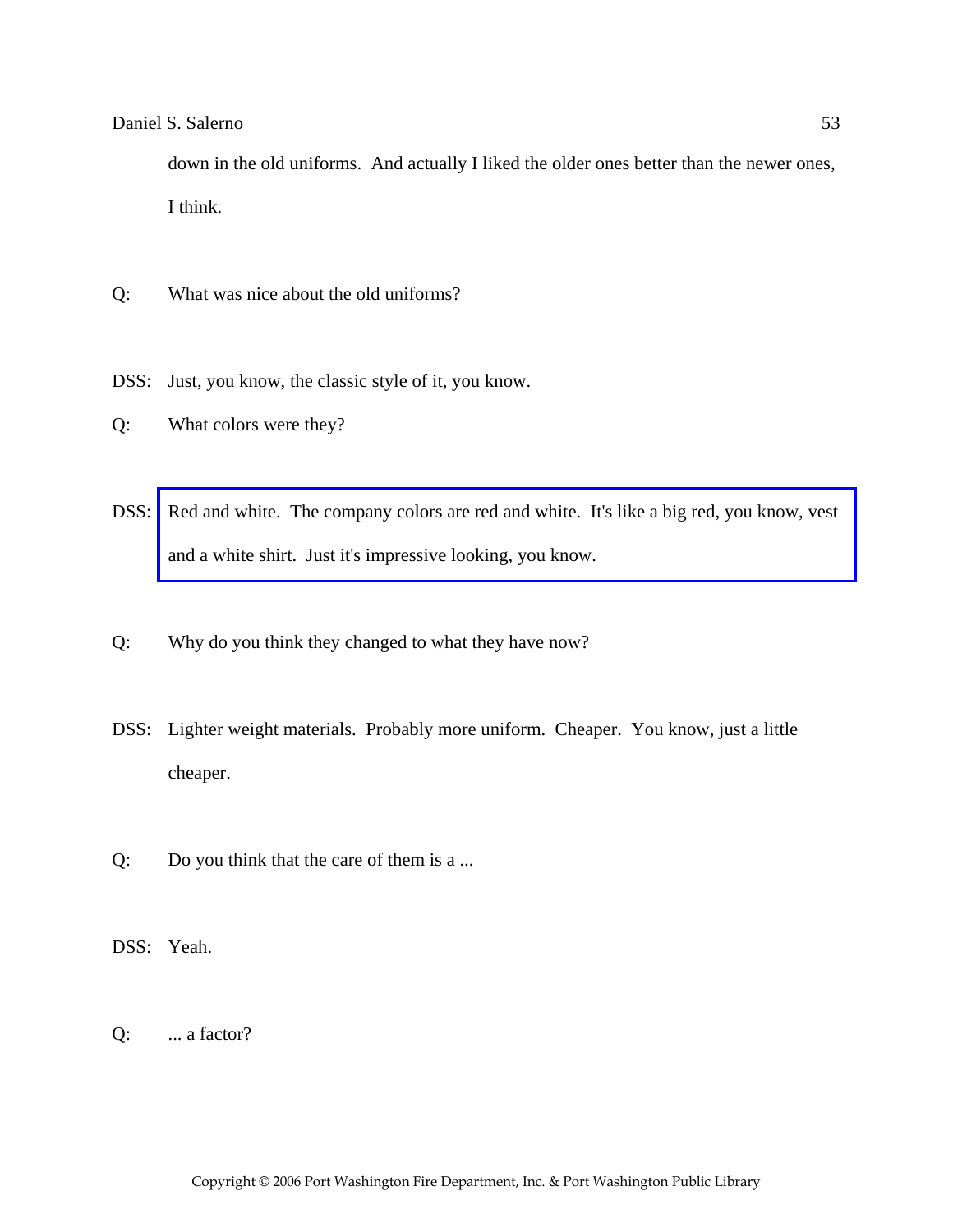- DSS: I would definitely think so. I mean, back in them old days, it's all cotton. So that was probably the weight of the wool. Some of them wool, I guess.
- Q: How are the parades judged? Have you received any awards for your parades?
- DSS: Yeah, we actually just came in third. Well, the drill team this year got a couple of trophies. I don't know if we took a first place. We took like three different place trophies in three different parades. And we took second place overall for Nassau County as a drill team in parades. But it's judged by uniformity, marching in step. There's all different categories. You know, you can't--you know, you're not supposed to have facial hair or long hair and all that.
- Q: And who judges the marching?
- DSS: They actually have parade officials--a whole unit of people that go out and judge them.
- Q: And what do you get for that? A plaque?
- DSS: Trophies. That's the Nassau County Parade and Drill Team Captains Association. I was in charge of them parade officials, too.
- Q: And what was that like?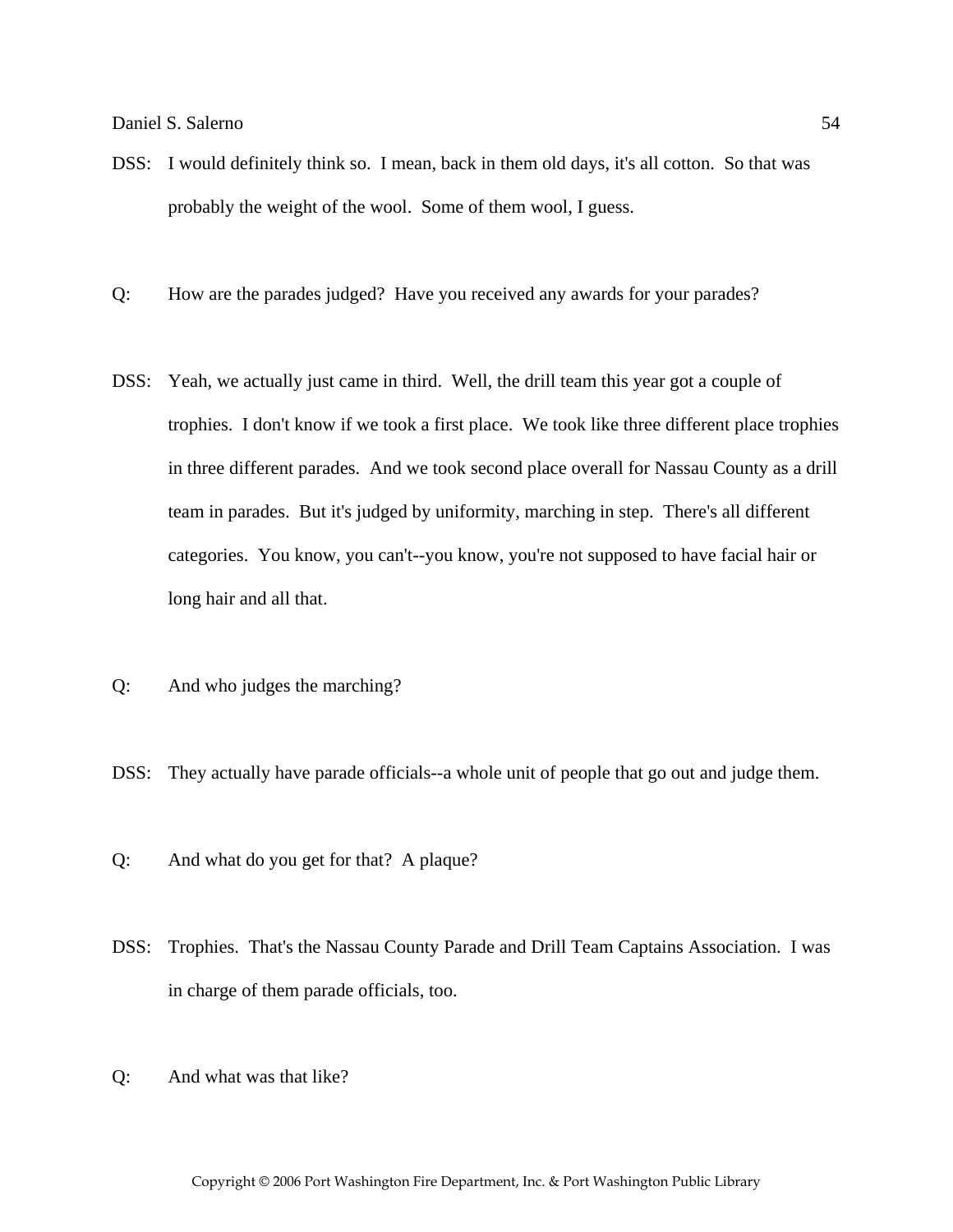- DSS: Just as much of a headache as it was with the drill team guys (laughs). They had just as many complaints as everybody else.
- Q: Can you remember any of the complaints?
- DSS: Most of their complaints had to do with food (laughs) before and after parades. They like to get fed.
- Q: And what were the complaints about food?
- DSS: That there wasn't enough, or it just ...
- Q: And who takes care of the food at these parades?
- DSS: Whoever hosts the parade would have to put out a certain amount of food for the officials that are there that day. And I guess there wasn't enough. I don't know. It seems like there's never enough.
- Q: How did 9/11 affect you?
- DSS: [Well, I went there, down to the World Trade Center with a bunch of guys from the](http://www.pwfdhistory.com/trans/salernod_trans/pwfd_911006_web.jpg)  firehouse on Thursday. And that's something I'll never forget.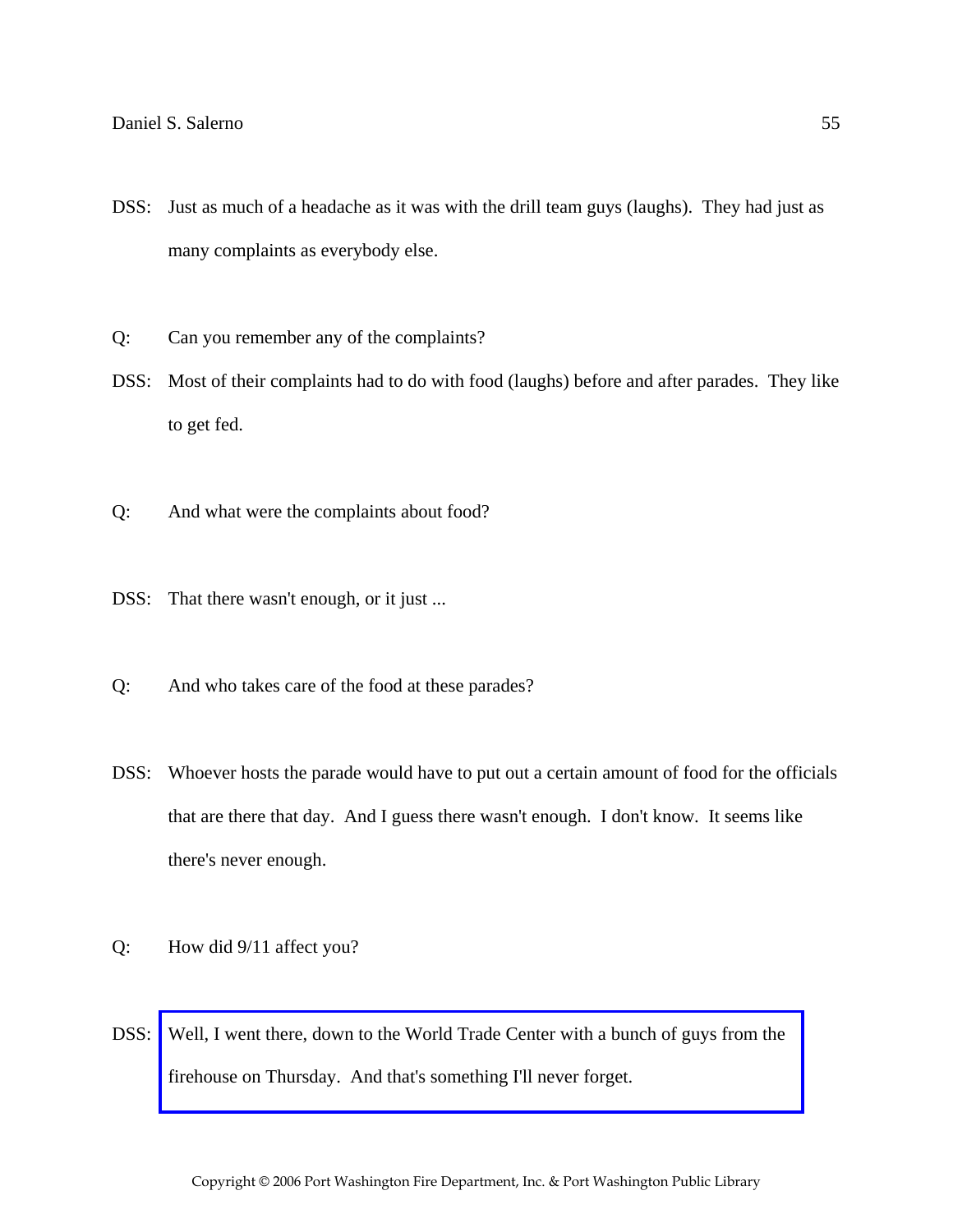- Q: Can you tell us what you saw?
- DSS: Well, we were working, you know, digging. And the one memory I have is just with the horns going off, because they thought that one building was going to fall. And I just remember being on top of this mound of debris and looking at this seventy story building that they say is going to fall and thinking, all right, how can I--no place to run. That's it, you know. And you just ran and got around the corner of a building, and it stopped, and we all go back to work again. And you have a thousand people there. You know, if the building came down, there was another thousand that weren't going to be there anymore. But everybody just did their jobs anyway. It was crazy.
- Q: How long were you on the scene?
- DSS: We spent the whole day on Thursday there. Digging.
- Q: Have you worried about the toxic material in the air?
- DSS: No, I was wearing a mask, and most of the people there had put on--that day, anyway- were wearing masks. Yeah, it's a concern. I can't say it's not a concern. But, because I was only there the one day and I did have a mask, it's not as much of a concern to me as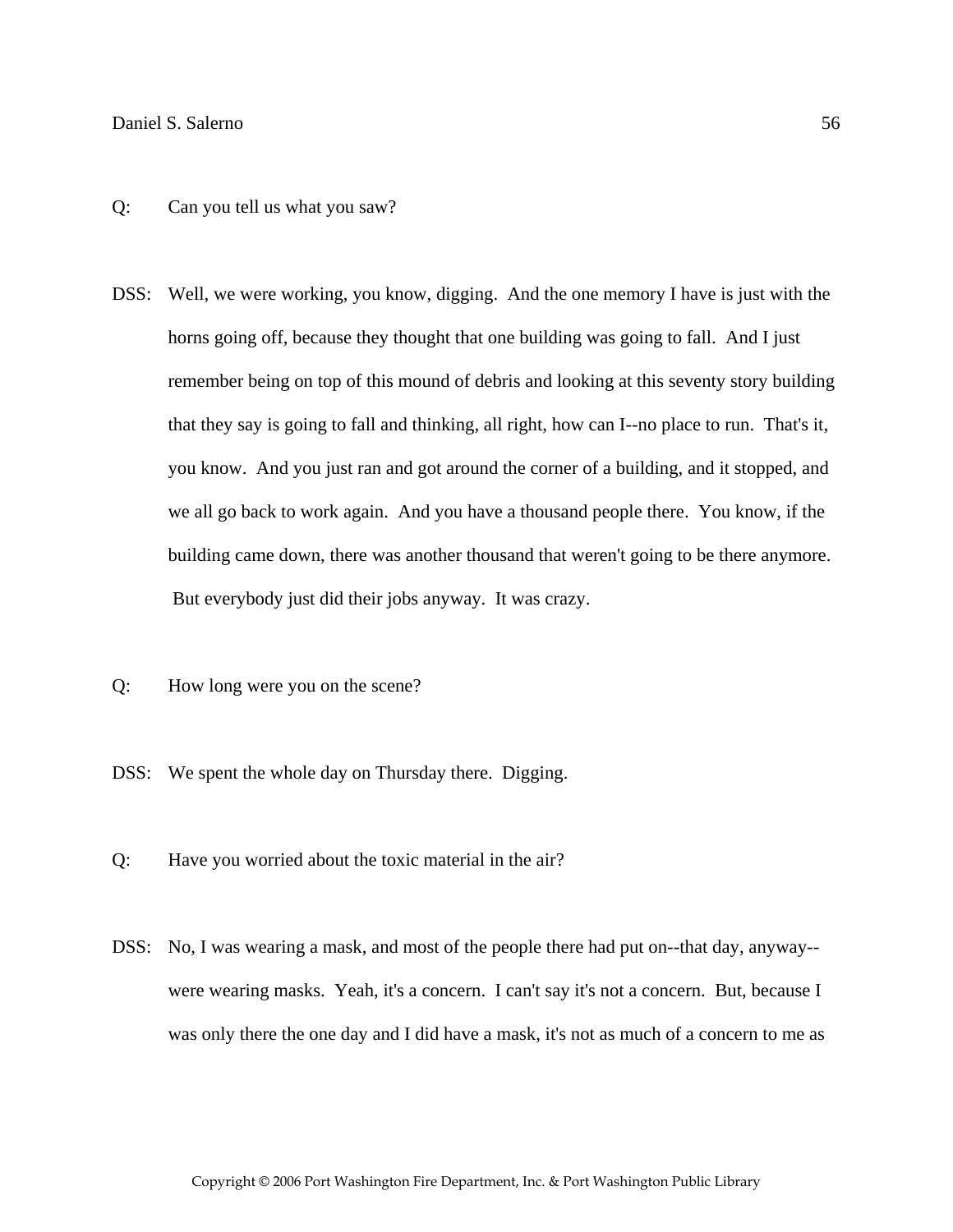some of these other guys, I guess. But it's something you--if you weren't there to see this mess, you know, it was incredible. It was crazy.

- Q: Did you know any of the City firefighters?
- DSS: Yeah, I had a couple of friends that passed away there. Couple guys from Hempstead. A guy named Joe Hunter from South Hempstead. And another guy--Pearsal is his first name. His nickname was "Bronco." And then, a guy from Roslyn, a gentleman named Michael Hobb; he was a friend of mine.
- Q: How did you feel after you were there all day?
- DSS: You basically go numb. You know, you don't know what to feel. It's--I don't know, you know. Mad. I could say mad, you know. It's just crazy.
- Q: Has the training been changed since 9/11 in the Fire Department?
- DSS: Oh, yeah. Yeah. Everything. Everything that we're--well, between the nuclear worries and biological is the word I'm looking for, you know, a lot of training now with the biological on account of …
- Q: What do they train you on the biological? What can you do as a fireman?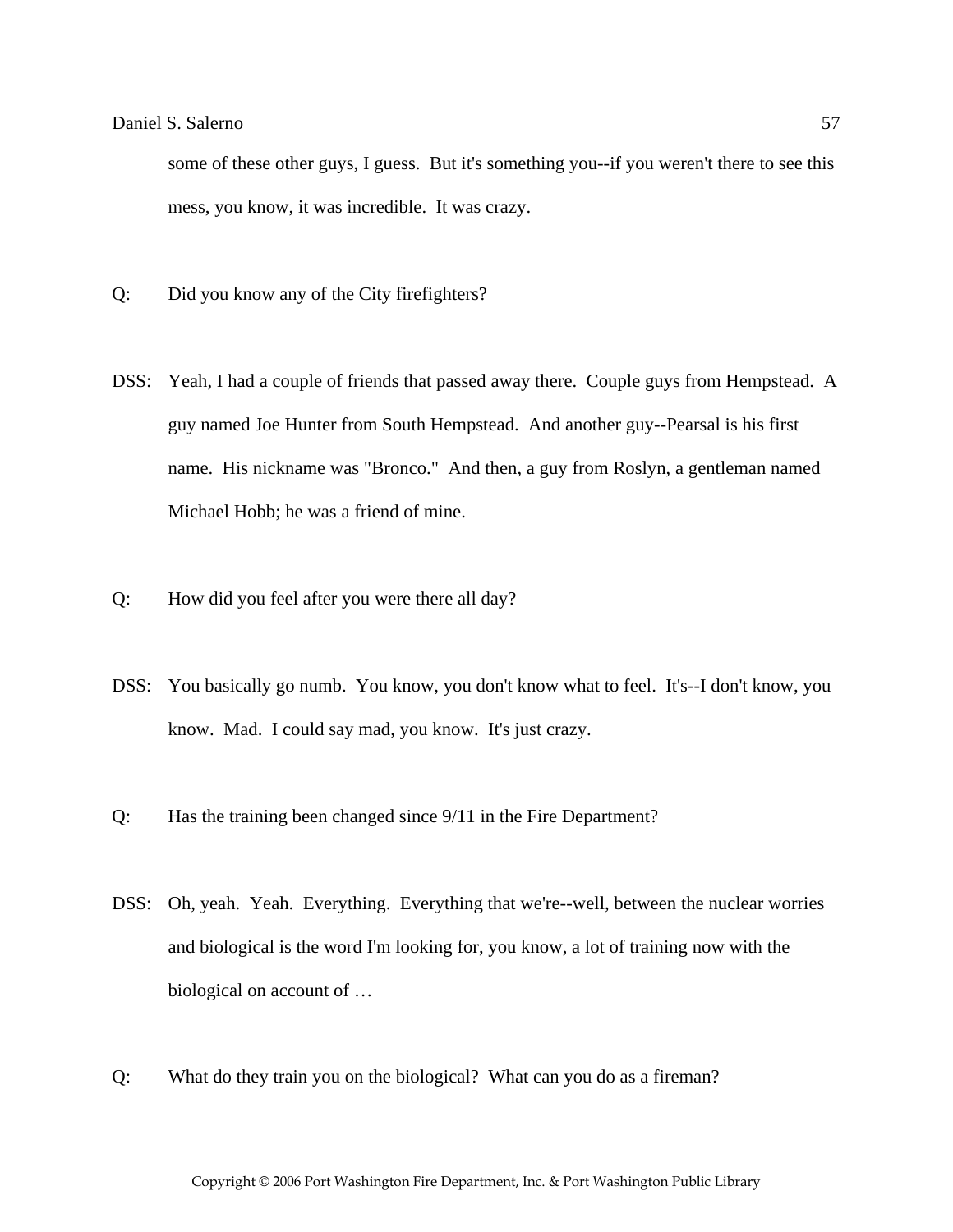- DSS: Basically, you know, you're trained--I'm trying to think how to answer this. Well, I guess, to avoid, you know--proper protective clothes, you know. Just be more aware of what we're going to be wearing. You know, you're not going to go in anywhere--you know, if you do get called to one of these scenes or anything like that, just our regular firefighting gear is not what you want to be in. It's not the protection you want. So being more trained on these new suits, these chemical suits that we carry now and actually protecting yourself.
- Q: Do you carry them in the fire trucks?
- DSS: Yeah, it is.
- Q: Those are chemical suits?
- DSS: Yeah, there's suits on the trucks.
- Q: When there was the anthrax scar in this area, did you--any of the firefighters respond to anything at that time?
- DSS: No, no. Basically, I believe they let the County, that was already trained with that situation, take care of that, because we weren't trained at the time, or properly trained at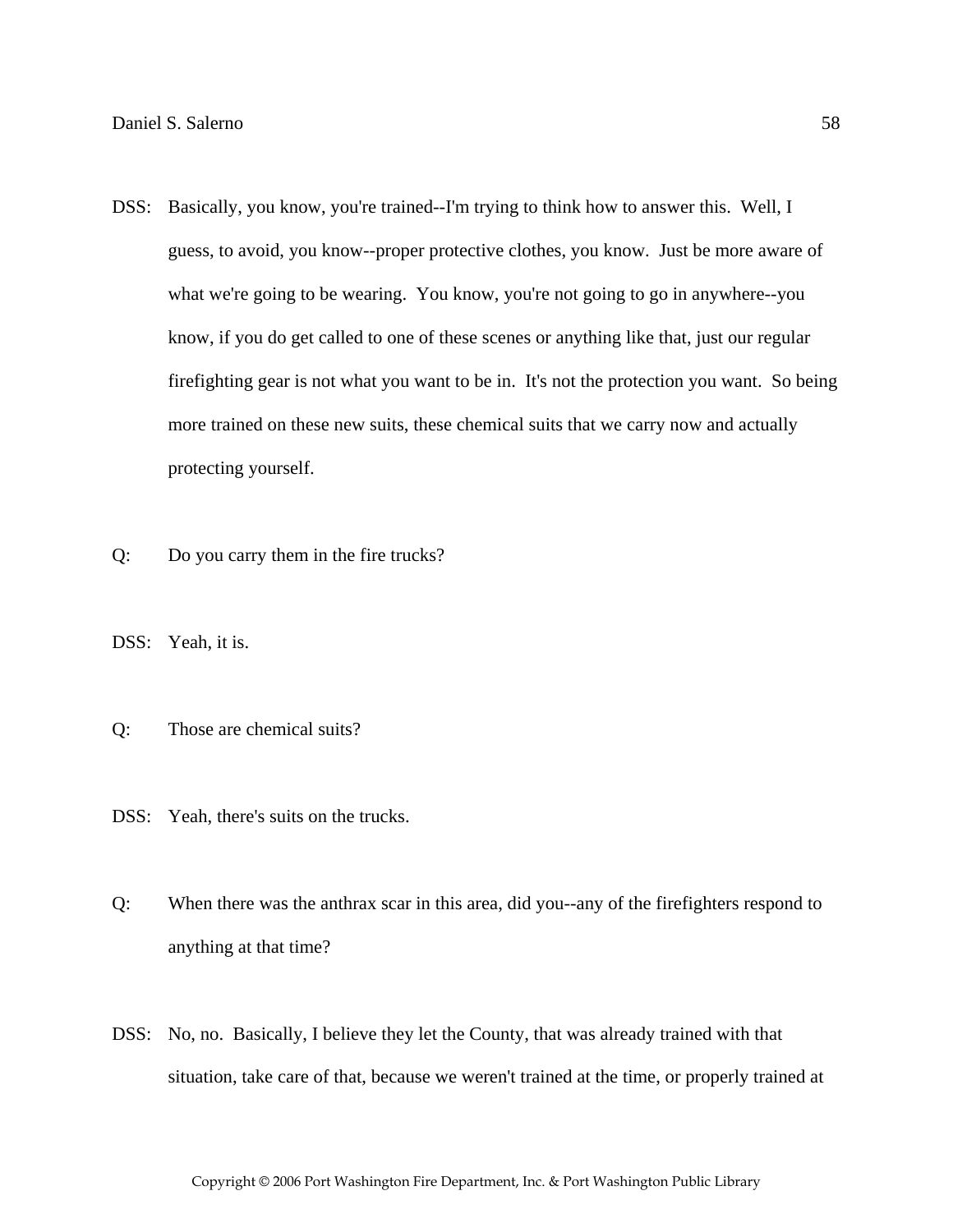the time. I mean, we have some training on all that. But there is more and more training every day. I mean, I didn't even--like now, you know, I don't go to the schools that I used to go to. You've got all these young kids that are probably well more trained than I am. So, I let them go.

- Q: Do you feel that the Port community appreciates the firefighters?
- DSS: Oh, yeah. Without a doubt. We're always, you know, we're always getting thanked. Every time we do something, we're getting thanked for it. So ...
- Q: There's a controversy now in Centerport about the fire community there that wants to build bigger houses, and the community is not in favor. Do you ever think that would happen here in Port?
- DSS: I would hope not. You know, I don't think our Fire Department is out of control with the way we do things. I don't think we over-spend. I mean, there are some things we can probably cut down on, but mostly we handle our budget pretty well. We try to keep, you know, taxes from going up. Centerport, I'm not familiar with that whole situation. But actually I do believe they passed that and they are building that now. Couple weeks ago.
- Q: Why do you think volunteer firefighting is so important?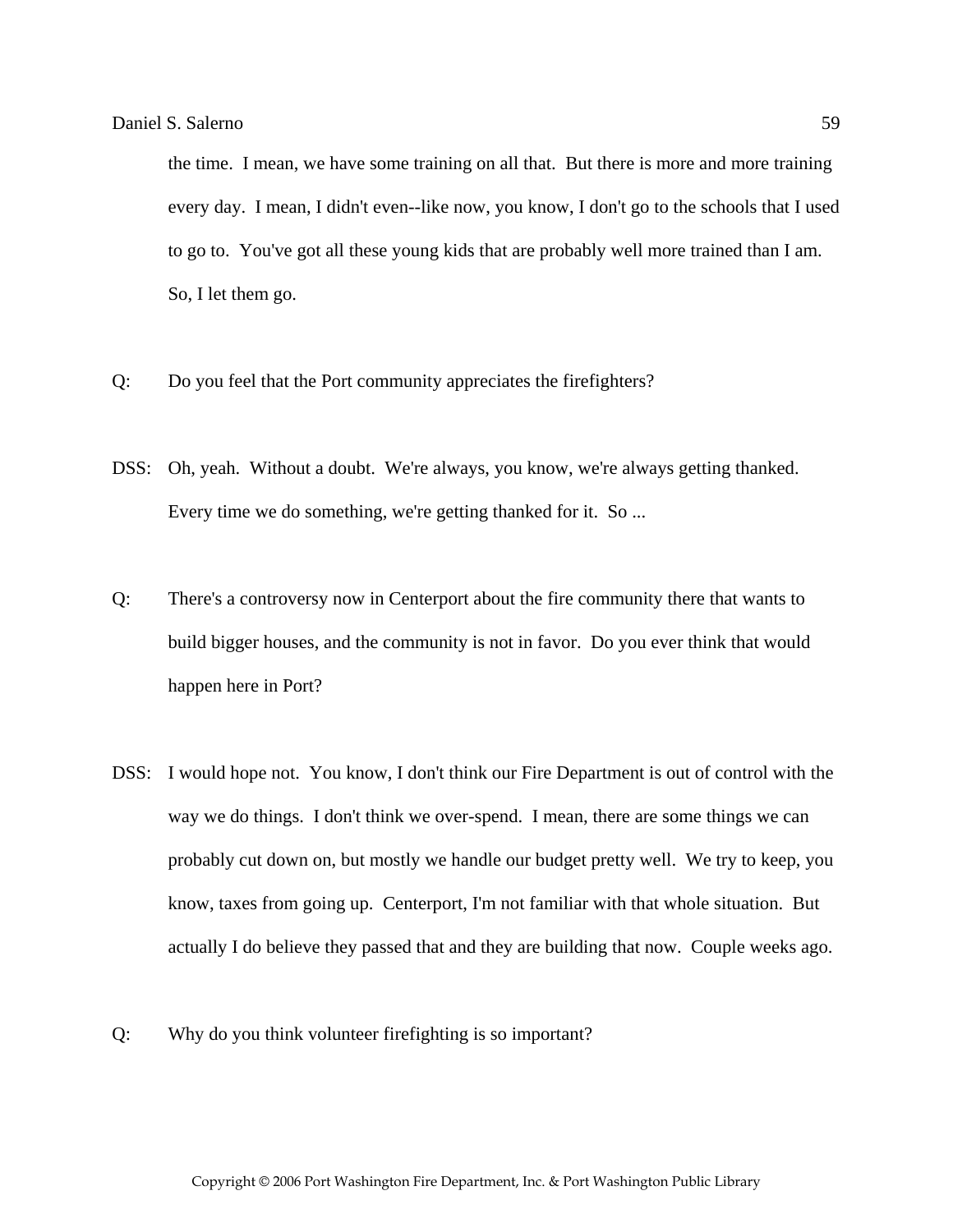- DSS: You know, the expense, I would believe--you know, I think the amount of money it would cost to have a paid fire department, your taxes would go through the roof.
- Q: What rituals to you enjoy the most? Initiations, the dinners, the parades, the funerals?
- DSS: I definitely don't enjoy the funerals (laughs). That's one thing I don't enjoy. But, just getting together with the firemen, no matter what it is. If somebody's having a block party or somebody's having--everybody always has all different fund raisers, you know, to try to offset the costs. And they do things called "Night at the Races," where they have like, fake horse races, and you go there and, you know, you have a good time that night at the races. Or it's just--everybody's doing something different to try to, you know, have a fund raiser.
- Q: Was your mother ever in the Women's Auxiliary?
- DSS: Yeah. She was President of the Ladies Auxiliary. And she's still involved in it. Not as much, with the grandchildren now, but she's involved.
- Q: And how have they helped the firefighters?
- DSS: Oh, they were a big help when, if there's a major scene, you know, they'd show up with coffees and donuts, and whatever they can do to help. With blankets. If it's cold, they bring blankets. Anything that can, you know, to keep us at the fire, so that, you know,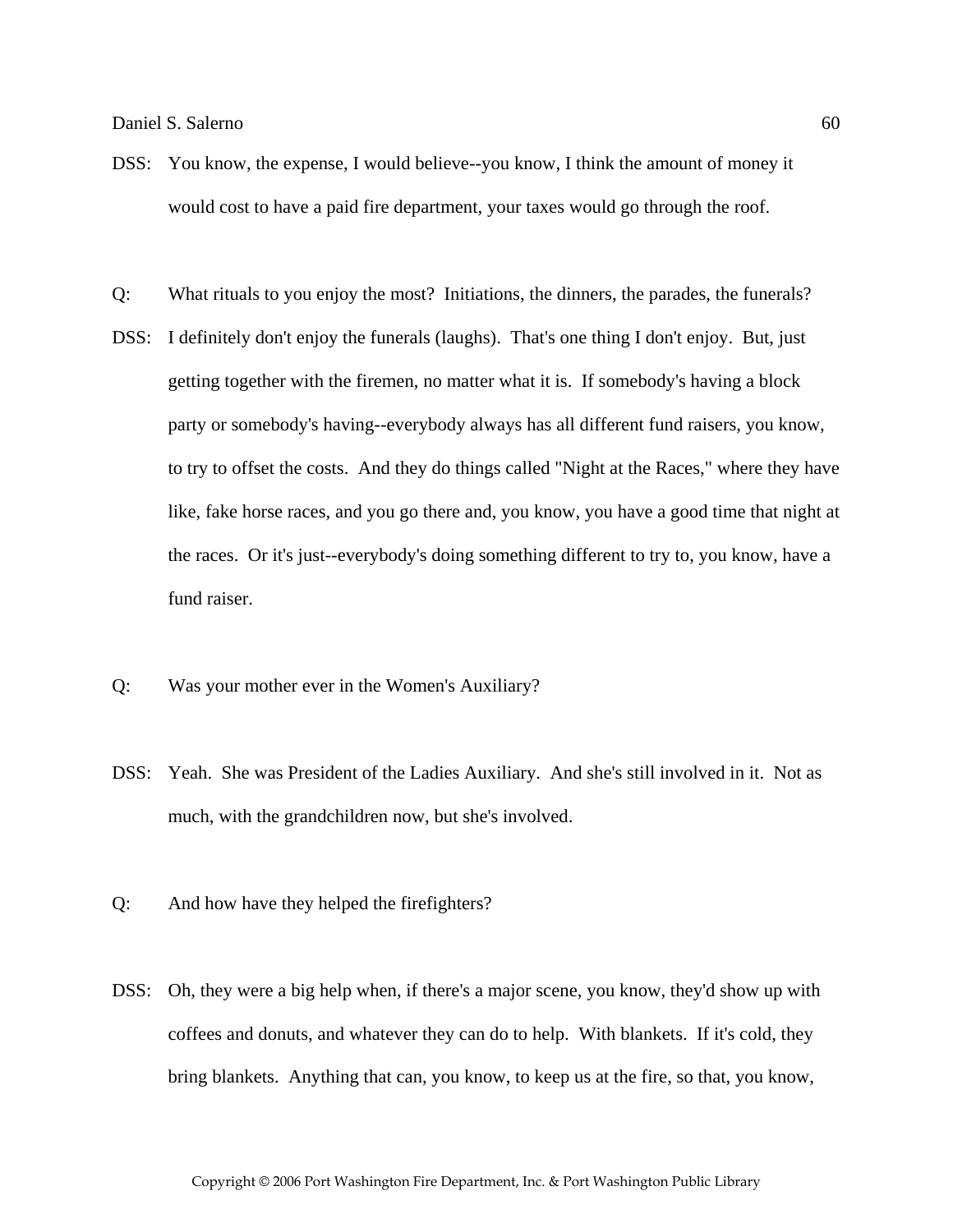just kind of all the running around back and forth to the firehouse, they'd take care of it, and it keeps the guys doing what we have to do to get the fire out. And it's a big help, you know.

- Q: Can you think of anything that you would like to say or add to this interview?
- DSS: Not really. I think you've heard more talking out of me today than I've probably done in the last three months (laughs).
- Q: What do you actually think of this oral history project?
- DSS: I think it's a great idea. I think that it's something that we ought to look back on, and I'll be able to show my kids, and they'll be able to show their--my grandchildren. You know, it's been a big part of my life, and to be able to see it, you know, jotted down in a book somewhere and be able to read about it would be nice.
- Q: And what would you like to be remembered most for?
- DSS: Just that people liked me for who I am. That's the whole thing, you know. I don't need to be remembered for anything else. I do my own thing.
- Q: Thank you very much.